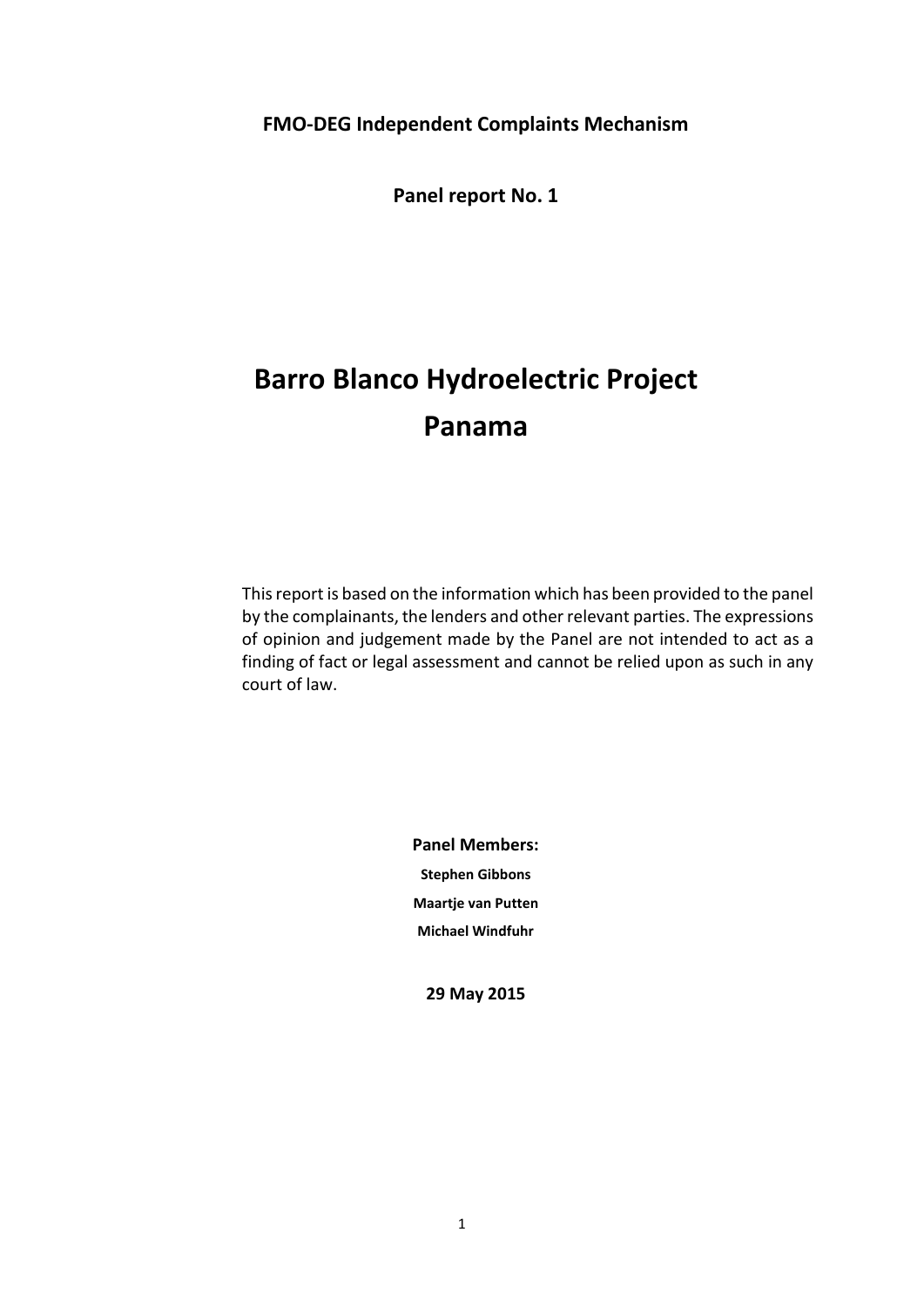# Contents

| 2.1                                                                                    |  |  |
|----------------------------------------------------------------------------------------|--|--|
| 2.2                                                                                    |  |  |
| 2.3                                                                                    |  |  |
|                                                                                        |  |  |
|                                                                                        |  |  |
| 4.1                                                                                    |  |  |
| Land and Indigenous Peoples' issues, stakeholder engagement and consultation 24<br>4.2 |  |  |
| 4.3                                                                                    |  |  |
|                                                                                        |  |  |
|                                                                                        |  |  |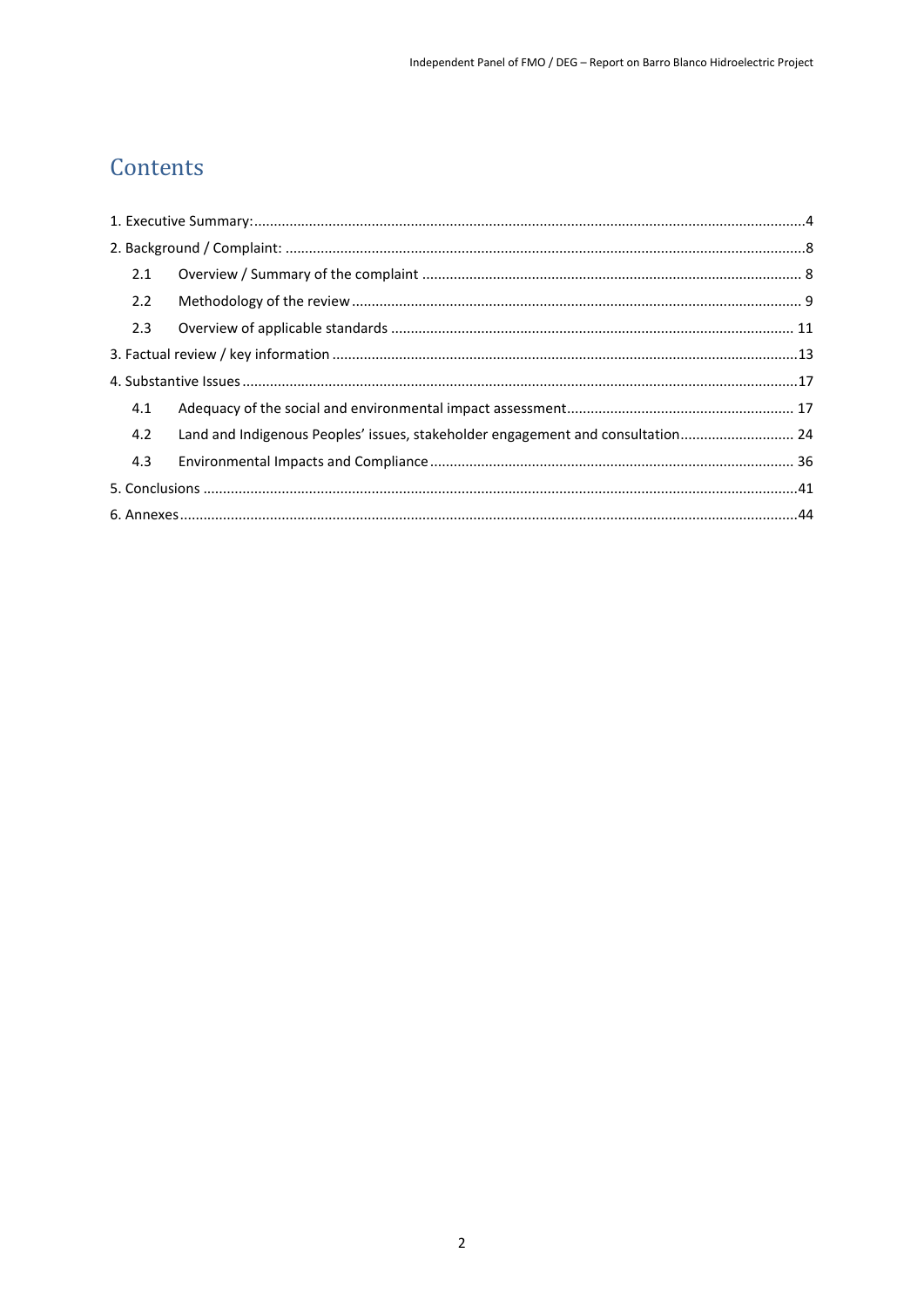### **Acknowledgements**

The Panel had the opportunity to consult with the Management and professional staff of both DEG and FMO that were involved in the assessment and monitoring of the Barro Blanco Hydroelectric Project (BBHP) throughout the compliance review process, including before and after the field visit to Panama, and wishes to convey its gratitude to them for their openness and provision of information and assistance.

It also wishes to thank the Complainants the Movement 10 Abril (M10) and the Cacica General Mrs Silvia Carrera, the NGOs SOMO and Both Endsin the Netherlands supporting the Complainants, and the NGO CIAM based in Panama City, who met with the Panel, those who guided them during the field trip, and not to forget the villagers that hosted the Panel during their one day visit to Nuevo Palomar and Quiabda.

The Panel also wishes to express its thanks to the Executive Vice President of BBHP in Panama City, and members of his staff, with whom they had a frank discussion about the project and who provided the Panel with valuable insights as well as logistical support in the project area.

The Panel was also able to visit Gisele Didier of the UNDP as well as the Regional UNHCHR Representative Carmen Rosa Villa and her staff and exchange important information about the present situation concerning the rights of the Indigenous Population in Panama with a particular focus on the impact of the Barro Blanco Dam. The Panel wishes to express its high appreciation for the time and information given to the Panel.

Special thanks are due to public agencies and ministries of the Panama Government, in particular the Ministry of Government, Secretary of Energy, ANAM, and ASEP.

The Panel would also like to thank the Ambassadors of Germany and the Kingdom of the Netherlands in Panama for their assistance and guidance.

Finally, the Panel would like to express its thanks to members of the Secretariat supporting the Panel both of DEG and FMO for their professional support during the compliance review and preparation of this Report.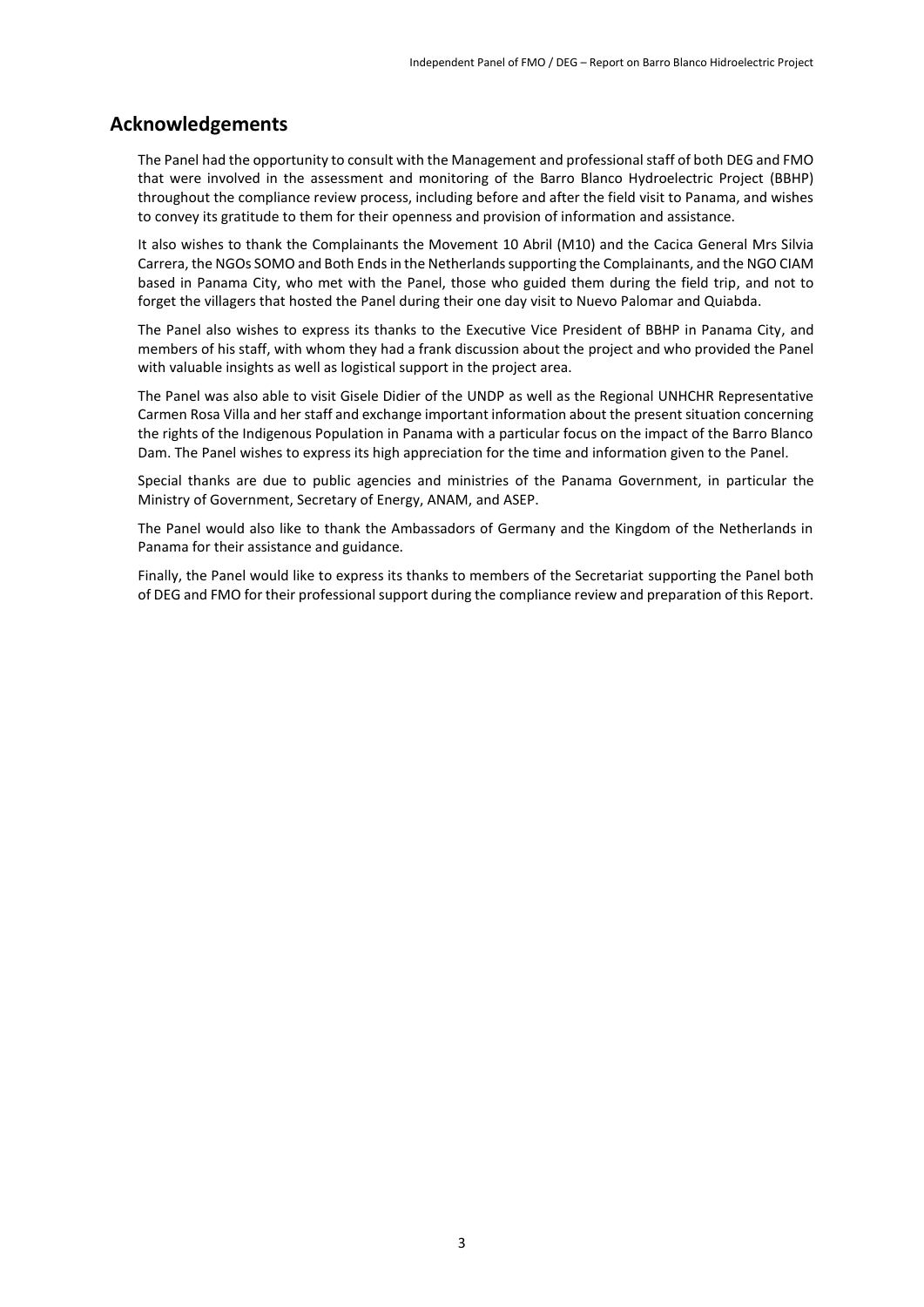### <span id="page-3-0"></span>**1. Executive Summary**

- 1. This complaint relates to a project that is financed by both FMO and DEG. The panel has dealt with both institutions in a single complaint process and report. The project in question is the Barro Blanco hydroelectric facility currently being developed in the district of Tolé in the Chiriquí Province of Western Panama. This project is a particularly complex and significant one, not only on account of the issues it covers, the high political visibility of the project and also certain technical aspects, but also in terms of the timing of the panel's adjudication and report.
- 2. The nature of the complaint put forward by the complainants was that the failure to ensure the project's compliance with international human rights standards meant that the lenders failed to comply with standards which applied to the lenders, in particular IFC's performance standards, FMO's Human Rights Policy and the OECD Guidelines on Multinational Enterprises. It is important to note that the nature of the complaint and the scope of the issues considered by the Panel are necessarily restricted to the actions of the lenders.
- 3. With this in mind, the focus of the Panel's activities and report in this instance was to carry out a review of the way in which DEG and FMO assessed the project and then monitored it against the standards to which they had committed themselves at the time the financing of the project was agreed to in 2011. The Panel was specifically asked by the complainants not to engage in dispute resolution or mediation.

#### **Methodology and particular constraints on this complaint**

- 4. Prior to the formal commencement of the compliance review process, it is very important to point out that the Panel and both institutions had to go through a process of negotiation and discussion with the recipient of the loan Generadora del Istmo S.A. (GENISA) – the operator of the Barro Blanco Hydroelectric Project (BBHP) – in order to secure their full cooperation with the compliance review process and, in particular, to secure agreement that the existing confidentiality obligations on the lenders, so far as they related to various documents and reports which were relevant to the compliance review, could be waived. The reason for this stemmed from the fact that the loan agreement signed in 2011 did not contemplate the disclosure of such documents to the Panel, as the Panel was not in existence at the time of the agreement. We are grateful to the efforts made by DEG and FMO to secure BBHP's voluntary agreement to participate in the process and waive the confidentiality agreement and also to BBHP for this agreement. We are also grateful for the understanding and cooperation of the complainants on this issue, which has at times been a difficult one for everyone involved. This did mean however, that the Panel had to operate under the constraints of a specific agreement between the lenders and the operators of the BBHP project, which meant that the Panel required agreement by those parties in respect of the disclosure of any potentially confidential information. The Panel, while understanding that this was necessary to take this complaint forward, wishes to express its opinion that it is far from an ideal way to take a complaint forward and intends to review this issue following this complaint.
- 5. The panel has reviewed all relevant documents made available to it and has also carried out a series of telephone and in-person interviews with officials of FMO and DEG. In late October 2014 the panel travelled to Panama and visited BBHP, the dam site, various communities, including those directly affected by the dam and various government institutions, international organisations NGOs and other stakeholders.
- 6. Throughout, the key task of the Panel was to assess the action, knowledge and requirements of the two lenders – DEG and FMO – at various stages of the project and to assess the degree to which those were consistent with the policy obligations adopted by the two institutions. Anything else is outside the scope of the Panel's mandate. With this in mind, the Panel have been careful not to comment on the legality or propriety of any other actor, whether it be BBHP, the Panamanian Government or, for that matter, any organisation that is a party to the complaint. Below we set out the key findings of this compliance review.

### **Adequacy of the lenders' social and environmental impact appraisal**

7. Without expressing a judgment on the outcome of any ongoing litigation or other national processes, the Panel is of the opinion that the lenders took all appropriate steps to put themselves in a position of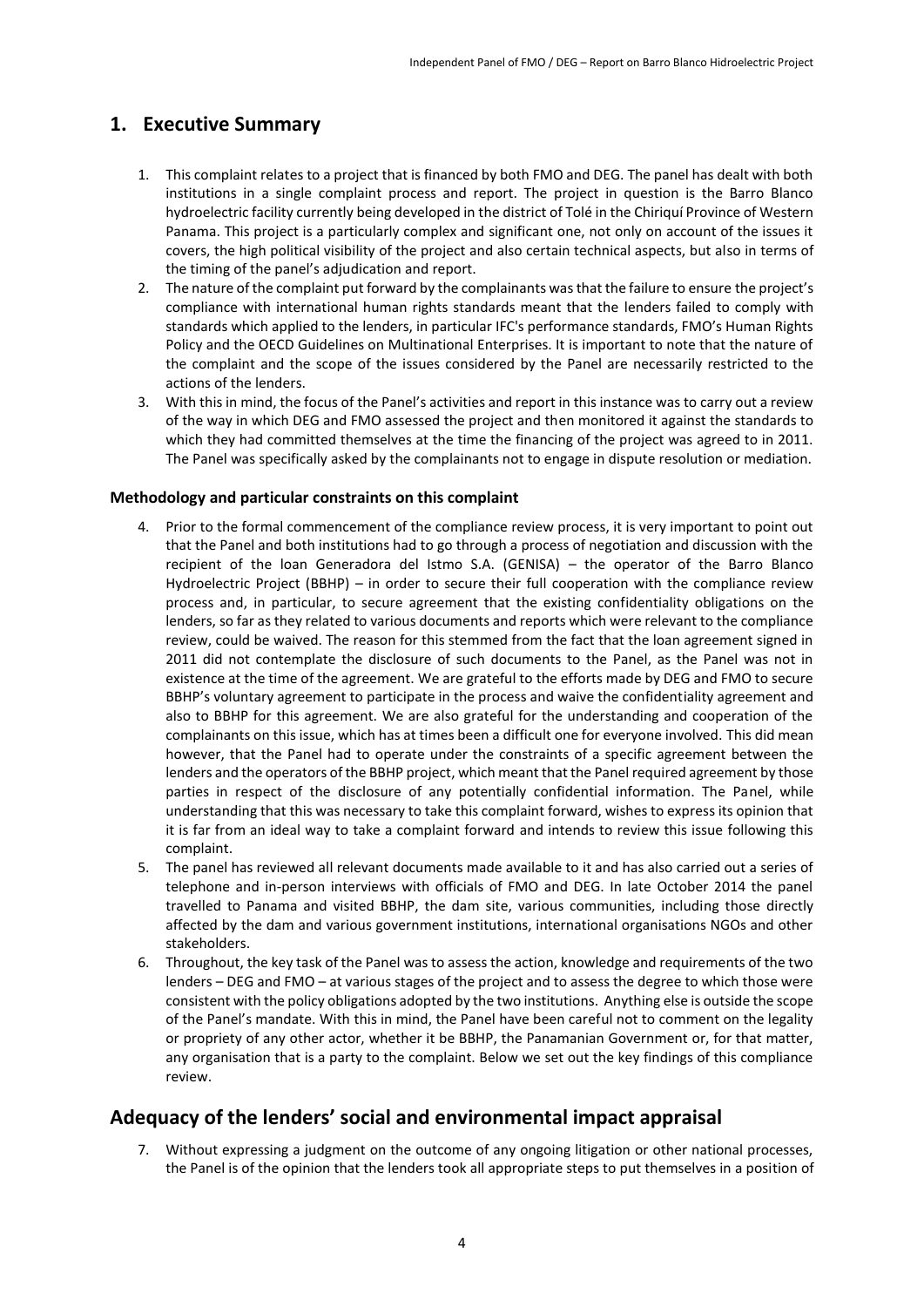understanding regarding the legal arguments being pursued through the Panamanian courts with regard to the validity of the EIA. The lenders could not have been expected to do anything further specifically in relation to the validity of the EIA in itself. However, this is not the end of the matter, as the lenders did not solely rely upon the EIA, but took additional steps to be appraised on social and environmental issues.

- 8. The Panel is of the view that, while the lenders were, by the time of the first disbursement, fully appraised of many of the issues related to indigenous peoples, they were not so appraised at the time of credit approval. While the lenders did take steps to so appraise themselves prior to approval, and were almost certainly correct to determine that the indigenous peoples report that was first commissioned and produced was insufficient for their purposes, this still had the effect that at the time of project approval their assessment was limited and conditional on a future report. In short, the lenders were not in the position that they should have been – and had identified that they should have been – at the point of project approval. The panel therefore finds that the lenders were not fully compliant with their policies as they were not fully appraised with regard to the project compliance with PS1 at the time of credit approval..
- 9. In retrospect, however, it was appraisal delayed, rather than appraisal denied. Requiring an indigenous peoples report and action plan derived from that report were appropriate practical steps to take in the light of the recognised limitations on, and gaps in, the knowledge they had at that time. Making this a contractual condition of first disbursement – which was fulfilled – limited the impact of deficiencies in assessment prior to approval. However, in future projects which engage indigenous peoples' rights, the Panel would anticipate that the lenders do not approve the project until they are satisfied that they are fully appraised of all the relevant issues, as is required by PS1. With this in mind, The Panel is of the view that, given the acknowledged complexities, the lenders would have been better appraised of issues related to indigenous peoples' rights and land if they had gone ahead to commission a formal opinion from lawyers or other experts with defined expertise in indigenous peoples' rights and the Panamanian legal context.

#### **Environmental and Social Action Plan**

- 10. In considering the Environmental and Social Action Plan, the Panel is once again of the view that, although the subsequent actions of the lenders may have put in place appropriate steps, actions and mitigation measures, it cannot be said that at the time of the appraisal of the project and initial agreement of financing, the lenders demonstrated that they were fully appraised of all of the risks and that appropriate actions were identified.
- 11. The Panel is of the view that there may be circumstances where less material issues, or issues that simply cannot be fully assessed at the time of an agreement, can properly be left for future assessment of impact, development of actions and, of course, implementation – so long as there are clear indications from lenders on the expected standards and actions, based on a risk assessment of likely impact. In such cases, a strong monitoring process needs to be put in place to ensure subsequently agreed actions are implemented. In relation to this project, while the agreement was reached prior to significant construction, significant issues related to social and environmental impact and, in particular, issues related to the rights of indigenous peoples were not completely assessed prior to the agreement. The Panel also notes that FMO's Environmental and Social Policy provides that the 'ESAP would normally allow clients a three year period at the maximum to reach full compliance with the requirements [of the policy]'. In this case the requirements included in the ESAP were – in terms of the timeframe anticipated – in line with this. The ESAP has been implemented to a certain degree, except for important issues highlighted in this report (i.e. land issues, indigenous peoples issues). While recognizing that the elements of an ESAP should be implemented within a defined period, and should not be unduly postponed, the breakdown of communication between the project and the affected communities and the delay as a result of the various UN supported dialogue and Reports are factors in that case that need to be taken into consideration. With this in mind, the Panel does not find non-compliance with regard to the time for implementation of the ESAP.

### **Land, resettlement and displacement**

12. With regard to physical displacement, the lenders had accepted the analysis and view that there were no people to be resettled. This is contrasted with the affected communities, who are of the view that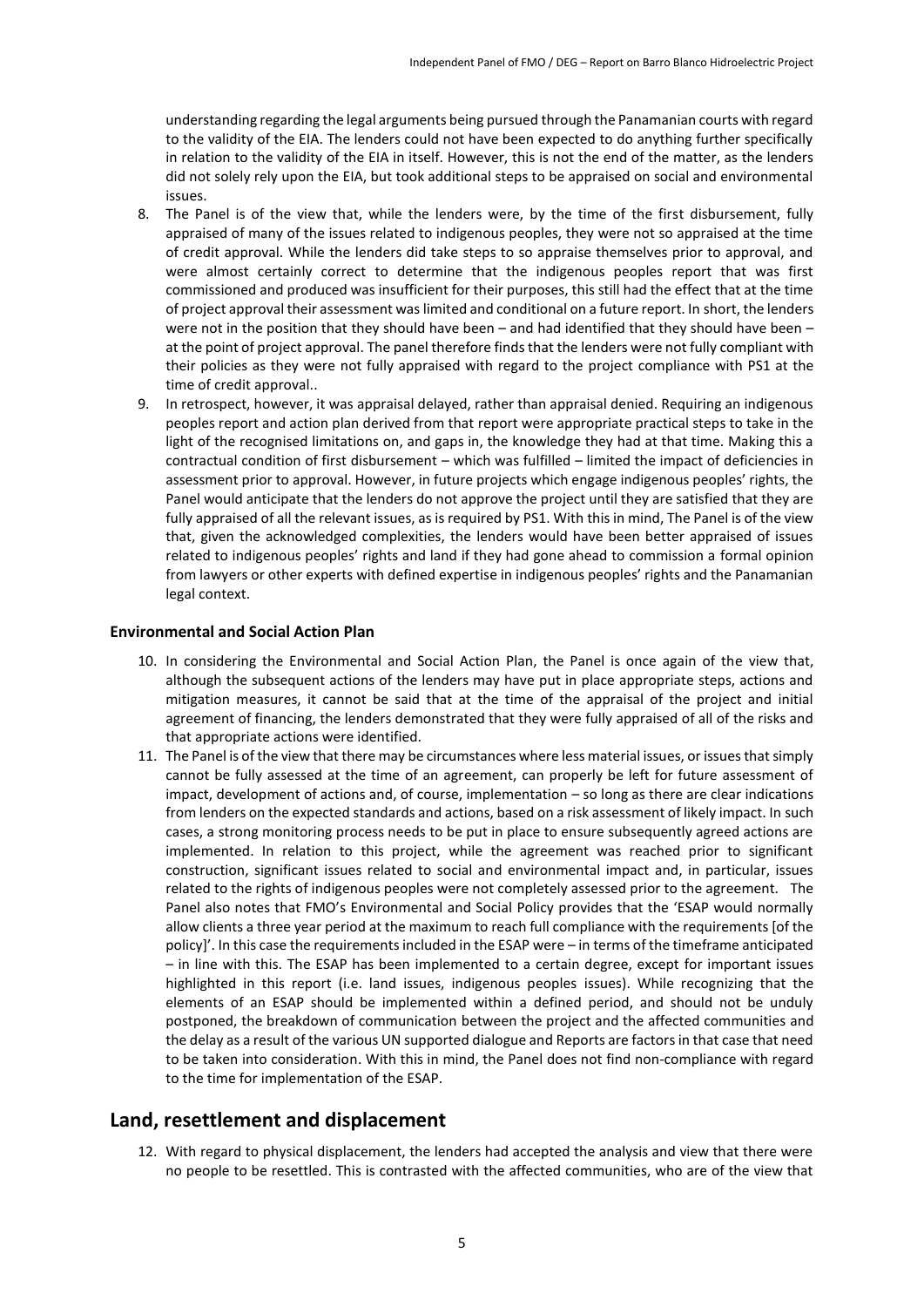some houses and their inhabitants need to be relocated. The Panel concludes that the lenders were entitled to take the view that relocation and subsequent compensation questions did not seem to be a significant issue, because this would affect a limited amount of persons and alternative land would be potentially available. Based on this, the Panel is of the view that the lenders could initially be satisfied that this aspect of PS5 was complied with in this project. However, after the UNDP findings it was clear that there could be some impact on a limited group of people and the lenders should have sought further actions to address this.

- 13. While acknowledging that it is not a straightforward issue, the Panel is of the view that the lenders could have done more to seek a greater degree of clarification of the legal situation related to land acquisition and use. This could have been progressed through the commissioning of a formal legal opinion and seeking greater clarity from BBHP on its legal understanding. A possible approach could also have included dialogue with the Government through its client to seek clear guidance from the Government on its view on the appropriate legislation. This is not to say that the lenders did nothing, rather that given the key nature of this issue, they could have done more.
- 14. Regardless of the question of the formal relationship and consultation with the representative structures of the Comarca, there are serious questions as to whether the lenders could be satisfied that the consultations with the affected communities have been conducted in a format and intensity (good faith negotiations) that is required by IFC PS7. The panel is of the opinion the lenders have not taken the resistance of the affected communities seriously enough. This maybe, to an extent, because a legal agreement was reached between BBHP and the regional council of the Comarca and this was considered by the lenders to be sufficient to deal with the issue. Nevertheless, the indigenous peoples report clearly documented that the directly affected communities challenged the legitimacy of such agreements. This should have triggered the further steps identified in that Report.
- 15. The indigenous peoples report concluded that it was not aware of any plan how to relate to the Ngöbe people in the affected communities. This conclusion should have been taken more seriously by the lenders and they should have insisted in clarifying the issue faster and trying more options for consultation. The recommendations from the report became part of the Environmental and Social Action Plan (ESAP) for the project.
- 16. The Panel acknowledges that the question of community agreement to the project was not an easy issue on which to get progress, partly due to the fact that the Government itself was waiting for the results of a UNDP Roundtable. Nevertheless during the time since the end of this Process in 2013, up to the end of 2014, the lenders could have encouraged more and new initiatives, taking up the recommendations from the indigenous peoples report, to reconsider carefully how to better consult with the affected communities.

#### **Additional land related matters**

- 17. In relation to the implementation of forced easements and the lenders' role, the Panel is of the view that the process of forced easement (including the decision to pursue the route of individual compensation) started on request of the company, but lies firmly within the responsibility of the Government and, as such, concludes that there is no issue to be addressed from a compliance review perspective when reviewing the lenders role.
- 18. Displacement, be it physical or economical, is an important issue for a project such as Barro Blanco and for the lenders. Despite the debate about the exact number of persons potentially affected by physical or economic displacement, the Panel notes that the lenders and BBHP have shown flexibility to adjust their own assessments after the UN Process was completed. This included a specific professional analysis of the outcomes of the UN Process through the monitoring of the project and recommended changes, which were adopted. BBHP has publicly announced after the Peritage Independiente that they will compensate all those which have to be economically and potentially physically displaced up the level of 106 masl, the new maximum elevation of water level assumed by the UNDP hydrological research. Through related amendments to the ESAP, it was clear to the lenders that the results of the UN Process were reflected. With this in mind, the Panel finds that the lenders acted in accordance with their policy commitments on this issue.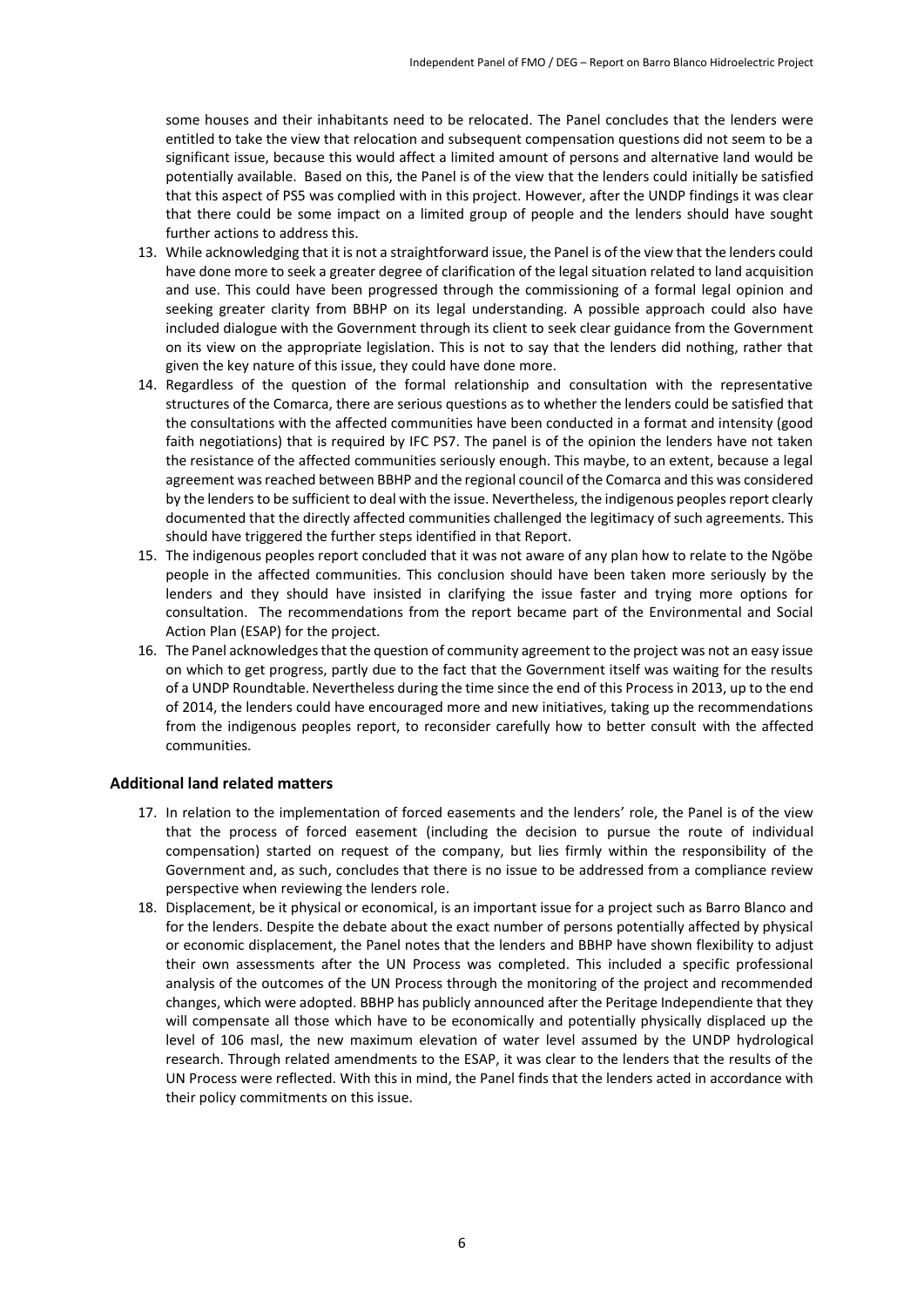### **Cultural heritage**

19. On the difficult issue of cultural heritage protection – particularly related to petroglyphs which are found in the river area to be flooded – the primary responsibility of the Government to deal with this issue through INAC makes this a difficult issue for lenders to influence. The lenders required their independent consultants to review the progress of the issue on Cultural Heritage and make recommendations on how BBHP may assist the progress of this matter. The Panel is of the view that there is little else that the lenders could have done in the circumstances and also given that the ability or willingness of the Government authorities to enter the area up to recent times is tied up with the same culture of mistrust that affects the project. However, as with a number of other issues related to indigenous peoples, the question of cultural heritage was not fully assessed during project appraisal. A proper assessment only started with the indigenous peoples report in 2012. In this sense the lenders were not in a position to properly assess whether their client was in a position to comply with the relevant standards, including PS8, the time of project approval.

### **Biodiversity and environmental issues**

- 20. The Panel is of the view that the lenders' appraisal of the potential biodiversity and ecosystem impacts at the time of the agreement of the project was severely limited. While there were a range of environmental actions and reports that were identified, there was an underestimate of several important aspects of biodiversity impact. This is demonstrated by the fact that these were subsequently identified in the reports from the second environmental and social consultant and also the reports produced under the UNDP process.
- 21. As the Panel has stated previously, the sequencing of appraisal is a difficult issue. The lenders took significant steps to improve their knowledge of the issues and develop remedial plans after the project financing had been agreed and the subsequent reports do provide – on most issues – an adequate assessment of impact and identification of remedial action. However, there is a significant issue in relation to the degree to which the assessment of cumulative ecosystem impacts has been carried out. However, this process has been affected by the challenges related to consultation with communities. Any shortcoming in this regard stems from an inability to fully consult with communities, rather than any technical issue.
- 22. From the material made available to it, the Panel is of the view that the subject of the (gallery) forests, its value and social economic use of the communities remains un-resolved. This is not to say that there has not been an identification of the issues at stake in a number of reports commissioned by the lenders. The Panel notes again that the initial assessment was relatively weak, but subsequently – and in the light of the UNDP reports – a better understanding of the importance of the Gallery Forest has been achieved. The inability to finalise the assessment and put in place appropriate actions in the disputed area stems from the failure to enter into healthy dialogue and consequently an inability to carry out detailed analysis and visits to the forest. This has consequences also for any process of clearance. The panel is of the view that, certainly at the time of approval, the lenders did not have sufficient information to make an assessment with regard to whether their client would be able to comply with PS6.

#### **Water flow and water quality**

- 23. The Panel is of the view that, taking into account the fact that the assessment of water flow and flooding levels is a complex science, the lenders have ultimately come to a professionally determined and acceptable assessment of the flooding level and readjusted their plans and commitments appropriately. Nevertheless, it remains as an important subject that needs proper clarification and/or explanation for the communities involved as required by PS1 paras 19-21.
- 24. On the question of water quality, the Panel is of the view that the various reports commissioned have clearly identified the potential issues related to water quality and the need to take appropriate steps to ensure that a programme is in place to maintain water quality.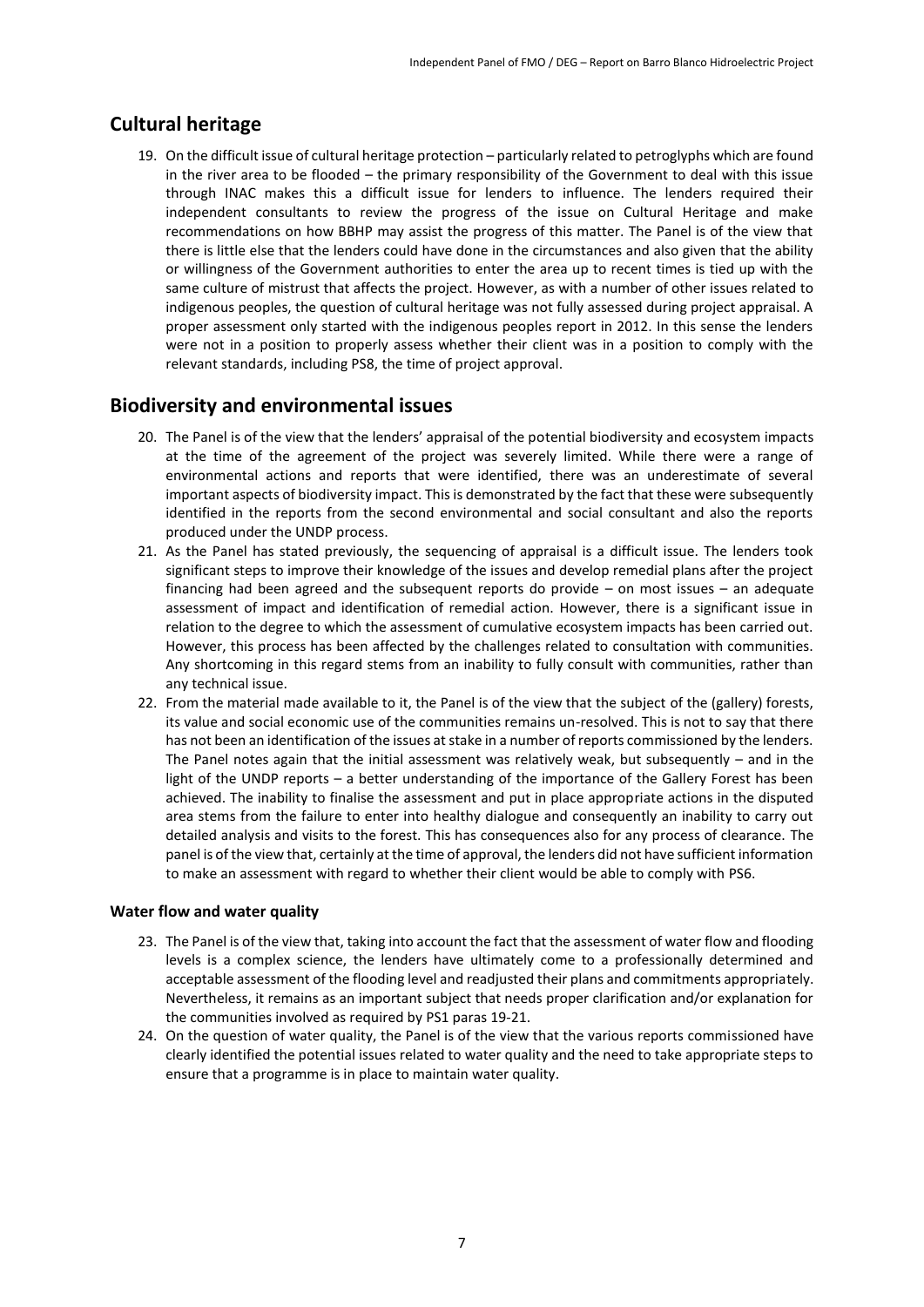### <span id="page-7-0"></span>**2. Background / Complaint:**

### <span id="page-7-1"></span>**2.1 Overview / Summary of the complaint**

- 25. This complaint relates to a hydroelectric project which has been financed by both FMO and DEG. The Barro Blanco project is a hydroelectric facility currently being developed in the district of Tolé in the Chiriqui Province of Western Panama. The Project is being developed by Generadora del Istmo S.A. ("BBHP"), a Panamanian developer established in 2006. The project financing by the two took the form of a secured project finance loan of approximately US\$50 million and the agreement to finance was reached in August 2011. In addition to FMO and DEG, the project has also been financed by the Central American Bank for Economic Integration.
- 26. The Barro Blanco Hydroelectric Project is a hydroelectric plant at the foot of a dam. The project will require the flooding of an area of 258.67 hectares for the operation of the reservoir on the river Tabasará, and 5 hectares for the dam, powerhouse, and the complementary works. According to the company in charge of the project (BBHP), the installed capacity of the hydroelectric plant is estimated in 28.56 MW.
- 27. The project is predominantly outside the denominated Annexed lands of the Indigenous designated territories (Comarca) of the Ngöbe-Buglé. However, it is estimated that the dam area could permanently flood about 6.7 hectares of the Annexed lands of the Comarca.
- 28. The Project is a significant one, not in terms of the size, wide-spread environmental or social impact or the value of the financing, but rather in terms of socio-political impacts. A dispute centred on an apparently small area of land has given rise to national and international scrutiny, including a UNmediated process of investigation and dialogue, complaints to the highest courts of Panama and visit to, and report on, the project by the United Nations Special Rapporteur on the Rights of Indigenous Peoples.
- 29. This is one of the first complaints that have been lodged with the newly-established Independent Complaints Mechanism of FMO and DEG and the first to be declared admissible by the Independent External Panel. The project had been the subject of significant correspondence between the lenders and various NGOs in Panama and the Netherlands over the course of a number of years.
- 30. The Complainants include the Movimiento 10 de Abril (M10), which is an organisation centred in the three communities that are likely to be most affected by the dam and the General Cacica of the Comarca Ngöbe-Buglé, Silvia Carrera. Both complainants are supported and represented by two international NGOs with offices in the Netherlands – SOMO and Both Ends.
- 31. The substance of the issues raised by the complainants is provided in Annex 1 to the Complaint. In this Annex the complainants set out some details about the project and also state their arguments why the complaint fulfils the admissibility criteria of the Independent Complaints Mechanism.
- 32. With regard to admissibility, the Panel declared that the complaint was admissible on 17 June 2014.
- 33. The nature of the complaint put forward by the complainants was that the failure to ensure the project's compliance with international human rights standards meant that the institutions failed to comply with standards which applied to the lenders, in particular IFC's performance standards, FMO's Human Rights Policy and the OECD Guidelines on Multinational Enterprises. It is important to note that the nature of the complaint and the scope of the issues considered by the Panel are necessarily restricted to the actions of the lenders.
- 34. In both instances, it is important to note that the nature of the complaint and the scope of the issues considered by the Panel are necessarily restricted to the actions of the lenders. This is not to say that the actions of others, including recipient of the finance from the lenders, BBHP, or the national regulatory or governmental bodies, who have responsibility for ensuring that national law is implemented in accordance with international standards, do not have some relevance in understanding the context for the actions of the lenders.
- 35. With regard to the first issue, namely ensuring compliance with international human rights standards, the complaint notes that FMO refers in its environmental and social policy to comply with not only the IFC performance standards but also with the OECD Guidelines for Multinational Enterprises. The Panel is of the view that these Guidelines are relevant not only for FMO as a result of their specific reference in policy documentation, but also to DEG. This is because both are operating from headquarters within the OECD and carry out economic activity in non-OECD countries.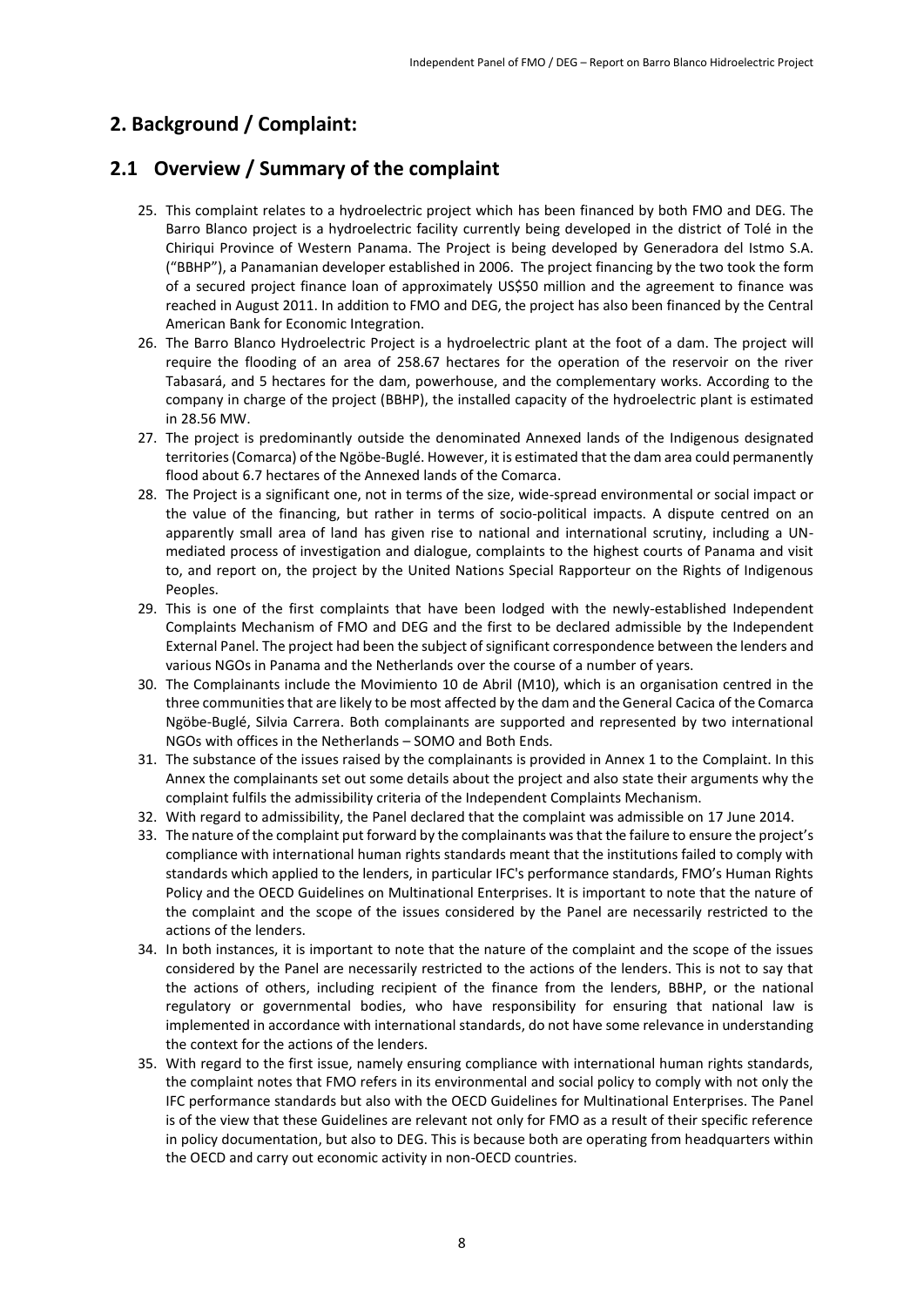- 36. The complainants note that the 2011 OECD Guidelines state that enterprises should "respect the internationally recognised human rights of those affected by their activities". Further, the complainants note that the Guidelines state that enterprises should seek to "avoid causing or contributing to adverse human rights impacts and address such an impact when they occur…[and] carry out due diligence as appropriate to their size, the nature and context of operations and the severity of the risks of adverse human rights impacts."
- 37. In order to implement the OECD Guidelines and also the human rights standards committed to by lenders, the complainants suggest that the lenders should have acted in a way which was consistent with the UN Framework on Business and Human Rights and the UN Guiding Principles on Business and Human Rights.
- 38. With this in mind, the complainants suggest that the lenders should have ensured that the project respected the rights of the Ngöbe people, in particular the right to free, prior and informed consent (FPIC). The complainants argue that the right to FPIC is recognized under the UN Declaration on the Rights of Indigenous Peoples. The complainants point out that the Inter-American Court on Human Rights has found that this instrument not only protects the right to individual property but also the right to hold property collectively.
- 39. The complainants argue that the requirements for FPIC is relevant in this case as neither the government of Panama nor BBHP has obtained consent from the affected communities and from the relevant traditional authorities for relocation in accordance with the Carta Orgánica of the Comarca. The complainants also argue that the impact on natural resources of the community also give rise to issues based on FPIC.
- 40. There are a number of relevant IFC Performance Standards which the complainants claim have not been satisfied by the lenders in relation to this project. These are the following:
	- Adequacy of social and environmental impact assessment it is argued that the social and environmental assessment based on the EIA process was not sufficient to meet the standards set out in PS1
	- Community engagement and consultation process was insufficient to meet the requirements of PS 1 and PS 7. The complaint argues that in various ways the documented meeting engagement and consultation process was not of a sufficient quality to fulfil the requirements of these two performance standards
	- Inadequate resettlement and forced eviction process. In terms of the failure to minimise resettlement, mitigate adverse impacts and improve or at least restore livelihoods of any displaced persons, the complainants argue that there have been breaches of PSs 7 and 5.
	- With regards to biodiversity, the complainants argue that the lenders failed to ensure that the impact of the project on biodiversity was properly assessed, particularly taking into account the different values attached to biodiversity by specific stakeholders, as well as impact on ecosystem services. The argument is that this not in line with paragraph 4 of PS 6.
	- Finally, the complainants argue that the lenders had not ensured that PS 8 was fully complied with in the sense that impacts on cultural heritage were not adequately assessed or mitigated.
- 41. The Panel has sought to deal with each of these complaints throughout the course of this report. The full text of the complaint is publicly available here i[n English.](http://grievancemechanisms.org/attachments/BarroBlancocomplaintanalysisofpoliciesandprocedures.pdf)

### <span id="page-8-0"></span>**2.2 Methodology of the review**

- 42. The focus of the Panel's activities and report in this instance was to carry out a review of the way in which DEG and FMO assessed the project and then monitored it against the standards to which they had committed themselves at the time the financing of the project was agreed to  $-$  i.e. August 2011. The Panel was specifically asked by the complainants not to engage in dispute resolution or mediation.
- 43. Prior to the formal commencement of the compliance review process, the Panel and both institutions had to go through a process of negotiation and discussion with the recipient of the loan – Barro Blanco Hydroelectric Project (BBHP) – in order to secure their full cooperation with the compliance review process and, in particular, to secure agreement that the confidentiality obligations on the lenders, so far as they related to various documents and reports which were relevant to the compliance review, could be waived. The reason for this stemmed from the fact that the loan agreement did not contemplate the disclosure of such documents to the Panel, as the Panel was not in existence at the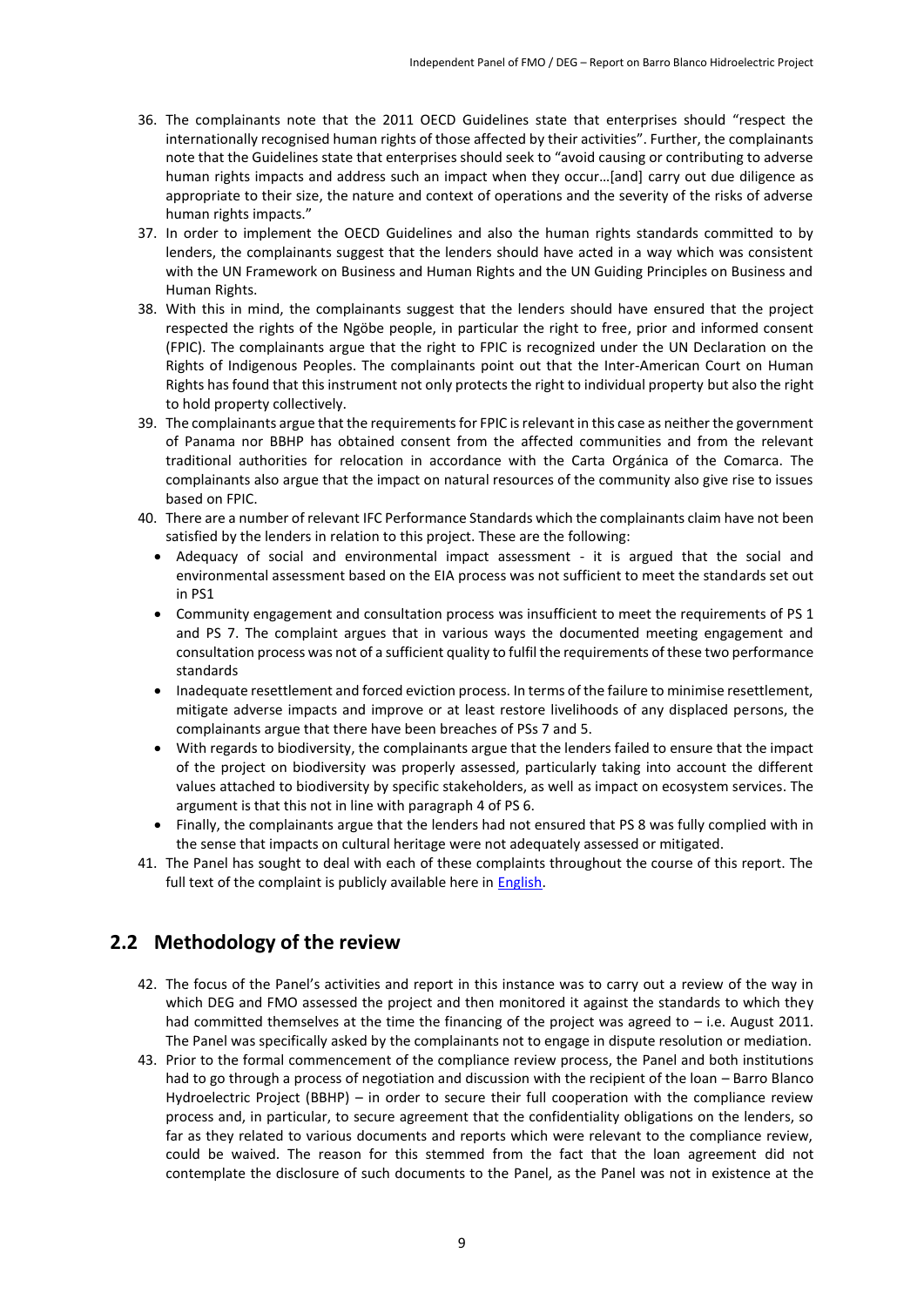time of the agreement. We are grateful to the efforts made by DEG and FMO to secure BBHP's voluntary agreement to participate in the process and waive the confidentiality agreement and also to BBHP for this agreement. We are also grateful for the understanding and cooperation of the complainants on this issue.

- 44. Prior to the formal waiver of confidentiality which took place some months after the complaint had been lodged - the Panel carried out the following steps:
	- Review of all publicly available information
	- Teleconference with the complainants
	- Interview with specialists engaged during the UNDP process.
- 45. Once the agreement waiving confidentiality was in place, the Panel was able to carry out the following steps:
	- Interviews with DEG and FMO staff with responsibility for the assessment and monitoring of the project in Cologne and the Hague
	- Telephone interviews with selected consultants engaged by BBHP and the lenders
	- Teleconferences with complainants, FMO, DEG and BBHP prior to a visit to Panama
	- A one week visit to Panama in late October 2014, which included visits to BBHP, the dam site, various communities, including those directly affected by the dam and various government institutions, international organisations NGOs and other stakeholders
	- Review of all documentation disclosed to the Panel by DEG and FMO.
- 46. The Panel also had various calls with both the lenders and the complainants to keep both up to date with the progress of the complaint and also to seek out further information or clarify particular points.
- 47. The purpose of the above process was to allow the Panel to review and analyse all of the relevant material and information related to the project, and in particular the financing of the project, and to understand fully all the points of view of the various interested parties – including the complainants, the lenders, BBHP and the Panamanian Government. The Panel sought to understand all the relevant factual information related to the complaint and also to ensure that it was fully appraised of the relevant Panamanian law, as it applies to the project.
- 48. However, the key task of the Panel was to assess the action, knowledge and requirements of the two lenders – DEG and FMO – at various stages of the project and to assess the degree to which those were consistent with the policy obligations adopted by the two institutions. Anything else is outside the scope of the Panel's mandate. With this in mind, the Panel have been careful not to comment on the legality or propriety of any other actor, whether it be BBHP, the Panamanian Government or, for that matter, any organisation that is a party to the complaint.
- 49. A full list of the stakeholders consulted during the visit to Panama is set out at Appendix D.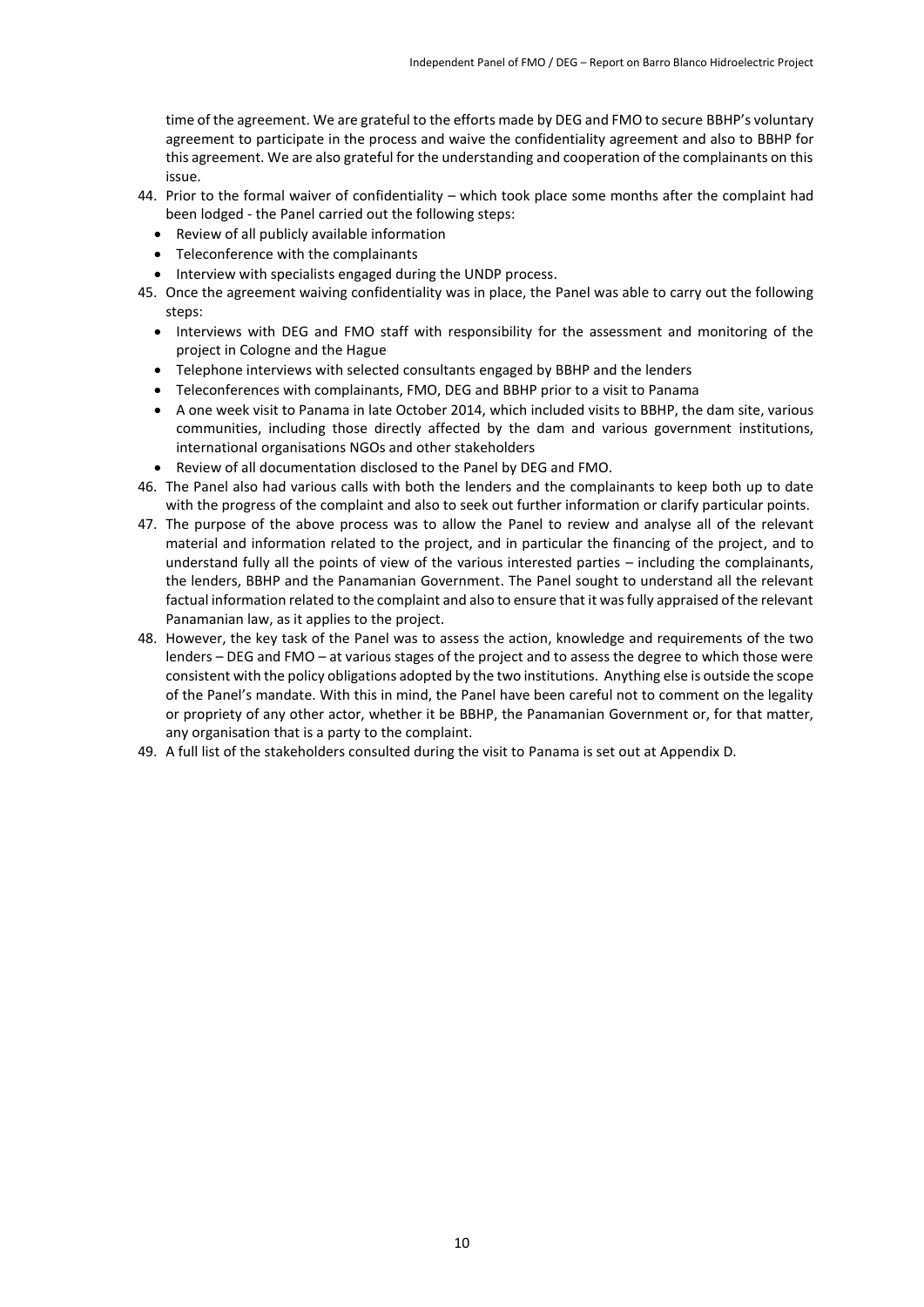### <span id="page-10-0"></span>**2.3 Overview of applicable standards**

- 50. The key operational standards which the Panel has determined are applicable in respect of this project are the relevant European Development Finance Institutions standards that applied in these circumstances, which both FMO and DEG had committed to and which are the following:
	- (1) Require that all investee companies comply with the legal and regulatory requirements in the jurisdictions where they operate.
	- (2) Recognize that their decisions and activities may have environmental and social consequences and require investee companies to work over time towards relevant international best practice norms and standards. FMO policy states that projects should normally achieve compliance with appropriate standards within three years of the investment. This involves encouraging investee companies to promote the same standards throughout their supply chains, e.g., with their contractors. Investee companies are expected to:
		- Ensure a preventive and precautionary approach with respect to the environmental and social impacts of investee companies, giving high attention to the interests of affected people. If negative environmental or social impacts are unavoidable, they must be appropriately mitigated or compensated for.
		- Establish an open dialogue with their stakeholders on the environmental and social impacts of their business activities.
		- Commit to continuous improvements in the management of environmental and social matters. The aim is always to enhance positive effects in relation to the environment, workers and all stakeholders.
		- Provide transparent and accountable information on investment activities, while observing normal commercial confidentiality.
- 51. The relevant international standards applicable here are, in the view of the Panel:
	- The applicable International Finance Corporation (IFC) Performance Standards on Environmental and Social Sustainability at the time of the signing of the project, namely those adopted in 2006
	- Relevant principles of the UN Declaration of Human Rights, the ILO Core Conventions, in so far as they apply in the context of private sector companies, as reflected in the OECD Guidelines on Multinational Enterprises and the UN Guiding Principles on Business and Human Rights.

#### **IFC performance standards**

- 52. There are a number of key principles derived from the IFC performance standards (2006) which are particularly relevant for this complaint.
	- Performance Standard 1 on Social and Environmental and Management Systems
	- Performance Standard 5 on Land Acquisition and Involuntary Resettlement
	- Performance Standard 6 on Biodiversity and Sustainable Natural Resource Management
	- Performance Standard 7 on Indigenous Peoples
	- Performance standard 8 on Cultural Heritage
- 53. For the purposes of this report, we will focus on the key aspects of these provisions rather than setting them out in full. These are set out at the beginning of each relevant section below and a full summary of the relevant Performance Standards is set out in Annex A. All of the relevant performance standards are, however, available on the IFC's website in English and Spanish.

#### **International human rights standards**

- 54. Given the broad commitment of the EDFI institutions including FMO and DEG to the UN Declaration of Human Rights and the ILO Core Conventions, and the complexity of directly applying these instruments to the private sector scenario, the Panel feels that it is appropriate to use the framework of the UN Guiding Principles on Business and Human Rights – which were adopted shortly before the project agreement in this case – to assess the degree to which the lenders acted to support or respect the relevant human rights principles contained in these instruments.
- 55. Key to the application of these principles in this instance is the degree to which the lenders carried out appropriate due diligence to understand the potential human rights issues in this project and also put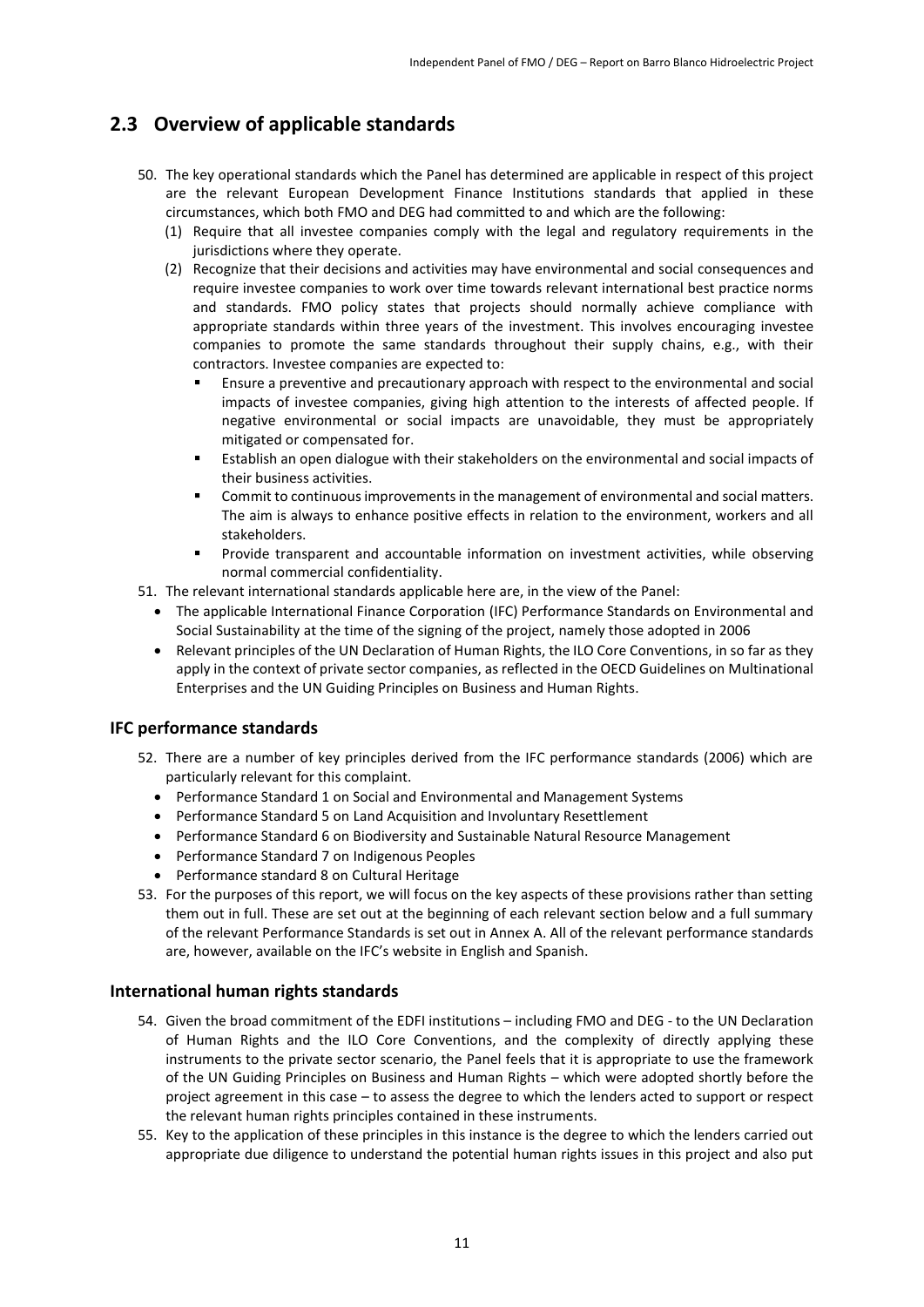in place appropriate measures to reduce any negative human rights implications. The key steps anticipated by the UN Guiding Principles can be summarised as follows:

- Identifying and assessing human rights impacts: proactive, on-going steps to understand how existing and proposed activities may cause or contribute to human rights impacts, as well as how the business's operations may be directly linked to such impacts.
- Integrating findings: integrating findings across relevant internal functions and processes
- Taking action: the appropriate action will depend on the business's relationship to the impact. Obviously, in this case the lenders are in a financier position rather than in a direct relationship to any potential impacts. However, as lenders they should carry out appropriate due diligence and take relevant action to seek to ensure that their clients act in a way which is aligned with the UNGPs.
- Tracking effectiveness of response: monitoring and auditing processes.
- Communication: externally communicating how the business has addressed adverse impacts.
- 56. The Panel is of the opinion that (if properly implemented) the IFC Performance Standards are in relation to this particular project, given its size and anticipated impacts – the appropriate and relevant standards and approach to manage most human rights, social and environmental issues that arise in relation to a project such as this, particularly land, indigenous peoples, community consultation and labour. As such, the panel feel that the lender's application of the Performance Standards was the appropriate way to seek to align project performance with both the UNGPs and the OECD guidelines. This is not to say that in other projects adherence to other international standards beyond the Performance Standards might not be necessary.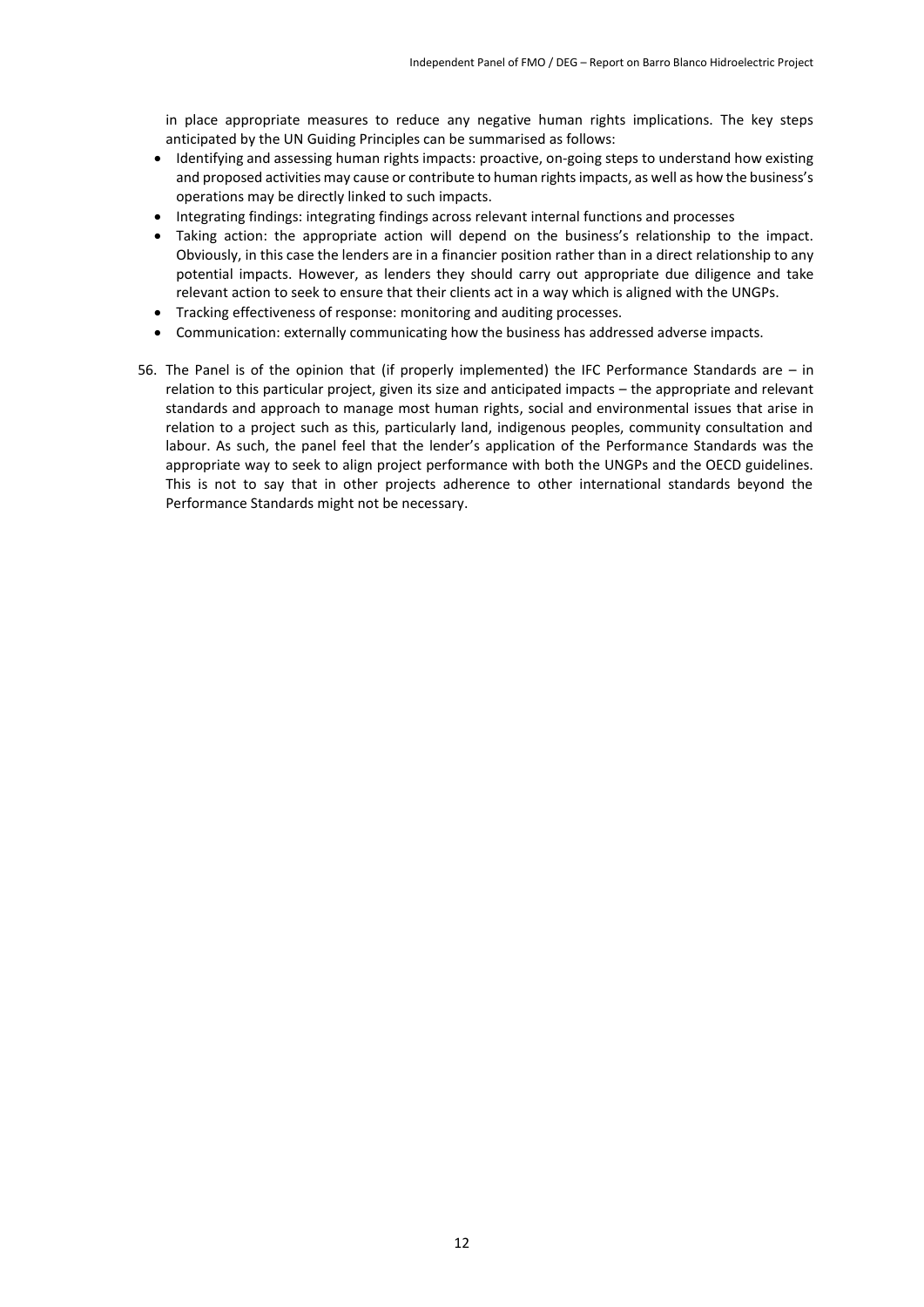### <span id="page-12-0"></span>**3. Factual review / key information**

- 57. There are many thousands of words already written about the project and the various disputes that have taken place both in relation to the previously-planned, much larger, dam which was originally proposed for the area and the Barro Blanco project which is now under construction. The project and the disputes related to it could – and probably will – fill the pages of a substantial book. The Panel does not propose to add significantly to this information, but does wish to draw out the following key points that are necessary to understand the context around the project in assessing the lenders' compliance with their policies and the challenges and dilemmas which arise in relation to the project.
- 58. The site of the project is very similar to a project that was proposed in the late 1990s the Tabasará 1 and 2 dams. This hydroelectric project was of a significantly greater size - with a reservoir area some ten times bigger - and led to the foundation of the M10 movement as an opposition to the project. The project was withdrawn after significant opposition and also a suspension of the EIA. While the Panel did not read or hear anything directly which confused the current project with the previous one, there is inevitably a significant influence stemming from the experience and conflict around that project – and the communities' feeling that they were victorious in their opposition to that project – on the discourse and Government / Community relations that was present when the project started and has continued subsequently.
- 59. The Barro Blanco project is not one that BBHP conceived, rather this is a project which was decided upon by the Panamanian Government and which BBHP won the right to develop in a public contest. There has never been any question raised about the propriety of this process. The role of the Government in relation to various aspects of this project – including Environmental Assessment, permitting, land issues, cultural artefacts issues and security – is a significant one and has not always been at the forefront as might have been expected.
- 60. The project was subject to an Environmental Impact Assessment which was carried out in accordance with Panamanian law and which, although subject to a legal challenge, has been recently held to be in accordance with Panamanian law as it stood at the time of the EIA by a majority decision of the highest court in Panama. During the Panel's final deliberations, the project was suspended by the Panamanian government on the basis of alleged non-compliances with the EIA. Subsequently, the Government established a multi- party dialogue round table –which includes the company and the M10 and other indigenous leaders [at moment of disclosing this report publicly this text will be updated to reflect actual status].
- 61. The project has to be seen in the context of the wider political context in the country, including the significant campaign in relation to mining and natural resource exploitation which took place during 2011-12 and led to a change in the law related to the exploitation of resources in the designated Comarca land of the Ngöbe-Buglé.
- 62. There are a number of more deep-rooted factors that have great relevance to this complaint, which include the following: the significant influence of the Mama Tata / Mama Chi religion in the Comarca in general and in the three communities most affected by the dam in particular, with its desire for territorial integrity; the establishment of self-governing Comarcas in Panama in the 1990s, including the Ngöbe-Buglé Comarca, which was established in 1997 – this is a crucial factual, legal and political component to be borne in mind in relation to this complaint, and; the fluidity of political and representative structures within the Comarca and the relatively recent and developing nature of these structures.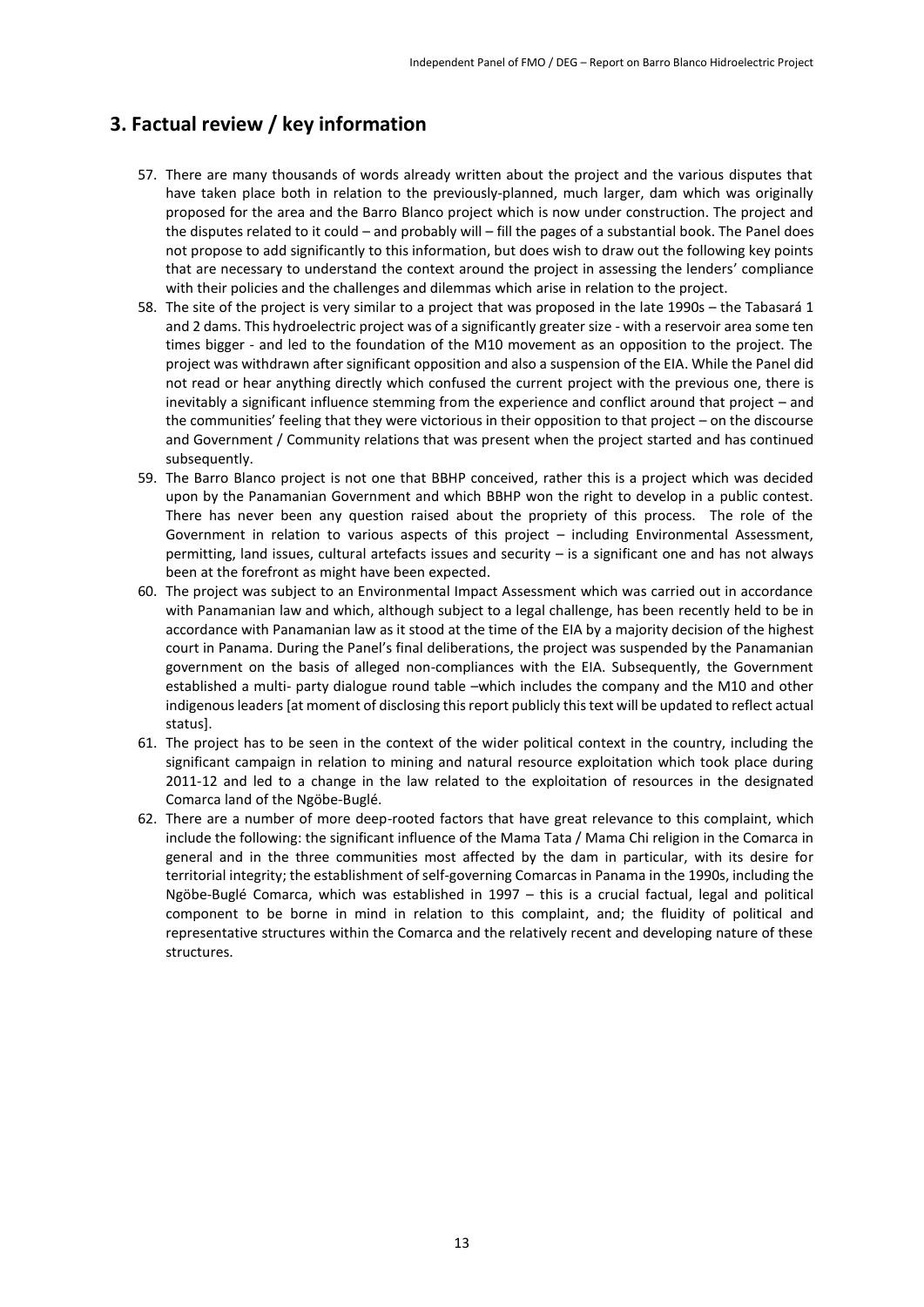# **3.1 Overview of Phases of due diligence / approval / monitoring**

In order to better understand the key reports, milestones and actions related to the complaint, specifically on the part of the lenders implementation of their policies, the table below provides a broad timeline.

| Date           | Report / Milestone                             | Comments                                                                                                                                                                                          |
|----------------|------------------------------------------------|---------------------------------------------------------------------------------------------------------------------------------------------------------------------------------------------------|
| 23/06/09 (DEG) | Clearance in Principle (CIP) document          | Sets out basic issues related to Indigenous Peoples                                                                                                                                               |
| 20/09/10 (FMO) |                                                |                                                                                                                                                                                                   |
|                |                                                |                                                                                                                                                                                                   |
| 29/11/10       | Memo to FMO investment committee               | Covers the following issues - possible impacts on indigenous peoples and resettlement. References<br>existence of MoU between the company and communities. References ESAP required by lenders as |
|                |                                                | CP for signing. Notes that lenders approached by NGO and suggests concerns will be addressed. No                                                                                                  |
|                |                                                | specific legal issues raised re land and approvals in the Comarca.                                                                                                                                |
|                |                                                | Classifies project as A for E&S risk. However, suggests that no significant issues, but suggests that                                                                                             |
|                |                                                | Indigenous People report should be condition of signing.                                                                                                                                          |
| 09/12/10       | Investment Committee Advice and FMO            | Suggests that an independent monitoring report - contracted by the lenders - should be in place                                                                                                   |
|                | <b>Management Board decision</b>               | contracting with (i) final ESRS (ii) necessary 'comfort' that the 'NGO issues' have been satisfactorily                                                                                           |
|                |                                                | addressed and (iii) an agreed protocol between lenders to 'address NGO concerns'.                                                                                                                 |
| 04/1/11        | Approval request (DEG)                         | Acknowledges issues with indigenous communities and existence of agreement with traditional                                                                                                       |
|                |                                                | authorities. Notes ESAP being carried out in response to lenders concerns. Notes requirement for                                                                                                  |
|                |                                                | additional studies - including an indigenous peoples report - as a condition precedent of signing.                                                                                                |
| 19/1/11        | Management Board Approval (DEG)                |                                                                                                                                                                                                   |
| 18/4/11        | Agreement between M10 - Government             | Agreement between the three parties to update the agreement with Cacique Maximo Saldaña. The                                                                                                      |
|                | and BBHP                                       | validity of this agreement is contested by the complainants.                                                                                                                                      |
| 21/06/11       | Summary of public consultations                | Summary of activities of BBHP in relation to public consultations, including with the Regional                                                                                                    |
|                |                                                | Congress. Sets out note on the Extraordinary Regional Congress of Kodri.                                                                                                                          |
| 29/06/11       | First indigenous peoples report                | Limited report on basic information on communities.                                                                                                                                               |
| 19/7/11        | Summary of legal advice                        | Information to lenders from Counsel, response to NGO statements re. applicability of existing laws /                                                                                              |
|                |                                                | draft bill.                                                                                                                                                                                       |
| 28/7/11        | <b>Environmental and Social Summary Report</b> | Published by BBHP – informs the wider public about the environmental and social impact of the                                                                                                     |
|                | by BBHP                                        | Barro Blanco project.                                                                                                                                                                             |
| 01/08/11       | Note from retained counsel                     | Note to lenders from Counsel, focuses on the lawsuit challenging the EIA.                                                                                                                         |
| 3/8/11         | E&S memo - Final signing                       | Notes existence of indigenous land. Notes small proportion that is indigenous land. Notes critical                                                                                                |
|                |                                                | stakeholder attention. Refers to various specific responses to the difficulty of the project, including:                                                                                          |
|                |                                                | IPs report; public E&S report; Grievance mechanism and SE plan. Notes the escalation of protest in                                                                                                |
|                |                                                | spring 2011. States that Local lawyers looked in more detail at whether project complies with                                                                                                     |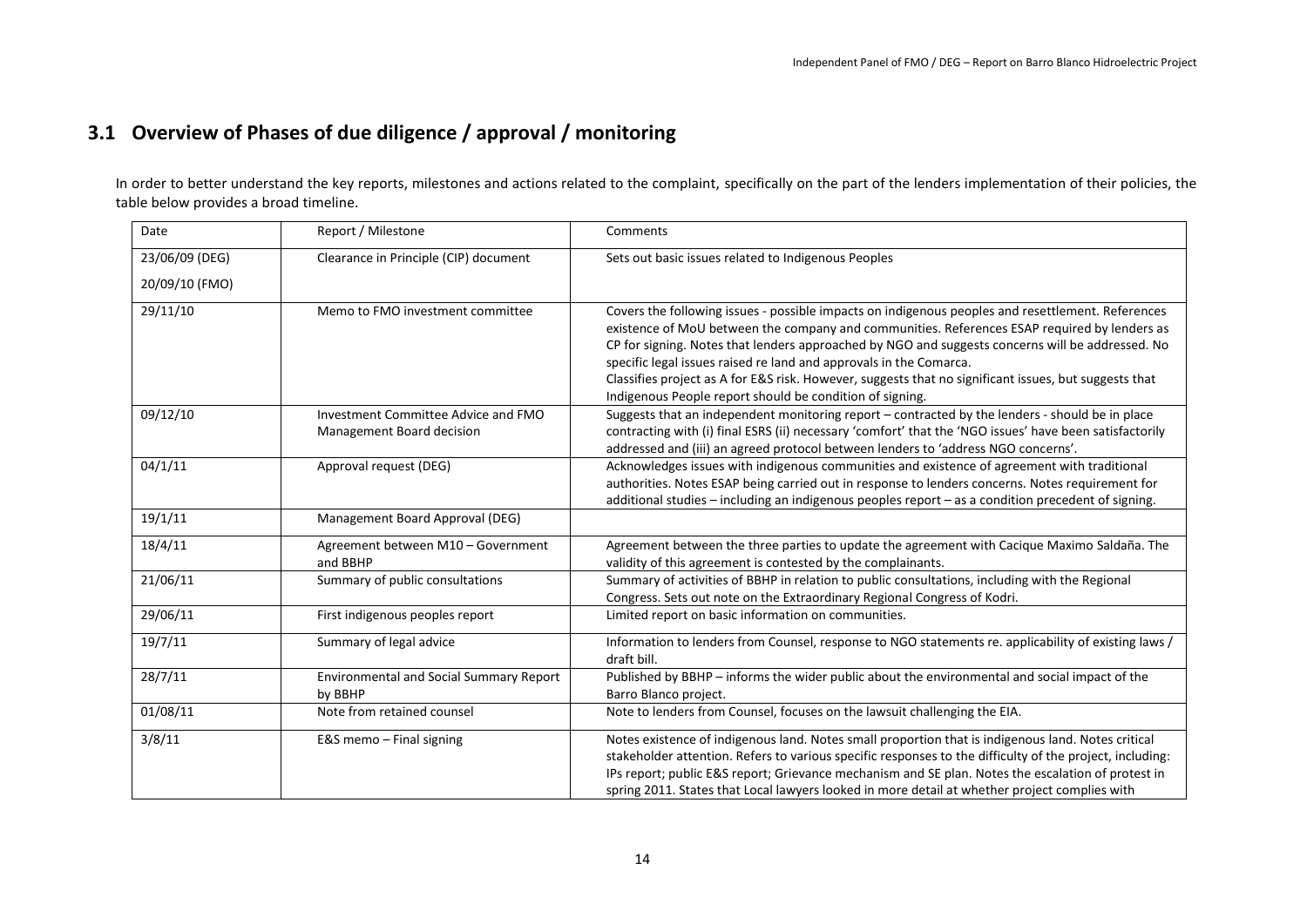|             |                                         | indigenous laws in Panama - states that this is to be in the legal opinion that is CP of first<br>disbursement. Extension of scope of Independent E&S team to cover indigenous peoples.<br>Three reasons for approving continuation of the project: lawyer's opinion; BBHP demonstrating<br>seriousness; Independent Engineer stating that there was no red flag.                                                                                                                                                                                                                                                                      |
|-------------|-----------------------------------------|----------------------------------------------------------------------------------------------------------------------------------------------------------------------------------------------------------------------------------------------------------------------------------------------------------------------------------------------------------------------------------------------------------------------------------------------------------------------------------------------------------------------------------------------------------------------------------------------------------------------------------------|
|             |                                         | Nevertheless concludes on cautious note and requires further studies and action.                                                                                                                                                                                                                                                                                                                                                                                                                                                                                                                                                       |
| 10/08/11    | Signing of credit agreement             | Signing of credit agreement between BBHP and the lenders.                                                                                                                                                                                                                                                                                                                                                                                                                                                                                                                                                                              |
| 15/08/11    | Monitoring Report #1                    | First Independent Environmental and Social Monitoring Report by the independent E&S Advisor to<br>DEG and FMO.                                                                                                                                                                                                                                                                                                                                                                                                                                                                                                                         |
| 25/08/11    | Signing of land use agreement           | Agreement between BBHP and the Kodri Regional Congress.                                                                                                                                                                                                                                                                                                                                                                                                                                                                                                                                                                                |
| 2012 - 2103 | Several BBHP PHBB social update reports | Information provided by BBHP to Lenders with (i) updates on Panamanian Government & Ngöbe-<br>Bugle Discussions Regarding Mining and Hydro Project Developments and (ii) general information on<br>social development / communication with villages.                                                                                                                                                                                                                                                                                                                                                                                   |
| 07/04/12    | First disbursement E&S memo (DEG)       | Reviews situation in 6 months since signing. Notes four visits since July 2011. Notes UN Dialogue<br>table and conflict in early 2012. Relies on Independent Engineer's failure to raise red flags as reason<br>for continuation of the project.                                                                                                                                                                                                                                                                                                                                                                                       |
| 11/4/12     | Second Indigenous Peoples report        | Significant report prepared at the lenders' request related to a number of indigenous peoples'<br>issues. Produced by the Independent E&S Advisor. Considers power structure in indigenous<br>communities, opinions and trends related to the project, possibility of participation in relation to the<br>project and recommendations for improving participation and stakeholder engagement. Key issues<br>of legal approvals on land with indigenous authorities are referenced. Clear and sensible<br>recommendations to improve relations. Issue of the ability to approve actions in the Indigenous<br>communities is dealt with. |
| 9/5/12      | <b>E&amp;S Monitoring memo</b>          | Clearly states key conflict issue - 6.7 ha overlap of project area and annex of Comarca. Sets out June<br>2012 ESAP, including various requirements related to indigenous peoples to be done in defined<br>periods after conclusion of the UN process.                                                                                                                                                                                                                                                                                                                                                                                 |
| 19/6/12     | ESAP - $1st$ update after signing       | Significant issues raised which need following up - recommendations of the UN Round Table - Assign<br>company stakeholder engagement specialist with ability to engage with communities in their<br>language - proper grievance mechanism - community relations plan - stakeholder engagement plan<br>and register.                                                                                                                                                                                                                                                                                                                    |
| 25/6/12     | Annual review (DEG)                     | Notes that continued negative attention on E&S issues. In particular related to indigenous peoples<br>(and threatened species). Notes that issues are being assessed by the Independent E&S Advisor and<br>by UN Round Table. Notes that technical table had established that inundated area will not exceed<br>that communicated to lenders by BBHP. Notes further visits due. Notes that ESIA is not in question<br>for UN process. Assesses the project's NGO and media strategy.                                                                                                                                                   |
| 27/06/12    | Monitoring Report #2                    | 2 <sup>nd</sup> Independent Environmental and Social Monitoring Report by the Independent E&S Advisor to<br>BBHP, DEG and FMO.                                                                                                                                                                                                                                                                                                                                                                                                                                                                                                         |
| 07/11/12    | Monitoring Report #3                    | 3rd Environmental and Social Monitoring Report by the E&S Advisor to BBHP, DEG and FMO.                                                                                                                                                                                                                                                                                                                                                                                                                                                                                                                                                |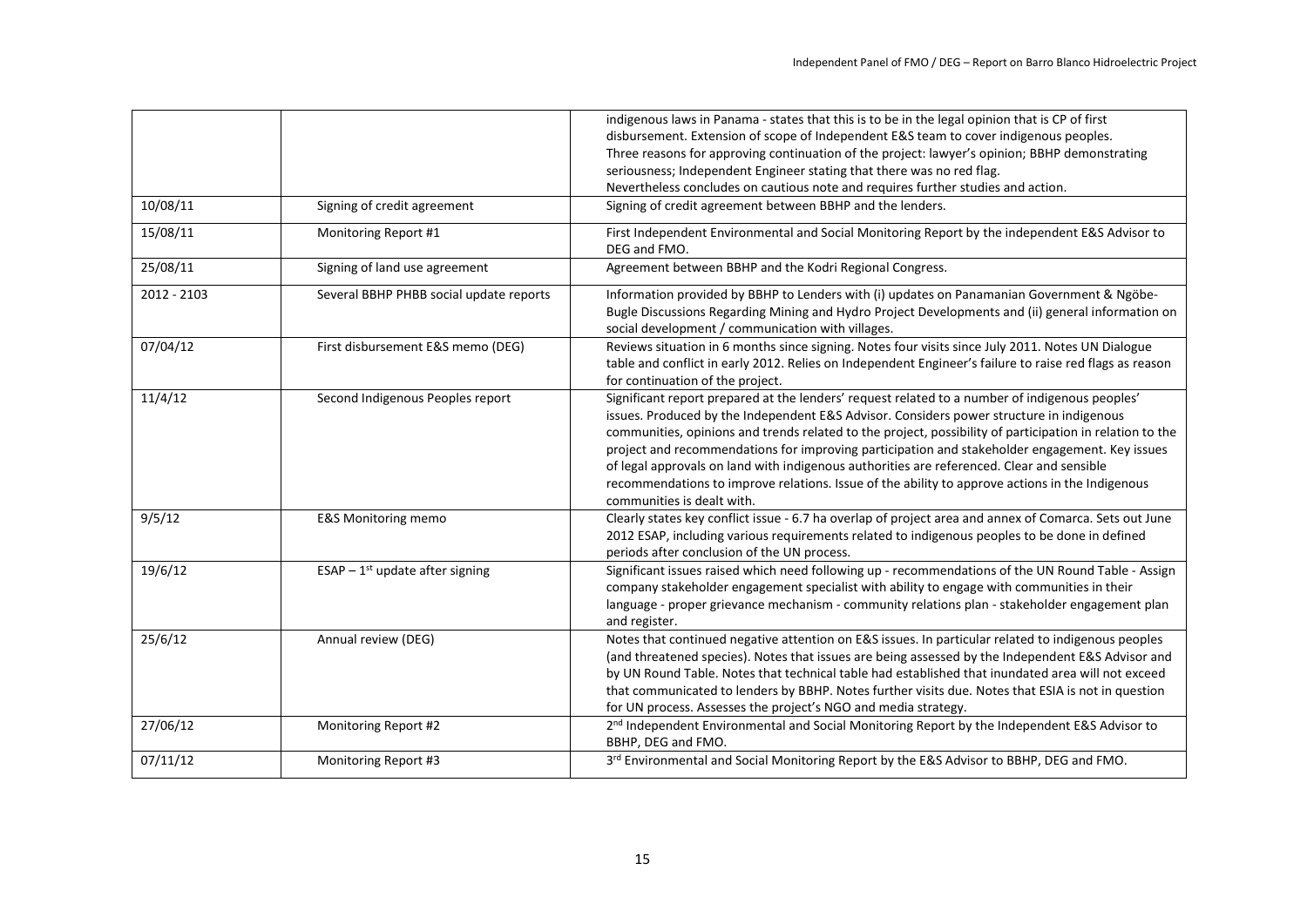| $23/09/12 - 28/09/12$ | <b>UN Verification Mission</b>                                         | Field visit to the communities to check in situ aspects that could not get satisfactory answers during<br>the technical review of environmental impact. The delegation included representatives from the UN,<br>the Panamanian Government, BBHP, the Ngöbe-Buglé Congress, traditional authorities and the<br>Catholic Church.                                |
|-----------------------|------------------------------------------------------------------------|---------------------------------------------------------------------------------------------------------------------------------------------------------------------------------------------------------------------------------------------------------------------------------------------------------------------------------------------------------------|
| $16-19/4/13$          | Lenders E&S specialist on site visit                                   | DEG and FMO undertook the site visit with the objective to get an own impression of the Project<br>status and of the general situation in addition to the external regular monitoring site visits<br>undertaken by the Independent E&S Advisor. Uncertainty about next steps in UNDP process and<br>who takes on responsibility (UN not taking leading role). |
| 12/04/13              | Monitoring Report #4                                                   | 4 <sup>th</sup> Environmental and Social Monitoring Report by the E&S Advisor to BBHP, DEG and FMO.                                                                                                                                                                                                                                                           |
| 26/07/13              | Monitoring Report #5                                                   | 5 <sup>th</sup> Environmental and Social Monitoring Report by the E&S Advisor to BBHP, DEG and FMO.                                                                                                                                                                                                                                                           |
| 05/09/13              | Report of the Peritaje Independiente<br>(Independent Expert Appraisal) | Based on the recommendations and findings of the UN Verification Mission, an Independent Expert<br>Appraisal was commissioned. Aspects covered by the appraisal included: 1) Hydraulic aspects; 2)<br>Participatory Rural Appraisal, and 3) Analysis of Ecological and Economic Aspects.                                                                      |
| 30/12/13              | Annual Review (DEG)                                                    |                                                                                                                                                                                                                                                                                                                                                               |
| 07/03/14              | <b>BBHP Report</b>                                                     | Efforts of BBHP to start communication with community through group of notables.                                                                                                                                                                                                                                                                              |
| March 14              | Monitoring Report #6                                                   | 6 <sup>th</sup> Environmental and Social Monitoring Report by the E&S Advisor to BBHP and DEG.                                                                                                                                                                                                                                                                |
| 14/07/2014            | ESAP $-2^{nd}$ update                                                  | Inclusion of items coming from Independent Expert Appraisal based on recommendations from<br>Monitoring Report #7.                                                                                                                                                                                                                                            |
| 15/07/14              | Monitoring Report #7                                                   | 7th Environmental and Social Monitoring Report by the E&S Advisor to BBHP and DEG. Summarises<br>reports from the UN Process and the "Peritaje Independiente". Makes proposals for revisions to the<br>ESAP to take into account of these reports.                                                                                                            |
| 06/10/14              | Monitoring Report #8                                                   | Environmental and Social Monitoring Report by the E&S Advisor to BBHP and DEG. Discusses the<br>implementation of the recommendations from the UN and "Peritaje" processes.                                                                                                                                                                                   |
| 09/02/15              | Suspension of the project                                              | Suspension of the project by the Panamanian Government for alleged breaches of the EIA.<br>Commencement of dialogue between all parties.                                                                                                                                                                                                                      |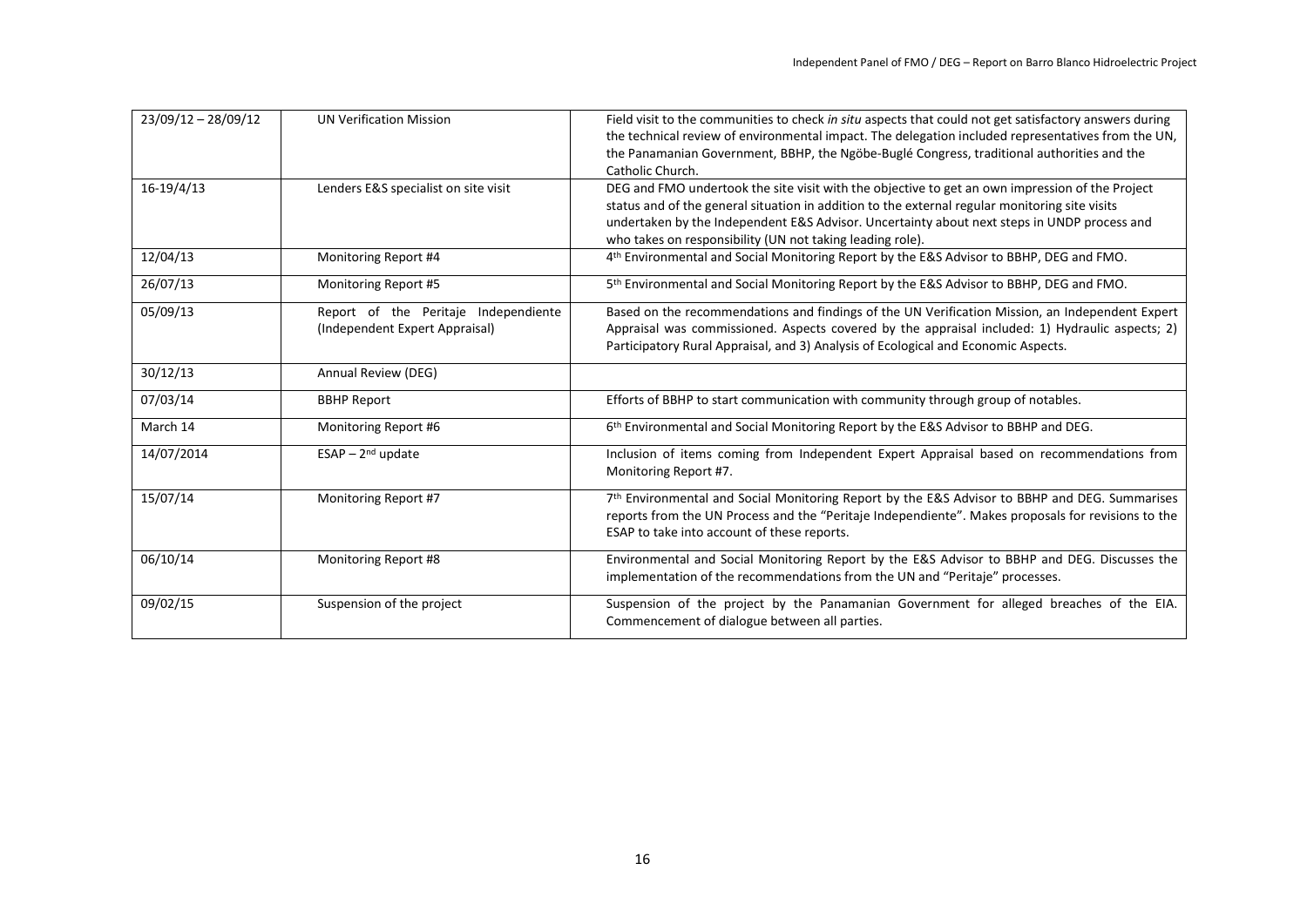### <span id="page-16-0"></span>**4. Substantive Issues**

### <span id="page-16-1"></span>**4.1 Adequacy of the social and environmental impact assessment**

63. This section covers the lenders' assessment of the social and environment impacts of the project, both prior to project approval and subsequently. It considers whether this is in line with the policy commitments of the lenders.

### **The complaint**

- 64. In relation to the IFC Performance Standards, the complaint alleges that the social and environmental impact assessment was inadequate. In particular, attention is drawn to alleged deficiencies in the environmental impact assessment (EIA), which was approved by ANAM in 2008. In this respect, the Complainants specifically refer to the domestic legal action that has been brought to challenge the adequacy of the EIA and use the same arguments deployed in that challenge in respect of the coverage and nature of the EIA.
- 65. To summarise, the key points of dispute about the adequacy the EIA study relate to: its alleged failure to contain complete information about the impacts on indigenous territories, namely the annexes; an alleged failure of the environmental agency to provide sufficient time for consultation and information; and the alleged failure to adequately consult the affected communities. In addition, the Complainants raised the issue that the EIA was allegedly insufficient given that it related to a smaller dam, namely one of 19.86 MW, compared to the actual dam which will be 28.56 MW.

### **The relevant standards**

- 66. The relevant standards by which the Panel has assessed this complaint are those contained in IFC PS1, which is set out below in Annex A. To summarise, the key components of that standard are the following:
	- PS1 requires that the project should identify specific social and environmental risks and impacts and put in place appropriate responses to deal with those impacts. There should be a social and environmental management system that is appropriate to both the project and the identified level of social and environmental risks and impacts.
	- At the outset there should be a social and environmental assessment. The assessment is to be carried out by qualified and experienced persons and, in projects with significant adverse impacts or where technically complex issues are involved, clients may be required to retain external experts to assist this assessment process.
	- Where mitigation measures and actions are necessary, PS1 requires that the client should prepare a specific action plan. This plan is expected to reflect the outcomes of consultations. In relation to this action plan, the project is expected to establish, maintain and strengthen an appropriate organisational structure with defined roles, responsibility and authority to implement the action plan.
	- PS1 provides that where the client has undertaken a Social and Environmental Risk assessment, the client should disclose the Assessment Document. Affected communities should be provided with information about the project and identified impacts and risks. In the case of risks and adverse impacts, communities should be consulted with in accordance with principles set out para 21. IN the case of significant adverse impacts, the process should seek to ensure their free, prior and informed consultation and facilitate their informed participation. The project should also have an appropriate grievance mechanism.
	- The UN Guiding Principles on Business and Human Rights also suggest that businesses should carry out an assessment of the relevant human rights impacts flowing from their activities. The Panel feels that the appropriate standard for such due diligence for institutions such as the two lenders in these circumstances is IFC PS1, and therefore restrict its analysis to that standard, rather than introducing any additional standard. The Panel is of the view that this is aligned in relation to this project – but not necessarily all projects – with the due diligence requirements in both the UNGPs and OECD Guidelines on Multinational Enterprises.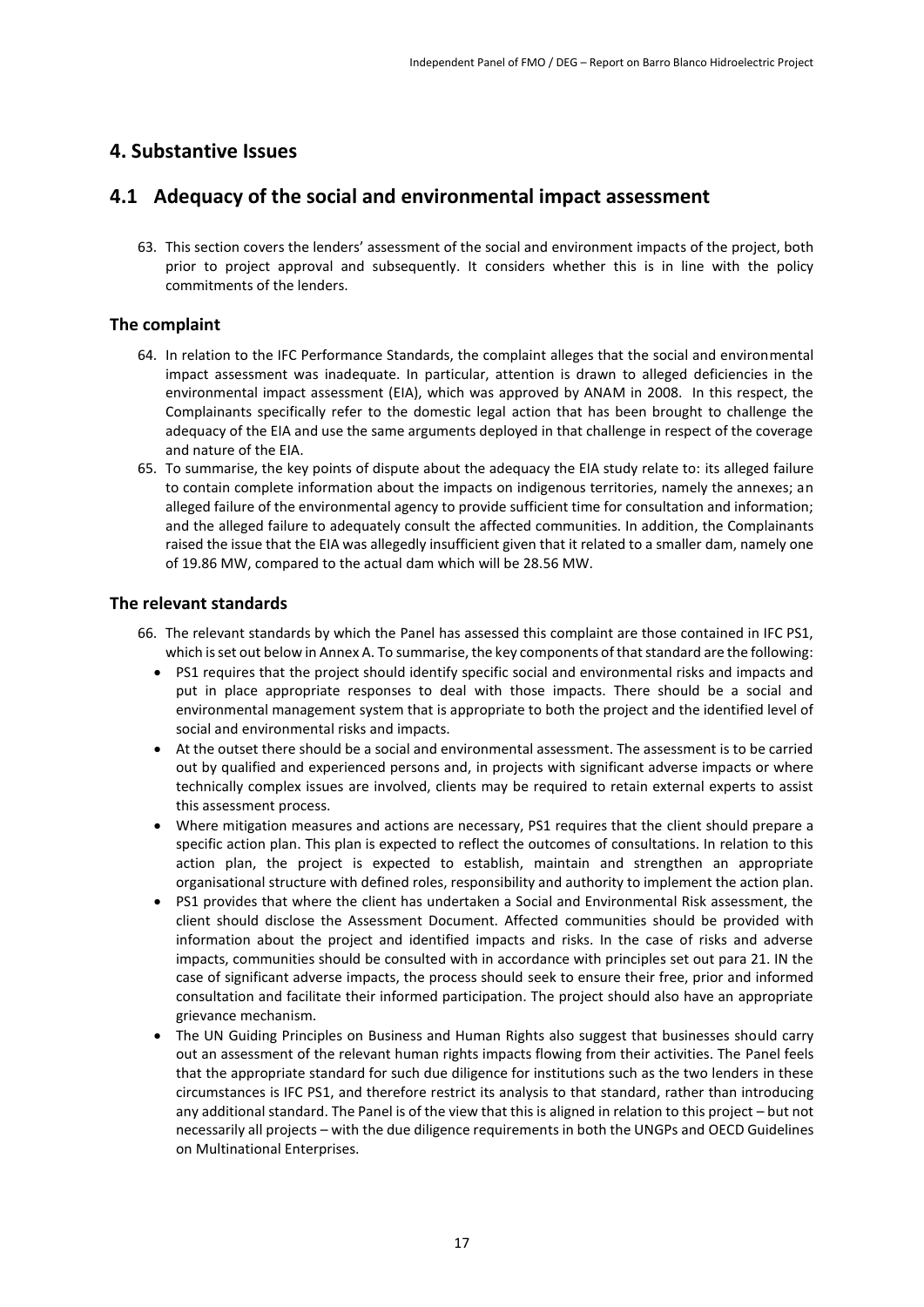- 67. The Panel is of the opinion that, in relation to this project, there is no provision in the lenders' policies that free, prior and informed consent (FPIC) to the project itself was required as a standard. IFC PS7, in the 2006 version that applied to this project, did not require consent to the project, but free, prior and informed consultation. There was nothing in Panamanian law which required FPIC to the design and implementation of the project as a whole and Panama still has not ratified ILO Convention 169. In relation to the international human rights standards, in particular those set out in the decisions of the Inter American Court on Human Rights, the requirement for FPIC at the time of project approval applied in respect of "large-scale development or investments projects that would have a major impact within [the community's] territory"<sup>1</sup>, which in the Panel's view was not the case in relation to this project.
- 68. This is not to say that the issue of free, prior and informed consent regarding specific land and cultural issues was not de facto important, and the panel also note that the operators of BBHP were under the assumption they had obtained documented consent before the agreement was signed in August 2011.

### **What happened?**

- 69. For reasons which are fully explained above, the information that was available to the Complainants in respect of this project was limited, given that there was little information disclosed – in accordance with FMO and DEG policies in existence at that time.
- 70. Therefore, it is, to a certain extent, no surprise that the Complainants raise the adequacy of the EIA as the sole means by which they challenge the lenders' application of PS1. From the perspective of the community-based Complainants and their advisers and supporters, this is the only publicly visible means of assessment of impact. However, the Panel had significant information made available to it, which demonstrated that additional reports and studies were relied upon by the lenders in respect of the assessment of the social and environmental impacts. In addition, the Panel points out that an Environmental and Social summary for the project, dated July 28, 2011, was made public. This report contains significant information about both the nature of the assessment of the impacts at the time of the transaction and also references other reports. However, this report was not communicated directly to the affected communities.
- 71. While the Environmental Impact Assessment did play a part in the due diligence of the project, additional studies and assessments were commissioned, in addition to the EIA, at the instigation of the lenders or by BBHP. These include the following – none of which were summarised nor the information contained therein communicated to the affected communities,:
	- An environmental and social impact gap analysis dated 26.7.10
	- An Indigenous Peoples report for the project, dated 29.6.11
	- The Environmental and Social Action Plan (ESAP) dated 15.7.11
	- The Environmental and Social Summary Report (ESISR) dated 28.7.11 (which was publicly disclosed)
	- A further Indigenous Peoples report, produced by another independent E&S Advisor, dated 12.4.12.

#### **Compliance review assessment**

72. In order to assess the degree to which the lenders were able to adequately assess social and environmental impacts and also determine appropriate steps with their client to deal with those potential impacts, the Panel has found it useful to split the analysis into two. The first relates to the EIA itself and the degree to which it did or did not form an important part of the lender's assessment. The second relates to the additional studies and analysis that were carried out over and above that contained in the EIA.

#### **EIA**

1

73. In relation to the EIA, document review and interviews revealed that the lenders were well aware of the ongoing legal action and the alleged deficiencies in the study. Both the company and the lenders commissioned independent counsel's advice on the nature of the litigation and also sought an assessment of the validity of the arguments being put forward before the Panamanian courts. The lenders independent counsel's opinion suggested that the legal action was unlikely to be successful in

<sup>1</sup> *Case of the Saramaka People v. Suriname* (2007), par.134.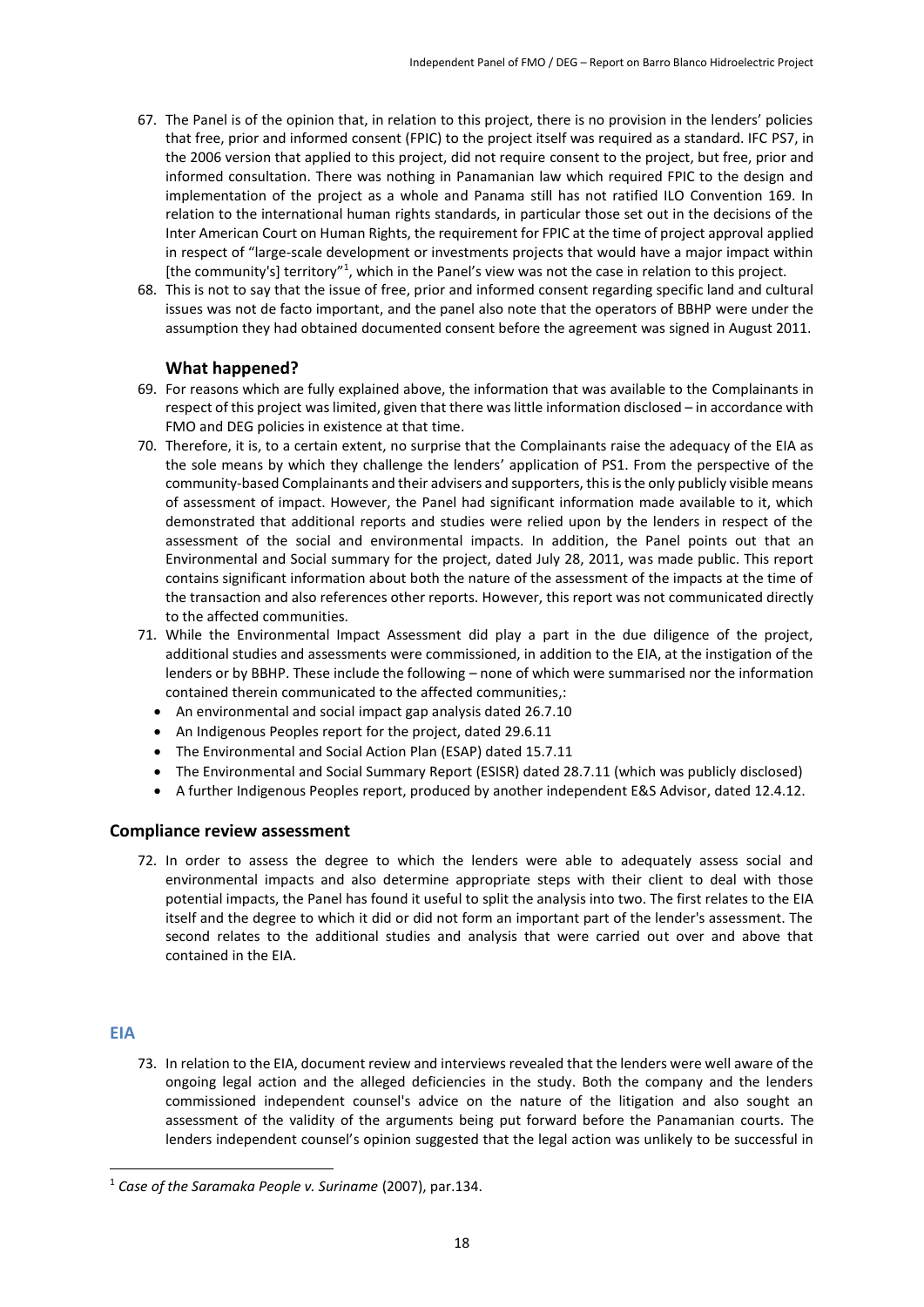the Panamanian courts - an assessment which was ultimately proved to be correct, as the Panamanian Supreme Court has subsequently dismissed the legal challenge, although it is still open to the Complainants to raise this case in an international forum. The Independent Lenders' Advisor has also reviewed the adequacy of the EIA as part of their mandate and scope of work, including the modified design features of the project.

74. Without expressing a judgment on the outcome of the litigation, or second guessing the Panamanian Supreme Court's views on Panamanian law, the Panel is of the opinion that the lenders took all appropriate steps to put themselves in a position of understanding regarding the legal arguments being pursued through the Panamanian courts and could not have been expected to do anything further specifically in relation to the validity of the EIA in itself. The commissioning of an independent legal advice, in addition to that provided by BBHP, demonstrated appropriate levels of due diligence in relation to understanding the issues around the validity under national law of the EIA. However, this is not the end of the matter, as the lenders did not solely rely upon the EIA.

#### **Over and above the EIA**

- 75. The Panel is of the opinion that the EIA played a relatively minor initial role in the lenders' assessment of E&S risks and impacts. The lenders took a number of steps in addition to checking the validity of the EIA. Not once, but twice, they sought specific indigenous peoples reports to better understand the communities that would be impacted and also to receive recommendations in relation to the appropriate actions that the company should be encouraged to take in order to better improve their performance and understanding in relation to their communications and dialogue with those communities. They also carried out a gap analysis and other studies to determine the degree to which additional information and action were necessary to assess compliance with the suite of IFC Performance Standards.
- 76. The Panel notes that the project was classified as a Category A project in relation to its social and environmental impacts. The project was categorised as a Category A project because it is a greenfield project involving land-use conversion (albeit on a modest scale) in a sensitive area (presence of indigenous peoples).

#### **Indigenous Peoples studies**

- 77. The first indigenous peoples study commissioned is open to criticism in terms of its coverage of the issues and assessment of the challenges in the context of IFC Performance Standards. However, the Panel does not feel it necessary to set out a detailed analysis of that report, as it notes that DEG and FMO took specific steps based on their recognition of the weakness of this study and commissioned a second indigenous peoples report. This second report, which was written by the consultants independently engaged by the lenders, who also took over the broader social and environmental support and monitoring role (see more on this below), is a solid professional report, which identifies a significant number of important issues. The team which worked on this report possessed sufficient expertise and experience on indigenous peoples' issues and carried out field work in Panama.
- 78. The scope of coverage of the report included the following issues:
	- A detailed analysis of the economic and social situation in both the Comarca and, particularly, the three impacted communities – Nuevo Palomar, Quiabda and Quebrada Caña
	- An analysis of the political structure within the Comarca, including an overview of the legal provisions related to decision making
	- A sophisticated and professional understanding of the relationships between indigenous peoples and their physical environment and the perceived impact of the Barro Blanco project
	- A recognition of significant short-comings in the relationship between the project and the impacted communities
	- A recognition that the three affected communities question the authority of the Kodri Regional Congress for decisions taken by them.
- 79. The report put forward a range of specific and important recommendations, which became incorporated into the ESAP. The degree to which these recommendations and requirements in the ESAP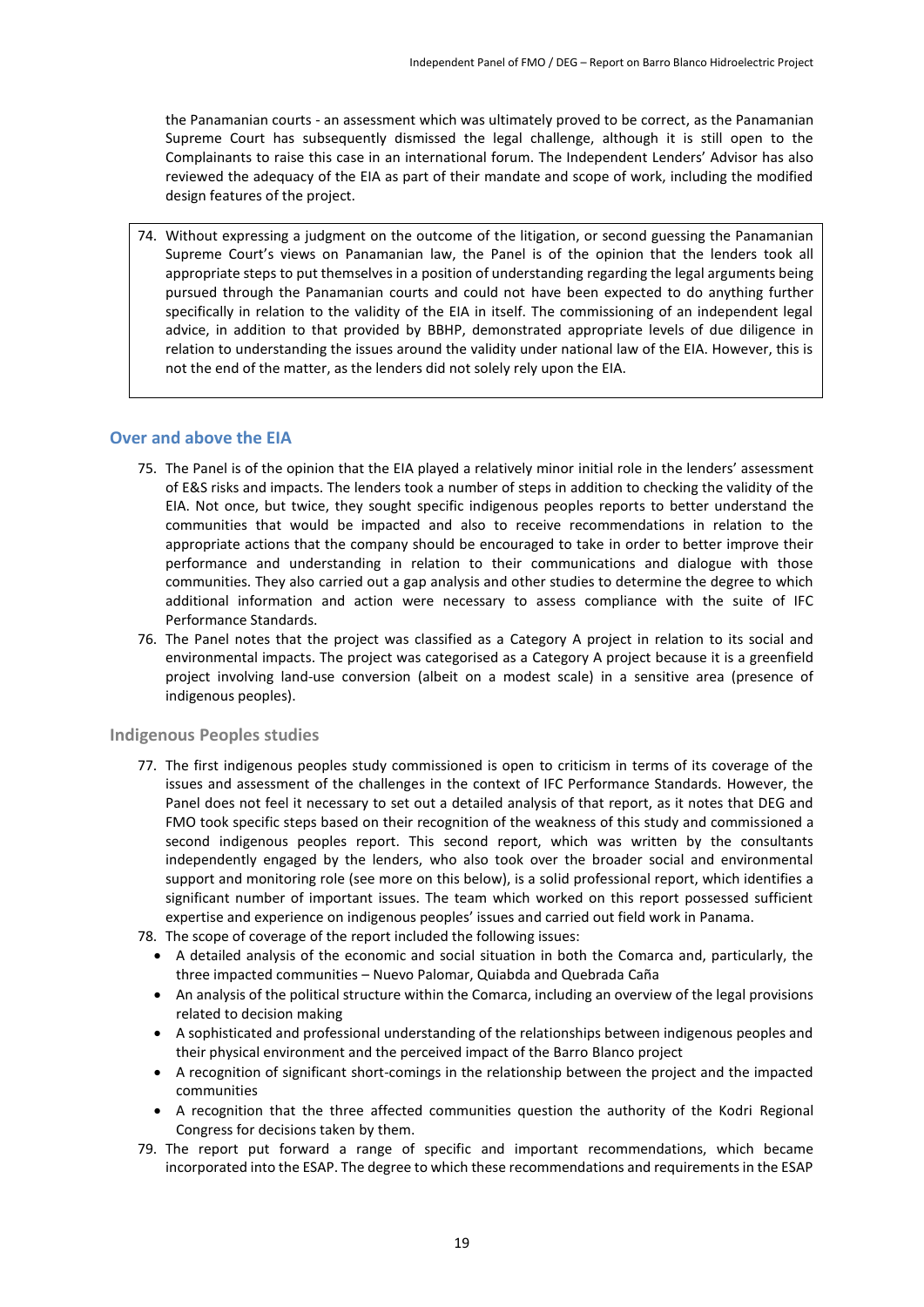were put into effect and monitored is considered below in relation to the various specific elements of the complaint. However, the Panel is of the view that, as a result of the second commissioned indigenous peoples report, the lenders were properly appraised of most of the significant impacts related to the impact of the project on the relevant indigenous communities.

- 80. However, there is a significant issue related to timing. The second indigenous peoples report was not completed until April 2012, with field work taking place in October 2011. This was, obviously, after the agreement was signed. There is a question as to whether the project should have been agreed without this level of understanding of the issues. The Panel found this a difficult issue. The need for a specific indigenous peoples report was clearly anticipated in the assessment of the project and was specifically identified in the Environmental and Social Review Summary (ESRS) dated 5 December 2010 as something which should be done (to the lender's satisfaction) as a condition precedent to signing the contract. Such a report was commissioned, and was delivered in June 2011. To their credit, DEG and FMO recognised that this first report was not sufficient to address the real complexity of the issues in question.
- 81. The need to have a deeper understanding of the indigenous people's issues was clearly understood at the time of the signing of the agreement between the lenders and BBHP in August 2011. BBHP tried many initiatives during June to August 2011 to finalise a land use agreement before the signing of the agreement with the lenders. This is evidenced by the fact that, given the deficiencies in the first commissioned report, the conclusion of the second indigenous peoples report and the incorporation of its recommendations was a contractual condition precedent to the first disbursement of funds.
- 82. To summarise, the lenders did understand the complexity of the issues in question and the need to go deeper in the analysis and response to the issues at the time of the signing of the project, but were not in a position that could be said to be fully appraised of all the issues until before first disbursement of funds. This is even though the ESRS identified a satisfactory report as something that needed to be done prior to contracting. This also meant that there was no effective disclosure of the key information related to the impact of the project or consultation with the affected communities before this time.
- 83. The Panel is of the view that while the lenders were, by the time of the first disbursement, fully appraised of many of the issues related to indigenous peoples, they were not so appraised at the time of project approval. While the lenders did take appropriate steps to so appraise themselves prior to approval, and were almost certainly correct to determine the first indigenous peoples report as insufficient, this still had the effect that at the time of project approval their assessment was limited and conditional to a future report. In short, the lenders were not in the position that should have been – and had identified that they should have been – at the point of project approval.
- 84. In retrospect, however, it was appraisal delayed, rather than appraisal denied. Requiring an indigenous peoples report and action plan derived from that report were appropriate practical steps to take in the light of the recognised limitations on and gaps in the knowledge they had at that time. Making this a contractual condition of first disbursement – which was fulfilled – limited the impact of deficiencies in assessment prior to approval. In future projects which engage indigenous peoples' rights, the Panel would anticipate that the lenders do not approve the project until they are satisfied that they are fully appraised of all the relevant issues, as is defined by PS1. Prior to financing contract being agreed for the project's financing in August 2011 BBHP had reached an agreement with the Cacique in position at that time and the regional council of the Ngöbe-Buglé. The Panel is of the opinion that, while the lenders took this as amounting to an appropriate agreement, they were aware as of August 2011 that the legitimacy of that agreement was challenged by the affected communities. Therefore, the Panel is of the view that the lendersshould have sought greater clarity on whether there was consent to the project from the appropriate indigenous authorities prior to project approval.

**Legal assessment**

85. On the specific issue of the legal issues around indigenous people's governance and decision making a core issue for this complaint  $-$  a DEG internal memo specifically states that it was planned to incorporate the analysis of the applicability of indigenous regulations into the legal opinion which was a condition precedent of first disbursement. This memo also notes that the scope of E&S specialists has been extended to include an indigenous peoples' specialist in the future. While the second indigenous peoples report dealt in some detail with this issue, there was never a specific report on the legal issues around consent, land and other important issues for this project produced as a condition of first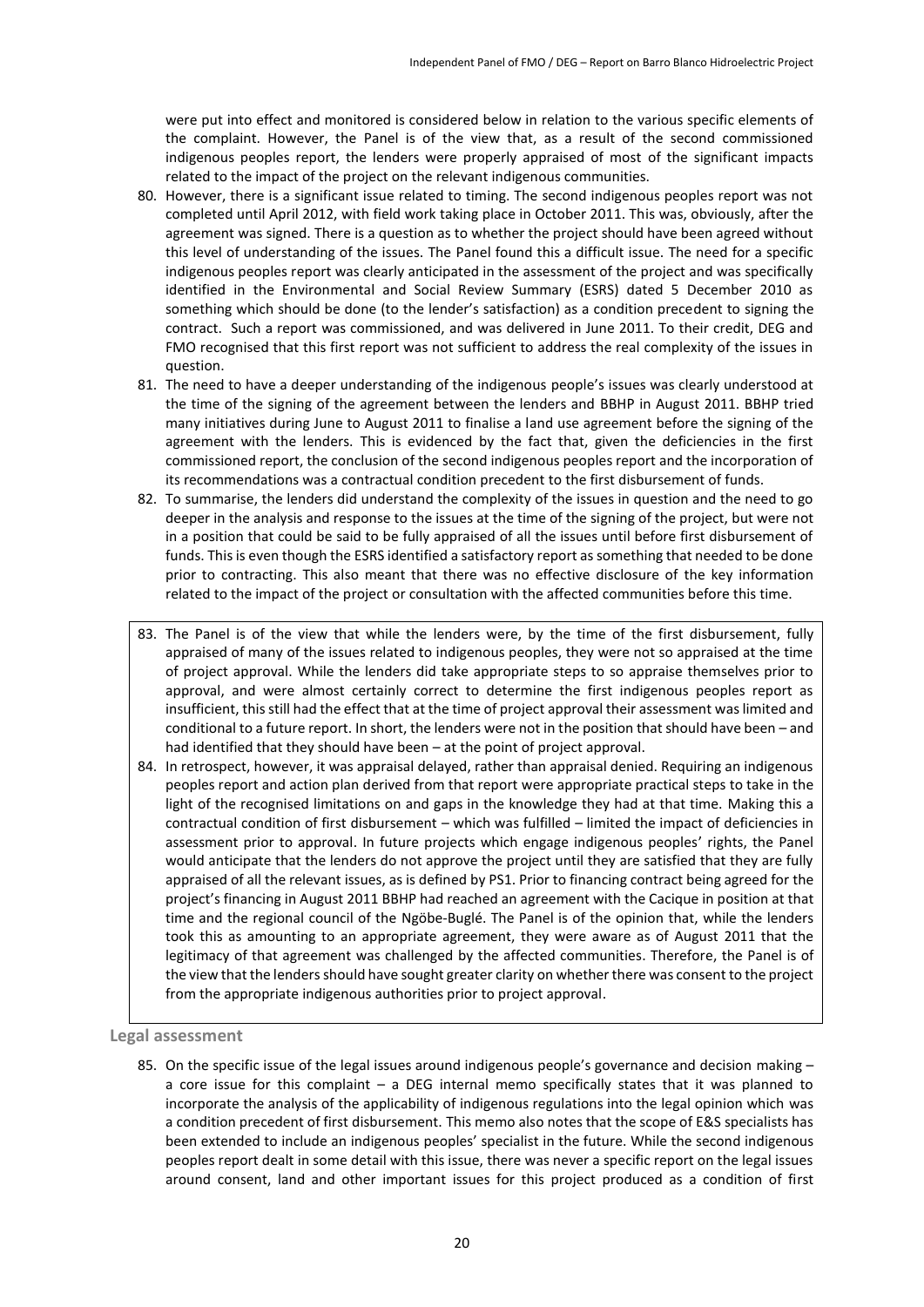disbursement. The legal opinions related to the EIA were solely based on the challenge to the validity of that study. The Panel did have sight of a very short (undated and unsigned) 'legal memo' that appears to have been produced prior to project approval. While this opinion does address some of the relevant issues, it is not sufficient, in the Panel's opinion, to provide clear legal analysis that the lenders should have sought. Similarly, the Panel have had sight of an email from lawyer to client dated 20 May 2011, in response to emails from DEG/FMO to local counsel which were triggered, in part, by a clear flagging of the need to properly address the indigenous peoples land issue by FMO/DEG's retained lawyers based in New York, USA. The email dated 20 May 2011 covers a number of issues, but from a legal perspective focuses on ILO Convention 169, which has not been ratified by Panama, so has no direct relevance. The email does not set out fully or advise on the relevant Panamanian laws either at a State or Comarca level.

86. The Panel is concerned that the first disbursement legal opinion appears either to have not been commissioned or simply comprise of a combination of notes and emails from lawyers – most issued prior to disbursement – that have been taken to constitute the required legal opinion. The Panel is of the view that, given the acknowledged complexities, the lenders would have been better appraised of issues related to indigenous peoples' rights and land if they had gone ahead to commission a formal opinion from lawyers or other experts with defined expertise in indigenous peoples' rights and the Panamanian legal context. This means that the lenders had failed to be fully appraised on the risks and issues in accordance with the requirements of the IFC Performance Standards and their own Environmental and Social policies at the time of project approval.

**Additional E&S assessment – gap analysis between the EIA and IFC Performance Standards**

- 87. In addition to the specific recognition of the indigenous peoples' issue, and the commissioning of two reports with subsequent inclusion in the ESAP and monitoring programme, the Panel feelsit is important to also take note, first, of the Environmental and Social Impact Gap Analysis Report, which was commissioned in 2010. This report considers the scope of coverage of the EIA and carries out a degree of additional research, field work and analysis. The report identified a number of important additional issues that needed to be dealt with over and above the findings and recommendations of the EIA. These included the following:
	- The report noted that, in order to comply with PS8, an additional archaeological report that would comprise the Archaeological Management Plan needed to be prepared and implemented.
	- The report noted that a comprehensive Social Management that corresponds to identified impacts, existing commitments and an overall Environmental Management Plan was not contained in the EIA. The report recommended that an adequate Social Management Plan needed to be prepared in which all these actions could be formalized and organized with objectives, indicators, follow-up mechanisms, schedule, budget and an organisation responsible for its implementation.
	- Specifically with regard to PS1, this report identified that "Both the EIA and Environmental Management Plan contain several gaps regarding the full application of PS1". However, the consultants sought to identify a range of improvements and recommendations to bring the project into line with PS1. In particular, the report suggests that: "The Management Plan needs to formalize and include certain environmental and social issues that are important to the Project, in particular related to complementary studies of fish fauna, local flora, a local flora and fauna rescue plan in order to preserve local biodiversity, labor and working conditions, an Archaeological Management Plan and a Community Relations Program. The Community Relations Program needs to include a permanent Communication Plan, a Local Development Program (divided into smaller local development plans in which former affected landowners should be engaged), a Construction Camp Management Plan and a Monitoring and Reporting Plan."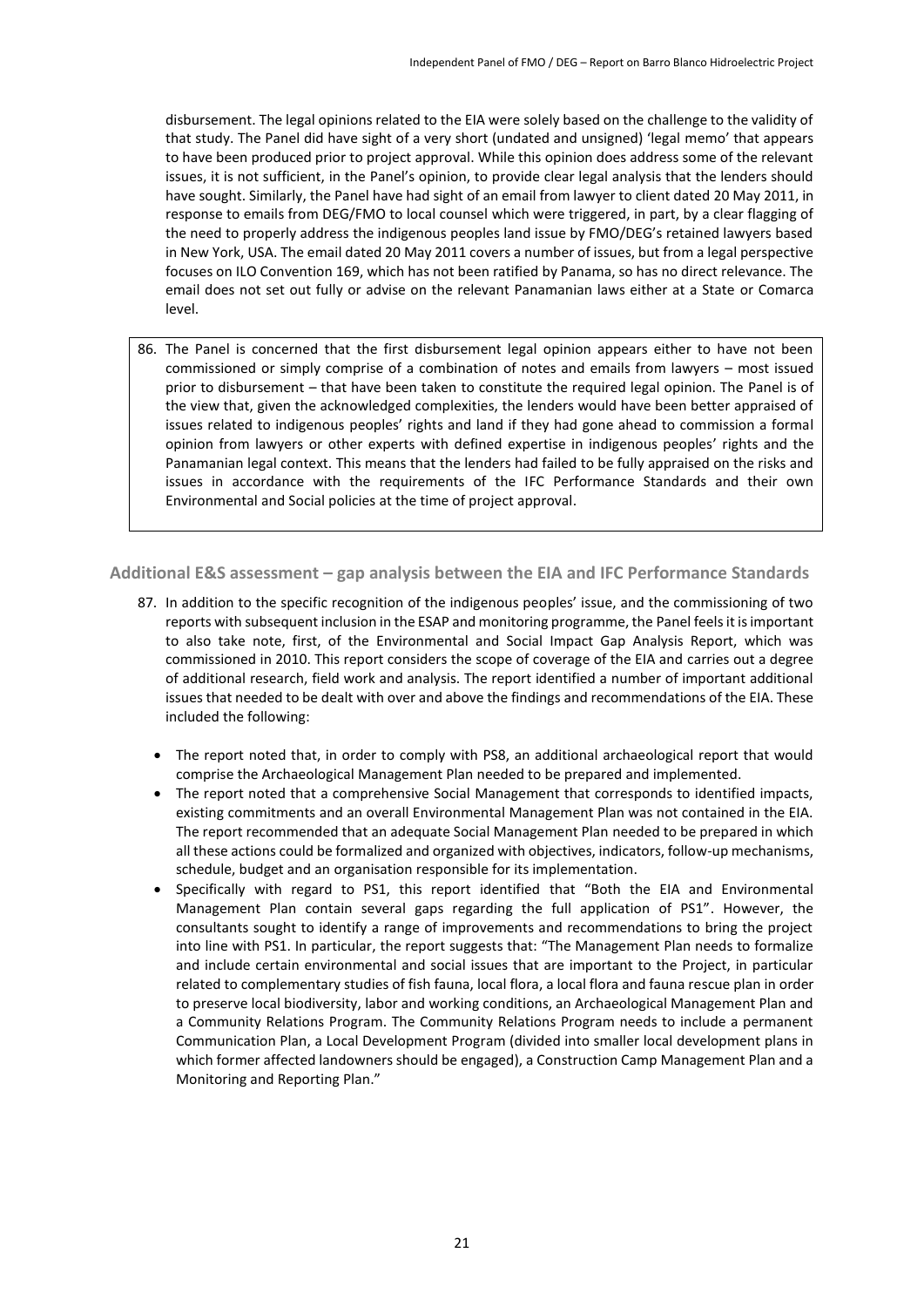88. The Panel is of the view that this report clearly and correctly set out initial concerns and suggested additional reports and studies to plug the gaps between the limited coverage of the EIA and the requirements of PS1. The question for determination thereafter is the extent to which those gaps were actually plugged. These issues are dealt with below under the specific issues that were subject to a complaint – indigenous peoples, stakeholder engagement, cultural heritage, environment and biodiversity.

#### **ESAP**

- 89. The final relevant report and process for identification of potential impacts and devising an action plan within the context of PS1 which the Panel feels is relevant to this complaint is the Environmental and Social Action Plan (ESAP) which was agreed between the lenders and BBHP. This is, as would be expected under PS1, a crucial operational documentation and guide to identify and check on progress of actions. As would be expected, this ESAP was updated and changes were agreed upon at various points throughout the project. However, substance of the information contained in these documents and changes were not publicly disclosed in accordance with PS1.
- 90. The ESAP dated 15 July 2011 that was agreed at the time of contracting was, in the Panel's opinion, lacking in any detail or agreed action. The ESAP was, in essence, dependent on various other action and studies which were yet to take place – including the second indigenous peoples study. This ESAP, which is appended to the credit agreement, contains no provision on land acquisition and resettlement and nothing on biodiversity and natural resources management. Neither does it contain any reference to issues related to cultural heritage.
- 91. Compared to the subsequent ESAPs for example that agreed in mid-2012 there is not a sufficient level of detail or clear expectations to drive specific actions. Also, it should be noted that a number of specific issues – including land – that are not covered in the original ESAP are covered to some degree in subsequent commitments, even if it includes contingent future action based on information coming out of other processes – for example the UNDP process.
- 92. Once again, the Panel is of the view that, while the subsequent actions of the lenders and their client based on subsequent assessment and analysis - may have put in place appropriate steps, actions and mitigation measures, it cannot be said that at the time of the appraisal of the project and initial agreement of financing, the lenders demonstrated that they were fully appraised of all of the risks and that appropriate actions were identified as were required by PS1.

#### **The question of deferred assessments and action plans**

- 93. The Panel wishes to reiterate that the key issues here are related to questions of sequencing and timing. There are often project assessment scenarios where it is impossible to carry out an identification of issues or determine final actions at the time of financing and a prudent lender would put in place preliminary steps or actions which could leave subsequent actions able to respond to changing circumstances.
- 94. Later actions agreed between the lenders and the company including some that were so clearly anticipated as issues that they were made a contractual condition precedent of first disbursement – addressed the kinds of issues that a lender is required to address under PS1. However, the Panel is of the view that there are limitations on the degree to which such an approach is aligned with PS1.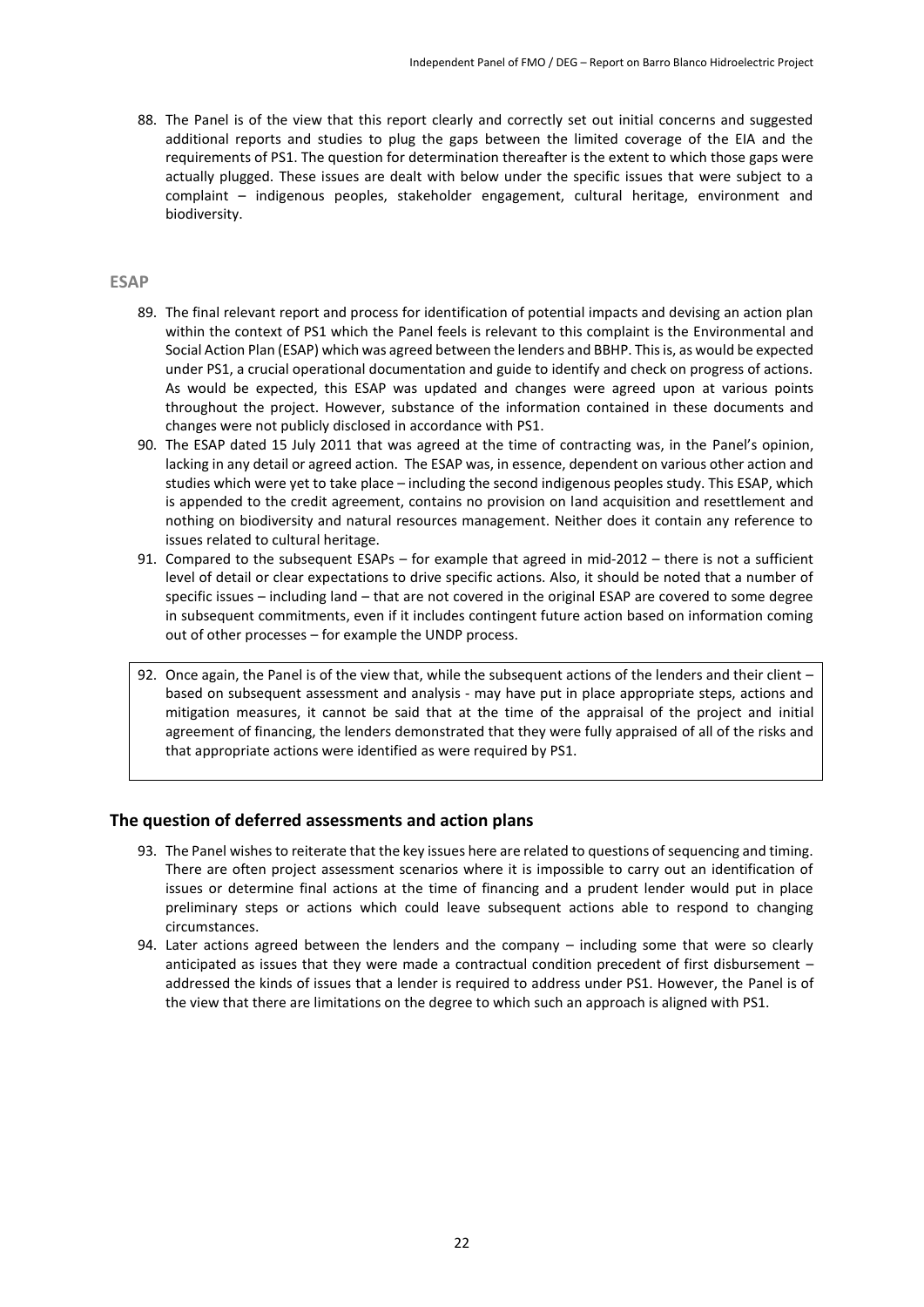- 95. The Panel is of the view that there may be circumstances where less material issues, or issues that simply cannot be fully assessed at the time of an agreement, can properly be left for future assessment of impact, development of actions and, of course, implementation – so long as there are clear indications from lenders on the expected standards and actions, based on a risk assessment of likely impact. PS2 issues on greenfield projects is a perfect example of this. The likely contractors, sources of labour and structure of employment may not be clear at the time of financing. In such cases, a strong monitoring process needs to be put in place to ensure subsequently agreed actions are implemented.
- 96. In relation to this project, while the agreement was reached prior to significant construction, significant issues related to social and environmental impact and, in particular, issues related to the rights of indigenous peoples were not completely assessed prior to the agreement. As such, the lenders were not fully compliant with their policies at the time of the project approval.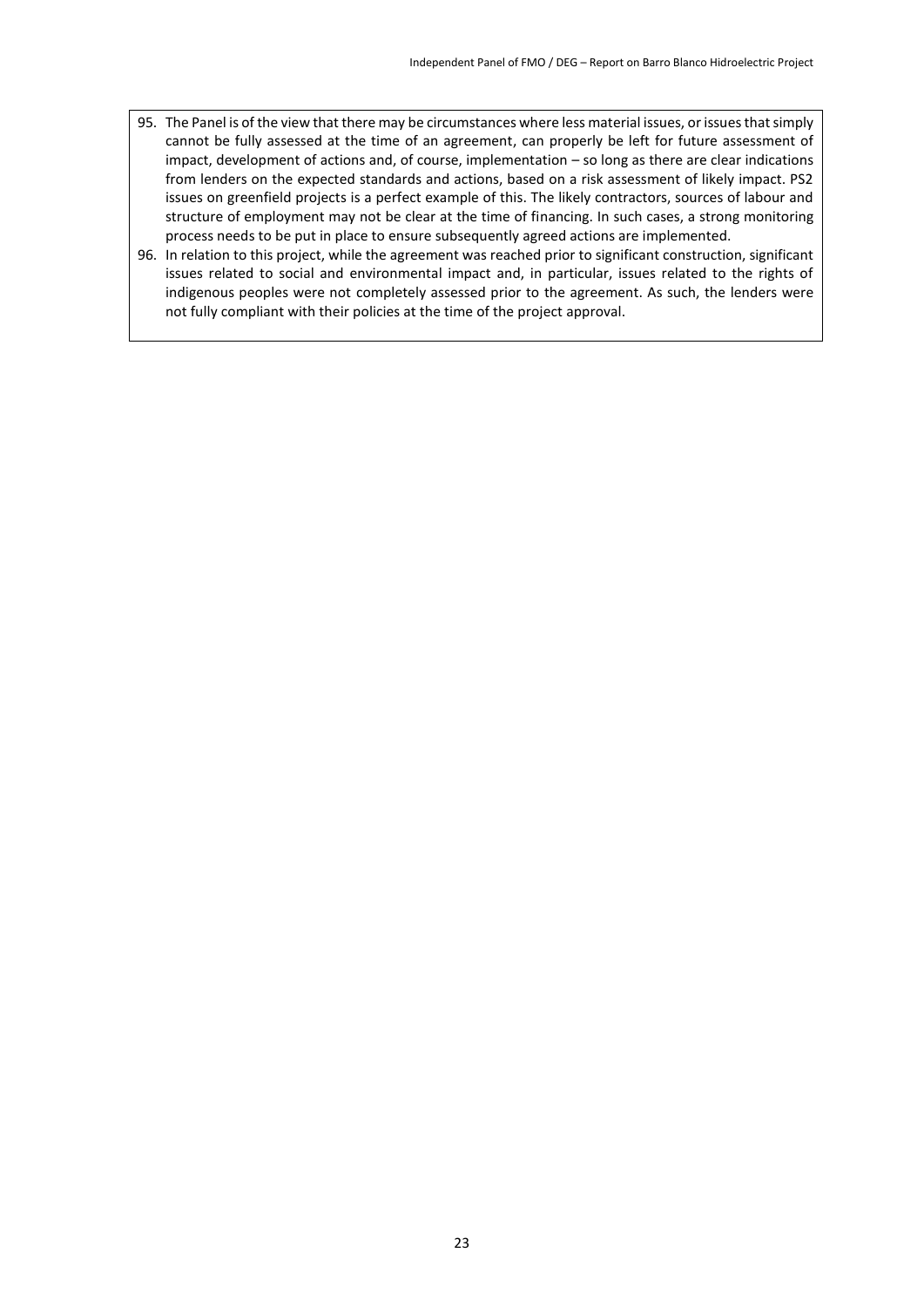### <span id="page-23-0"></span>**4.2 Land and Indigenous Peoples' issues, stakeholder engagement and consultation**

- 97. This chapter is focusing on two of the core issues in the complaint: the indigenous land issue related to the Comarca land of the Ngöbe-Buglé and whether there was an adequate information, communication and participation process for the three affected communities living in the Annexed areas of the Comarca.
- 98. The chapter starts with a summary of the key complaints made to FMO and to DEG concerning land, consultation and participation issues. It then presents the findings of the Panel related to the two issues with the respective conclusions of the Panel. In the third part it considers additional issues (see 3-6 below) related to land and indigenous peoples raised in the complaint.

### **Summary of the arguments of the complainants**

- 99. The complaint's arguments in relation to indigenous land and participation issues can be summarized in six points:
	- (1) **Land transfer:** The project affects some land that belongs to the Annex of the Comarca of the Ngöbe-Buglé community. The land is, in the understanding of the indigenous peoples, legally protected as common property that cannot be used without the consent of the affected communities. This consent has never been achieved.
	- (2) **Participation and consultation:** The affected communities argue that they were never adequately contacted and informed about the project. Adequate procedures were not taken to inform and enter into dialogue with them. Moreover, the forms of participation made available to the indigenous communities and their representatives were inadequate and involved the wrong institutions.
	- (3) **Project enlargement.** The project design was enlarged in 2010, as understood by the complainants, with an increase of the height of the dam and the water level of the reservoir. The environmental agency or lenders should have insisted on a new EIA, which did not happen. The complainants claim that subsequent UN reports indicate that the consequences of this enlargement are underestimated.
	- (4) The complainants argue that the start of the procedure of forced adjudication and **threat of eviction** at the beginning of February 2014 were out of line with the lenders' policies.
	- (5) The complainants argue that the **affected communities have been overlooked** from the beginning of the project. The EIA and subsequent studies have not referred to them adequately. The number of people living in the Annexed areas and the number of people to be resettled were underestimated during the process. BBHP were not planning for adequate compensation and resettlement plans are inadequate.
	- (6) Finally, the complainants claim that there are a number of **cultural heritage** issues related to the project that have not been properly addressed.

### **Issue 1: Land transfer**

**.** 

- 100.According to the Environmental and Social Summary Report (ESISR 2011), the project requires 198 ha of land, of which 188 ha is for the dam reservoir and other facilities and 10 ha for the transmission line. By May 2011, all land had been purchased, except for some 11 ha. Around 6.7 ha of the land not purchased belong to the affected indigenous communities in the Annexed areas that are part of the Comarca Ngöbe-Buglé.
- 101.The majority of the land has been acquired by BBHP as a result of a willing buyer willing seller relationship. BBHP is entitled to acquire the land under the general compulsory purchase provisions also applicable to the project. The largest landowner in the project area is the Ngöbe-Buglé Comarca with 424 ha of land in its Annexed areas, of which 6.7 ha (2.6% of the reservoir area) is required by the project.
- 102.The land-transfer process is assisted where needed by ASEP (Autoridad Nacional de los Servicios Públicos), the regulator authority. ASEP has the option to use the powers granted by law 6 of 1997,<sup>2</sup>

<sup>2</sup> Ley No. 6, Ente regulador de los Servicios Públicos, (3 de febrero de 1997)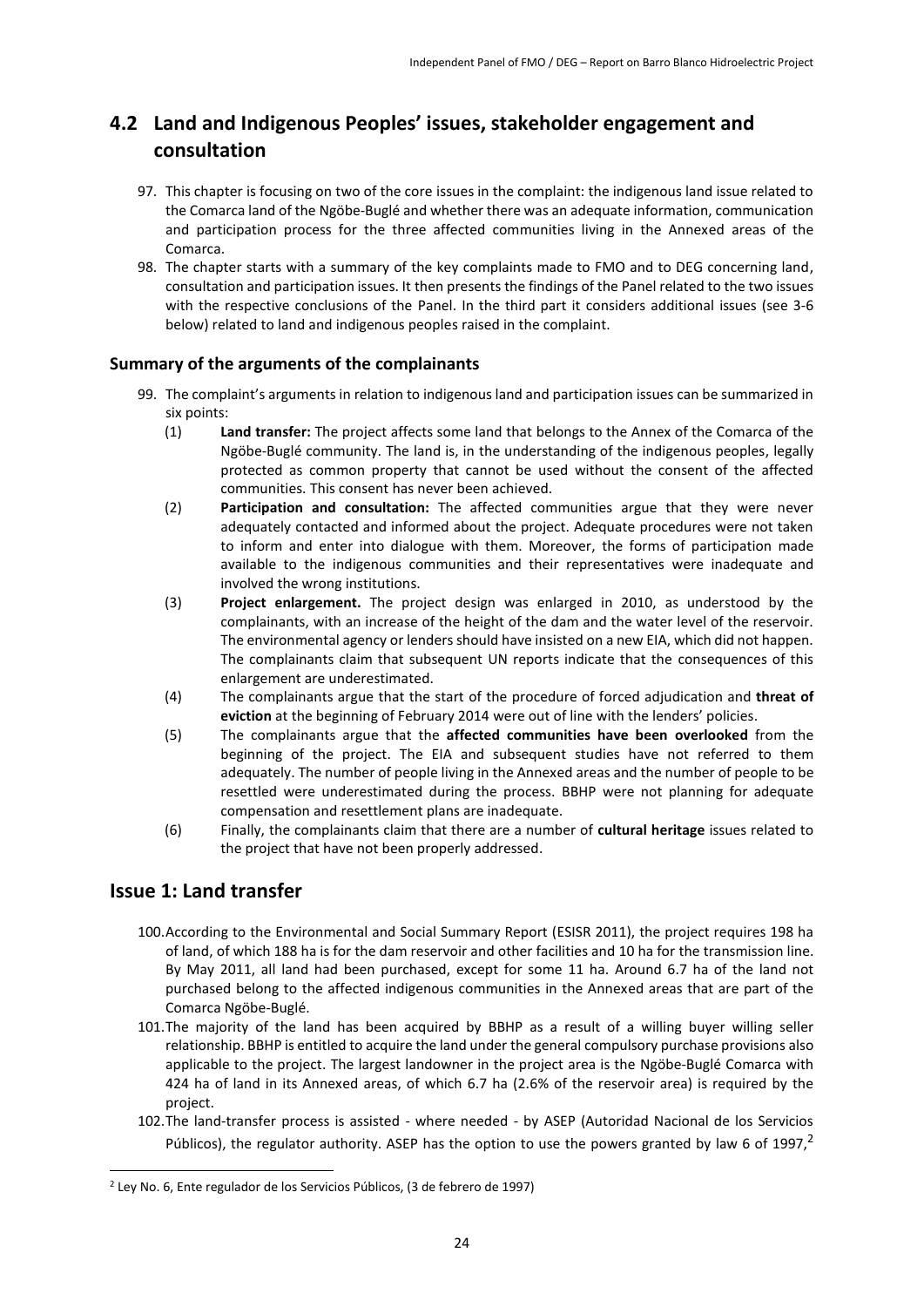which allows ASEP to expropriate landowners for rights-of-way and right of land required for public electricity generation, transmission and distribution projects in Panama in case that the land owners do not sell the land under a compulsory purchase provision. With the exception of the affected Annexes of the Comarca land, two other land owners have refused to transfer their land. ASEP has started the expropriation (forced easement) of the portion of the land that will be flooded by the project with these two other land owners in 2014.<sup>3</sup> Concerning the land in the Annexed areas of the Comarca, ASEP has also restarted in 2014 the process of valuation of land, without any result to date.

- 103.The provision for gaining access and user rights for the land in the Annexed areas is different from most other land in Panama because it is subject to the provisions of Law 10 of 1997, which is the law that constitutes the Comarca of the Ngöbe-Buglé.4
- 104.The application of the relevant legislation is not completely straightforward, but is crucial to this case and, as such, the Panel feels that it is important to set its understanding of the situation in some detail. This is provided in Annex A.
- 105.In summary, the key provisions of the national law are the following:
	- Law 10 from 1997, as amended by law 15 from 2001 requires that specific consultation requirements apply to projects which are located entirely within the Comarca
	- Law 72 of 2008 declares that indigenous land outside the Comarca also has the status of collective land and requires from government authorities and private actors to coordinate with the traditional authorities of the indigenous peoples in order to obtain a free, prior and informed consent to use the land.

### **The relevant standards**

- 106.The Panel is of the opinion that, in relation to this project, there is no provision in the lenders' policies that free, prior and informed consent (FPIC) to the project itself was required as a standard. IFC PS7, in the 2006 version that applied to this project, did not require consent to the project. There was nothing in Panamanian law which required FPIC to the design and implementation of the project as a whole and Panama still has not ratified ILO Convention 169. In relation to the international human rights standards, in particular those set out in the decisions of the Inter American Court on Human Rights, the requirement for FPIC at the time of project approval applied in respect of "large-scale development or investments projects that would have a major impact within [the community's] territory"<sup>5</sup> , which in the Panel's view was not the case in relation to this project.
- 107. This is not to say that the issue of free, prior and informed consent regarding specific land and cultural issues was not de facto important, and the panel also note that the operators of BBHP were under the assumption they had obtained documented consent before the agreement was signed in August 2011.
- 108.The relevant applicable standards for the lenders, against which this compliance review is carried out, are the IFC Performance Standards (PS) from 2006, which were the appropriate standards when the project was developed and signed (see chapter on Standards). Relevant to this issue are PS5 and PS7. PS5 is related to Land Acquisition and Involuntary Resettlement and refers both to physical and economic displacements. PS7 focuses on Indigenous Peoples. Both belong together due to the fact that indigenous land rights have a special protection status in most States – as in Panama, and the transfer of land rights or rental agreement with indigenous peoples requires a particular form of consultation and participation. In addition, PS7 covers a range of cultural and other issues related to Indigenous Peoples.
- 109.PS5 is the relevant standard to judge the land acquisition issue, given that it applies "to land rights for a private sector project acquired through expropriation or other compulsory procedures" (IFC PS5, p 22) or when other processes of negotiated settlements fail and compulsory measures are the last choice. In the case of Barro Blanco, BBHP was able to acquire, as documented, most of the land through negotiated settlements with property owners, but in the case of the Comarca land the affected communities did not want to rent or lease out the land and the formal process of land transfer has not happened so far. PS5 has four key objectives which are assessed in this compliance review:

**.** 

<sup>3</sup> The External E&S consultants' monitoring report #6, March 2014.

<sup>&</sup>lt;sup>4</sup> The Comarcas of Panama have been established between 1938 and 2000. The Comarca of the Ngöbe-Buglé was created by Law 10 from 1997. Ley No. 10 de 7 de marzo de 1997, "por la cual se crea la Comarca Ngöbe-Buglé y se toman otras medidas", Gaceta Oficial No. 23,242 (11 de marzo de 1997).

<sup>5</sup> *Case of the Saramaka People v. Suriname* (2007), par.134.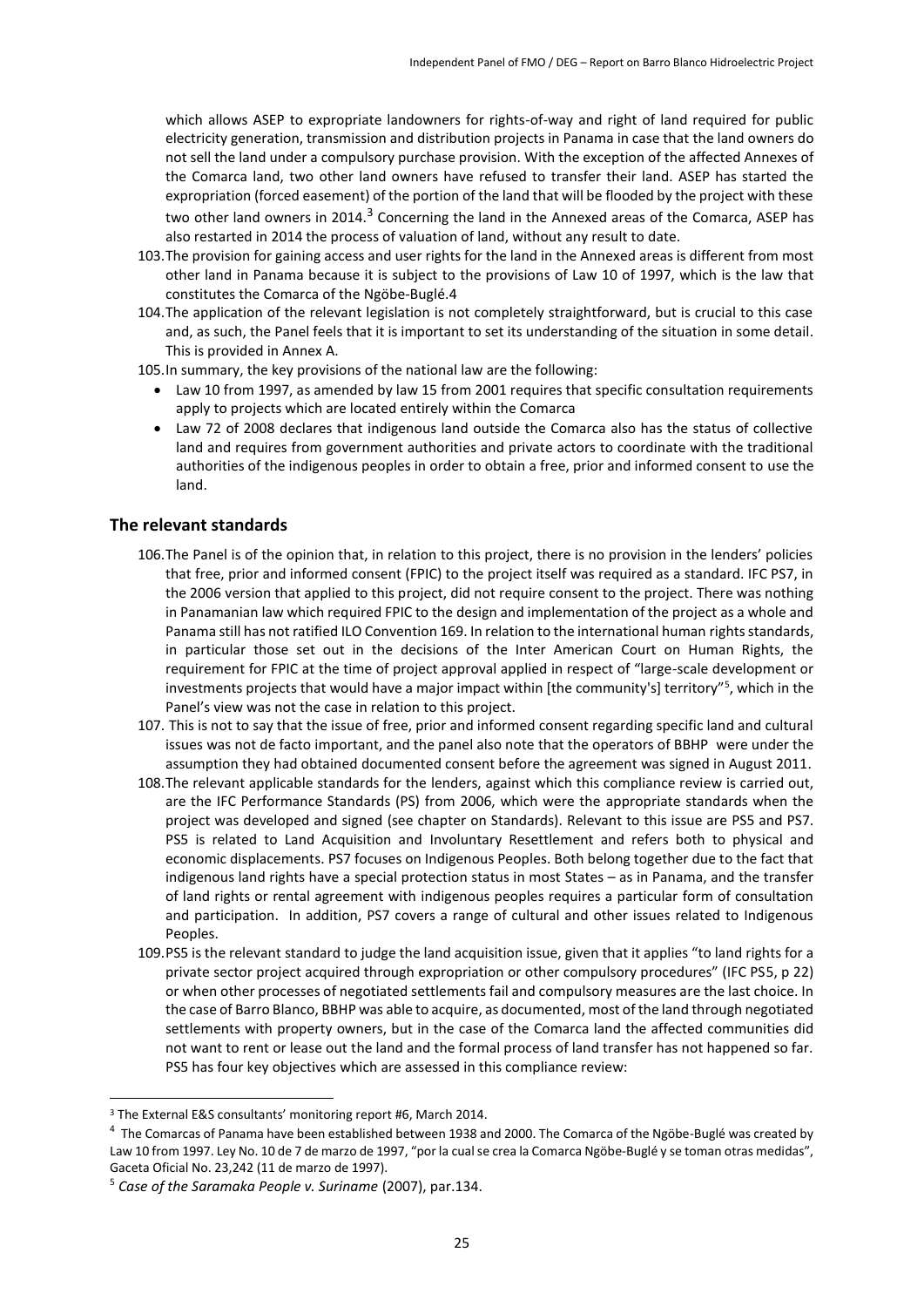- (1) Involuntary resettlements should be avoided or at least minimized wherever feasible by exploring alternative project designs.
- (2) The project should seek to mitigate potential adverse social and economic impacts from land acquisition or restrictions on affected persons´ use of land by (i) providing compensation for loss or assets at replacement costs; and (ii) ensuring that resettlement activities are implemented with appropriate disclosure of information, consultation, and the informed participation of those affected.
- (3) There should be steps to ensure improvement or at least restoration of livelihoods and standards of living for the displaced persons.
- (4) The project should provide adequate housing with security of tenure for those being physically displaced.
- 110.In relation to compensation for economically displaced persons where communities of indigenous peoples are affected, PS5 requires that the client needs to meet the applicable requirements of PS7. Paragraph 12 of PS7 refers to the fact that indigenous peoples are often closely tied to their traditional or customary land and natural resources on their land, in the sense that it may be important for their livelihoods or for cultural, ceremonial, or spiritual purposes that define their identity and community. Paragraphs 13 and 14 specify the requirements that the project should follow when traditional or customary lands are under use in a manner that could cause adverse impact on the land.<sup>6</sup>
- 111.While the size of the affected land within the Comarca is comparatively small, the affected communities claim such value of the affected land for their identity and community. This is documented in the Indigenous Peoples report produced by the Independent E&S Advisor in 2012. At various points through the assessment of the project by the lenders, the land question has been addressed in the formal process through the lens of achieving an agreement on land use related to individual titles or through an analysis of how the company might obtain broad community support for acquisition or use of the land for the purposes of the project through an agreement. In addition, there has been a consistent reliance on the agreement that was reached between the company and the Cacique General in 2008.

#### **Findings on compliance review**

- 112.The way in which the lenders assessed and dealt with the issue of land was, in many ways, tied up with the question of consultation and overall stakeholder engagement, but there are a number of specific land questions that were addressed through significant efforts. However, from the outset the lenders took the view that there was likely to be no resettlement – physical or economic - and this meant that various requirements of the Performance Standards were not triggered.
- 113.In relation to the question of whether there were alternatives which would not require any use of the disputed land, BBHP had commissioned a study to see if it could avoid flooding the 6.7 ha Comarca land. The study found that the height of the dam would have to be reduced from an elevation of 103 masl to 86masl to avoid flooding, with the consequence of reducing the installed power for the facility from 28.56 MW to app. 9 MW, without a matching reduction in costs. With such a change, the project would not have been economically viable. Therefore, alternative options are technically not available.
- 114.The Panel also took into account the fact that BBHP had applied for the project in a public bid process and that, as a result, the location of the dam site and other design factors were already fixed. With this in mind, the Panel is of the view that FMO and DEG had taken all appropriate steps to ensure that their client had considered feasible alternative project designs to avoid or at least minimise physical or economic displacement, while balancing environmental, social, and financial costs and benefits.
- 115.With regard to mitigation and compensation, FMO and DEG took into account information provided by BBHP that that all compensation costs will be covered and also that alternative land is available in the region. The lenders were informed by BBHP that suitable land is available in the area, which could be provided to affected families if they need to be resettled. Given the overall size of the affected areas, that confirmation was something that the lenders could reasonably rely upon. However, such findings were (a) not communicated to the affected communities and (b) the communities did not agree with the idea of being resettled. The panel also notes that the compensation in relation to the rest of the flooded areas has already been transferred. The amount of alternative land needed in relation to the

1

<sup>&</sup>lt;sup>6</sup> The issue is discussed below under issue 6.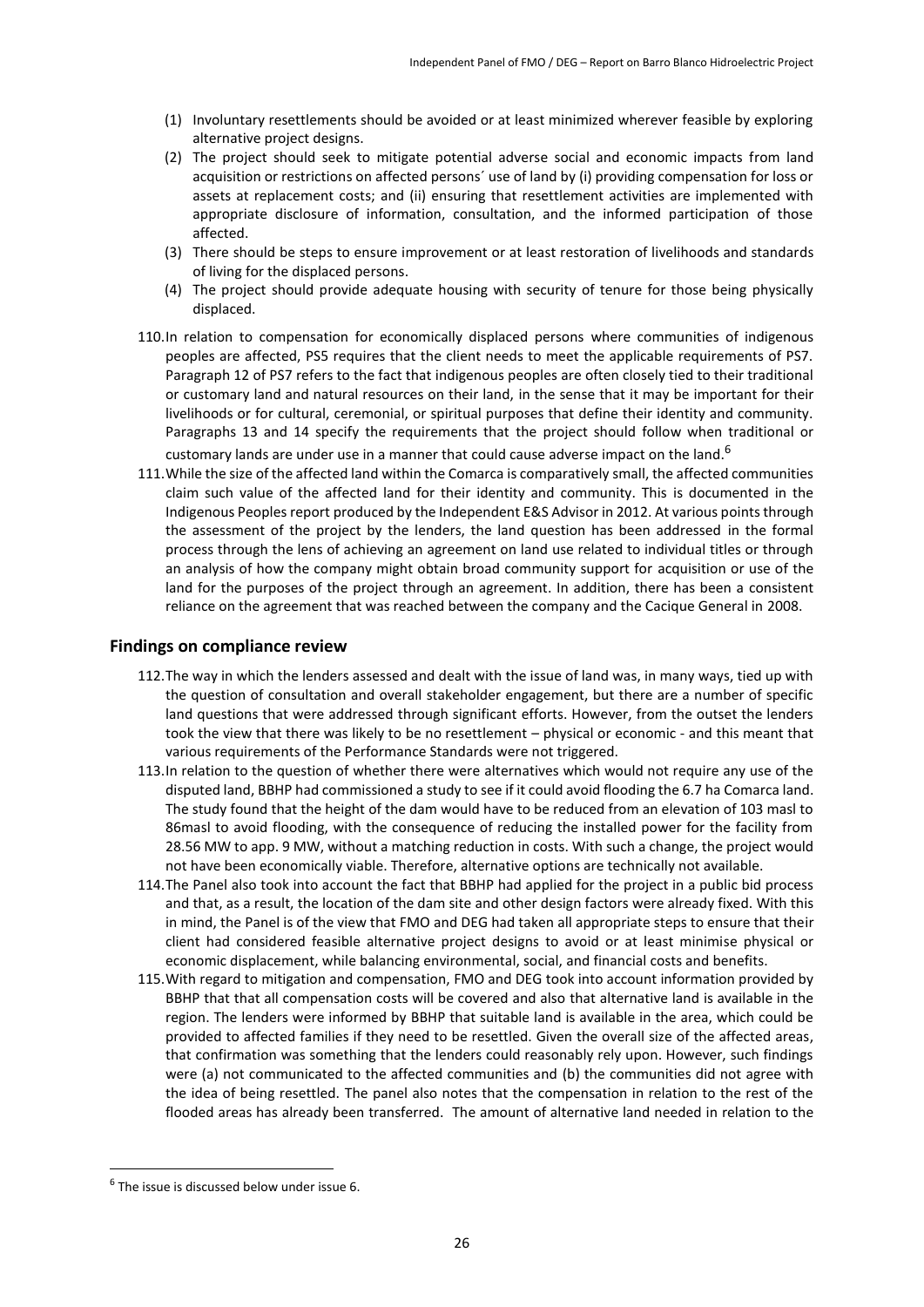three communities has not yet been calculated due to the fact that the affected land areas have not been assessed by ASEP.

- 116.The inability of ASEP to carry out consultations with the affected indigenous peoples has meant that no thorough assessment was carried out with these communities regarding possible compensation measures for the economic displacement from land which seem to be traditionally important to these communities and which seem to have a high cultural value to them.
- 117.The Panel notes that a consequence of the delay in the assessment of the communities and implementation of a number of recommendations from the Independent E&S Advisor Indigenous Peoples' Report during the period which the UNDP process took place was that the reports produced under the UNDP process, rightly, played an important part in the lenders' ongoing assessment of the project. The lenders, in light of the conclusion of the UNDP process, specifically commissioned a report to assess the degree to which the ESAP or other plans needed to be revised to take the findings of the UNDP process into account.
- 118.Importantly, the Peritaje independiente found that most impacts of the project are mitigatable, and that BBHP has shown in the agreements with the regional congress of the Comarca that it is willing in principle to cover the cost of mitigation. This is also documented in the Environmental and Social Action Plan.
- 119.With regard to physical displacement, the lenders accepted the analysis and view based on the ESISR and the topographic study from 2011 - that no persons need to be resettled. The affected communities are of the view that some houses need to be relocated. The Panel concludes that the lenders were entitled to take the view that relocation and subsequent compensation questions did not seem to be a significant issue, because this would affect a limited amount of persons and alternative land would be potentially available. A census of individual land holdings was done by ASEP based on land titles prior to 1997, the date of the establishment of the Comarca. The available studies indicated that few, if any, families needed to be resettled. This underestimated the fact that the affected communities and individual families now consider that land as collective land and refuse a compensation and resettlement based on individual land titles. The detailed assessment of who needs to be resettled was not done and still remains to be done, because of the breakdown of communication with the affected communities. The Panel is of the view that the lenders should have insisted earlier that this problem needed to be tackled adequately.
- 120.Based on this, the Panel is of the view that the lenders could not be fully satisfied that this aspect of PS5 and PS7 was complied with in this project.
- 121.However, the Panel is of the view that there are questions regarding whether any potential resettlement or compensation has been carried out in accordance with the requirements that "the client will consult with and facilitate the informed participation of affected persons and communities, including host communities, in decision making processes related to resettlement. Consultation will continue during the implementation, monitoring, and evaluation of compensation payment and resettlement to achieve outcomes that are consistent with the objectives of [PS5]". This is covered in the consideration of the adequacy of consultation below under Issue 2.
- 122.Beyond the question of alternatives and compensation, the central land issue is whether the appropriate steps have been take to obtain the appropriate consents to use the land in question within the Comarca.
- 123.The Panel noted that the lenders were aware that for many years, BBHP was trying to get approval for the project, including the use of the disputed land, from the relevant traditional authorities. The lenders relied on the fact that BBHP signed agreements with the General Cacique and the Kodri Regional Council. This is documented on several occasions, including in the June 2011 report on consultations with the indigenous communities. This report stresses the importance of consultation, stating that 'even though the flooding did not impact on 'human settlements, houses, or other indigenous edifices', BBHP considered it important to 'address the issue directly with the traditional indigenous authorities'. As a consequence, numerous meetings were held with the Cacique General Maximo Saldaña and two agreements were reached. Further, these agreements were taken to the Kodri Congress, which agreed to update or 'revise and verify' the agreement reached with the Cacique.
- 124.However, it has been an outstanding question for some time who was the appropriate authority to agree to such a project. The affected communities and the current Cacica General question the legitimacy of the agreements. The Panel is of the view that, given the complexity of the case, the lenders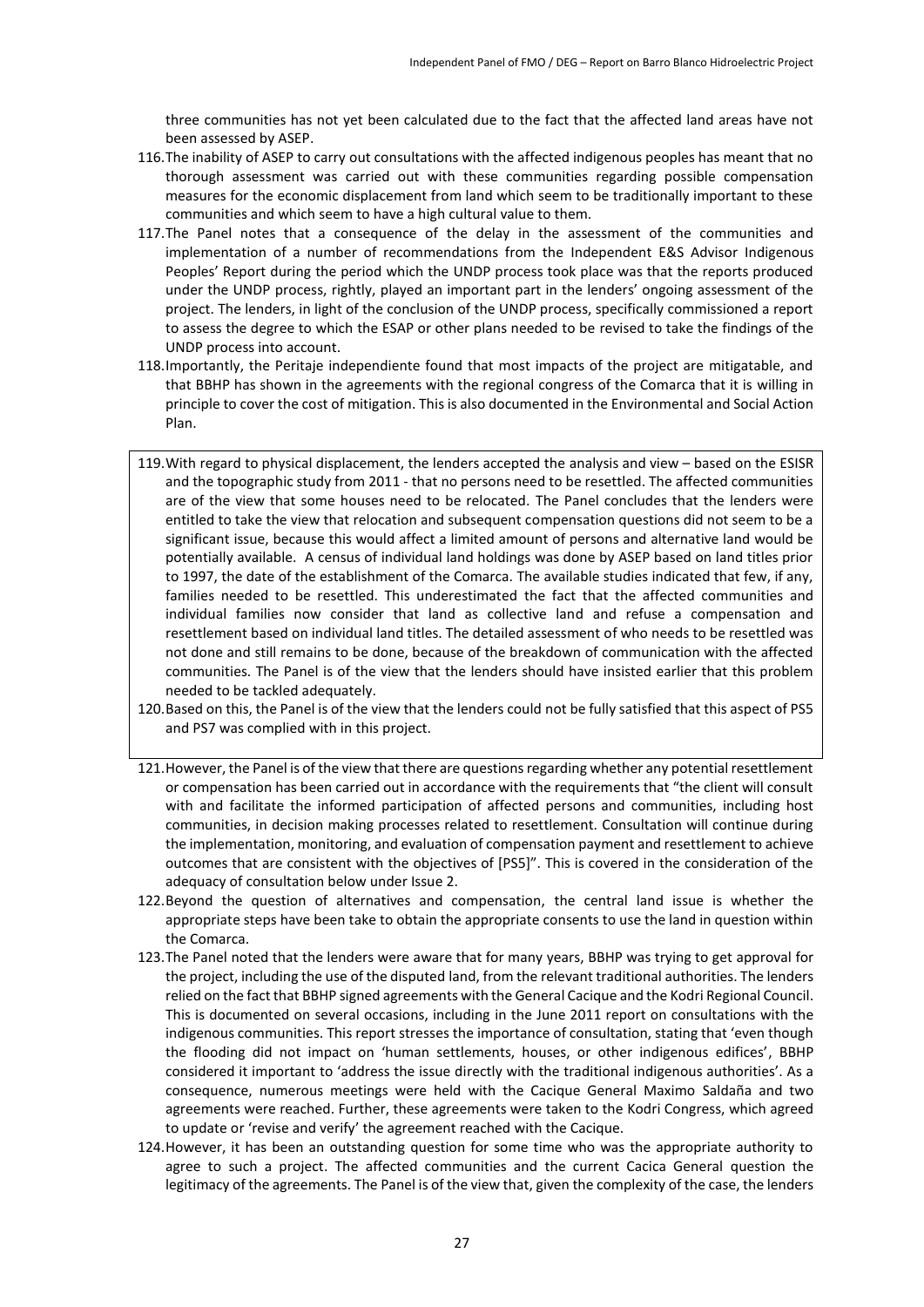would have been better appraised of issues related to land transfer, indigenous peoples' rights and consultation requirements if they had commissioned a formal legal opinion from lawyers with defined expertise in indigenous people's rights in the Panamanian context. This was recognized early in the project – as is explained above (see 4.1) – but was never formally commissioned or produced.

- 125.Since the Indigenous Peoples report produced by the Independent E&S Advisor in 2012, it was clear to DEG and FMO that the land issue was a significant issue related to the application of the Performance Standards to the project.
- 126.In the view of the Panel the implementation of the recommendations from the Independent E&S Advisor IP report (see issue 2) have unnecessarily been postponed or not been taken up. The Panel is of the view that at least after the closing of the UN processes the commissioning of a legal advice on the land and indigenous issues would have been advisable, given the number of open issues that remained unsolved or not adequately dealt with at this time.
- 127.While the lenders assessed and took into account the forced easement process in relation to individual land titles, this does not address the affected communities' view that the land is collective property. The Panel recognises the clear steps that have been – and continue to be – taken to seek a resolution of the land issue. This includes the fact that BBHP has applied for a fast track process for forced easement with ASEP. One problem linked to that approach, however, is that it is only based on individual land titles and does not resolve the question of how to address the small, but emblematic and problematic, area of land within the Comarca Annex.
- 128.The Panel is well aware that this is not a straightforward issue, but is of the view that the lenders could have done more to seek a greater degree of clarification of the legal situation related to land acquisition and use through the commissioning of a formal legal opinion and seeking greater clarity from BBHP on its legal understanding. A possible approach could also have included dialogue with the Government through its client to seek clear guidance from the Government on its view on the appropriate legislation. This is not to say that the lenders did nothing, rather that given the key nature of this issue, they could have done more. This failure meant that the lenders were not in compliance with their policies at the time of project approval, or subsequently.

### **Issue 2: Participation and Consultation**

### **What happened?**

- 129.The process of consultation and communication with the affected communities, and indeed the wider community of the Comarca, is a complex issue. For these reasons, the Panel feels that it is useful to set out in some detail the various stages of contact with communities, community leaders and others made by the company and assessed by the lenders. This is set out at Appendix C.
- 130.The Panel observed that the issue of which institution is valid for the approval of a land use agreement in the case of projects such as the Barro Blanco project is under debate. While BBHP, consultants including the independent E&S Advisor engaged by the lenders and, as a consequence, the lenders assume that a regional congress is the appropriate forum (the formulation of Art. 34 of Law 10 is open), the M10, the current Cacica General of the Comarca, Silvia Carrera, and some voices in the government believe that the General Congress needs to approve such a project. It is beyond the scope of this report to answer such a question, beyond stating the issue is sufficiently complex that the lenders should have done more to determine the position.
- 131.What is within the scope of this report is to determine the degree to which the lenders had sufficient information to allow them to make an assessment of the degree to which the appropriate levels of consultation had been carried out both in terms of the governance of the Comarca, but also more generally in terms of the consultation with affected communities required by the Performance Standards. In relation to both of these issues, a central question is with whom consultation should have taken place.
- 132.However, the panel is of the opinion that it is important to note that the Indigenous Peoples report expressed the view that the internal functioning of authority in the Comarca is not absolutely clear. It also noted that the authority of the regional congress to approve the project was challenged by the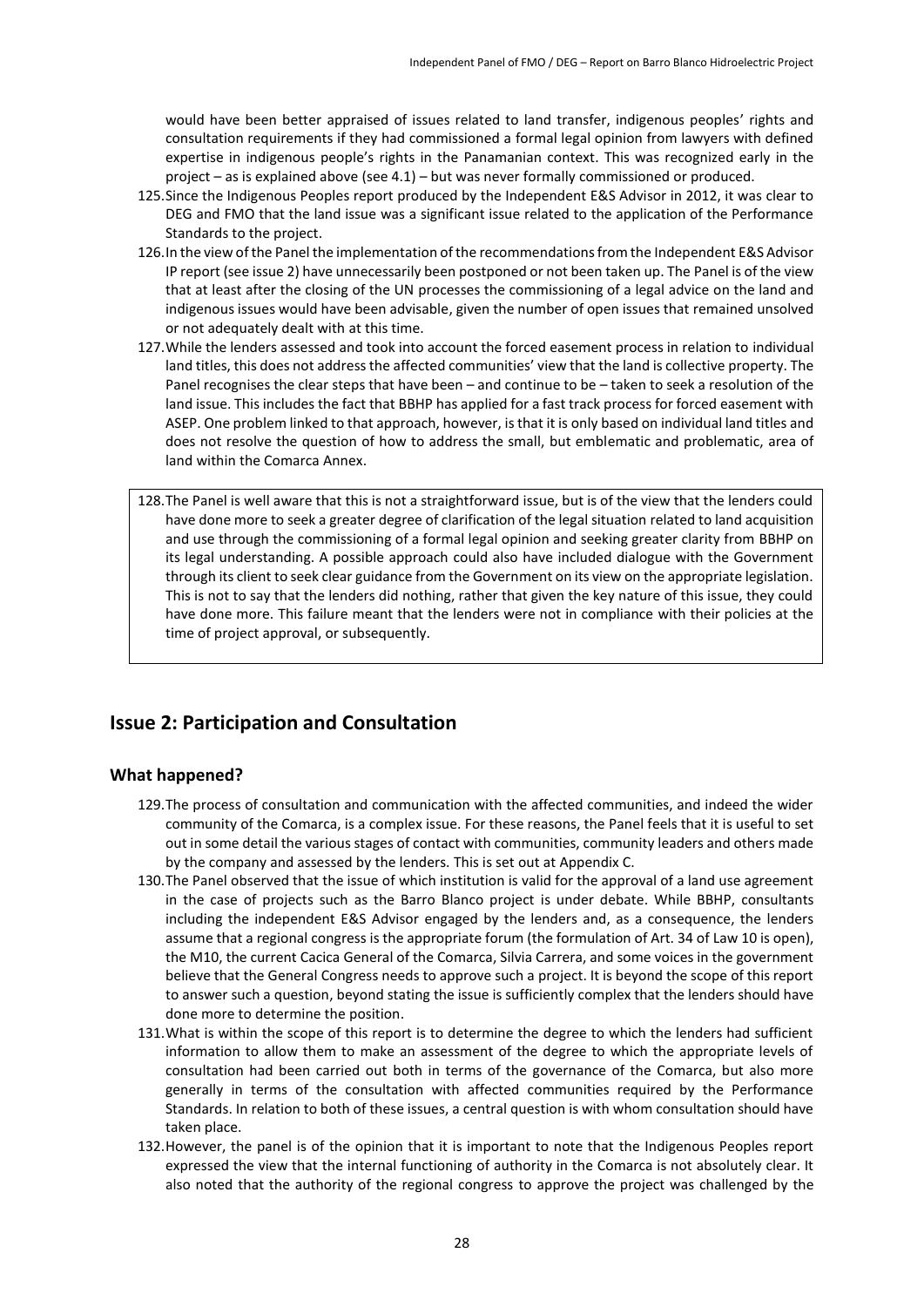affected communities. The report stated: "In the case of the communities we observed an attitude of respect for the standing provisions of the law, but not necessarily for those who exercise the authority…" (Indigenous Peoples Report, p 22). The affected communities believe that the authorities presiding over the regional congress (Kodri) do not represent their interest. They also reject the action of the Cacique General Maximo Saldaña and its agreements with BBHP.

- 133.The Independent E&S Advisor notes that in the communities visited, parallel to the formal power and governance structure established pursuant to the law, informal structures exist, "which exercise power, whose beliefs and principles appear to emanate from the Mama Tata religious framework" that converted into a social movement. The movement based on this religious framework has a strategy of rejection of all elements foreign to its culture. Additionally, these informal structures were able to collaborate with local, national and international NGOs - some of them working in the Comarca to support the capacity for community development, many of them with clearly defined attitudes regarding the issue of hydroelectric power development and indigenous peoples. The Independent E&S Advisor does not find that these NGOs influence the M10 movement, but rather that the NGOs have "contributed in disseminating the position of the Ngöbe regarding mega mining and hydroelectric projects, including Barro Blanco".
- 134.The Independent E&S Advisor set out in its Indigenous Peoples report that, at the same time, the regional leaders of the community are fully aware that the inhabitants of the populated areas affected by the project are against the construction of the project. This was also made public in the meetings with government representatives during 2011.
- 135.To sum up: The Indigenous Peoples report from the Independent E&S Advisor documents in detail the atmosphere among the affected communities and tries to identify reasons for the resistance of the communities, which are clustered in two areas: (1) the "social capital aspects", which is the own understanding of those affected communities and the perception of the affected population regarding the impact of the project and (2) the internal functioning of the authorities, particularly in relation to the decision making process in the Comarca. The affected communities do not respect the decisions taken by the regional cacique and the regional council of the Comarca, the Kodri Council, because they argue that these are not the relevant institutions to take the decision and that the group that negotiated the land use agreement was not representative at all (see above).
- 136.The resistance against the project by the affected communities in the annexed areas has been clearly known since many years. Surprisingly, the first Indigenous Peoples report only mentioned these three communities in the list of all affected communities, without mentioning the specific resistance and role of those communities.
- 137.However, as is discussed above, the lenders were aware of the shortcomings with this report and must be credited for commissioning a second Indigenous Peoples report as a condition precedent of the first disbursement. The second Indigenous Peoples report fully detailed the continuous resistance of the communities in Nuevo Palomar, Quiabda and Quebrada Caña against the project and classified it as a core issue for the whole project. The report was written after the several protests that started in 2011 with a blockade of the Inter-American highway in front of the project areas.
- 138.The panel also took note of the Diagnóstico Rural Participativo (DRP)<sup>7</sup>, which was part of the Peritaje Independiente and was produced in August 2013 by an expert from UNDP. In short, the study concluded that the impact caused by the project with respect to hydrology, environment and economy are basically manageable (mitigatable). There is a general lack of information on the direct impact of the project in the affected communities, while the available knowledge varies considerably among different persons. Therefore there are many rumours circulating, which does not contribute to a debate on actual facts. Concerning participation, the study concluded that given the low level of information in the villages there was no adequate consultation done with the affected communities and that the direct and indirect impacts of the project were not properly explained to the communities. The consultation process was therefore judged to have been inadequate and this has created or contributed to a climate of fear and mistrust. As a result, a very antagonistic situation has been created which needs to be treated with care, patience and an honest and transparent spirit in future communications with the communities. The UN Special Rapporteur for Indigenous Peoples, James Anaya, supported in his report the conclusion that there was no adequate consultation<sup>8</sup> of the affected communities. The people affected need to know clearly about the direct and indirect project consequences in order to make informed decisions. The

1

<sup>7</sup> UNDP: Peritaje al proyecto hidroeléctrico Barro Blanco: resultados del Diagnostico rural Participativo, August, 29th, 2013.

<sup>8</sup> UN-Doc: A/HRC/27/52/Add.1 para 42-45.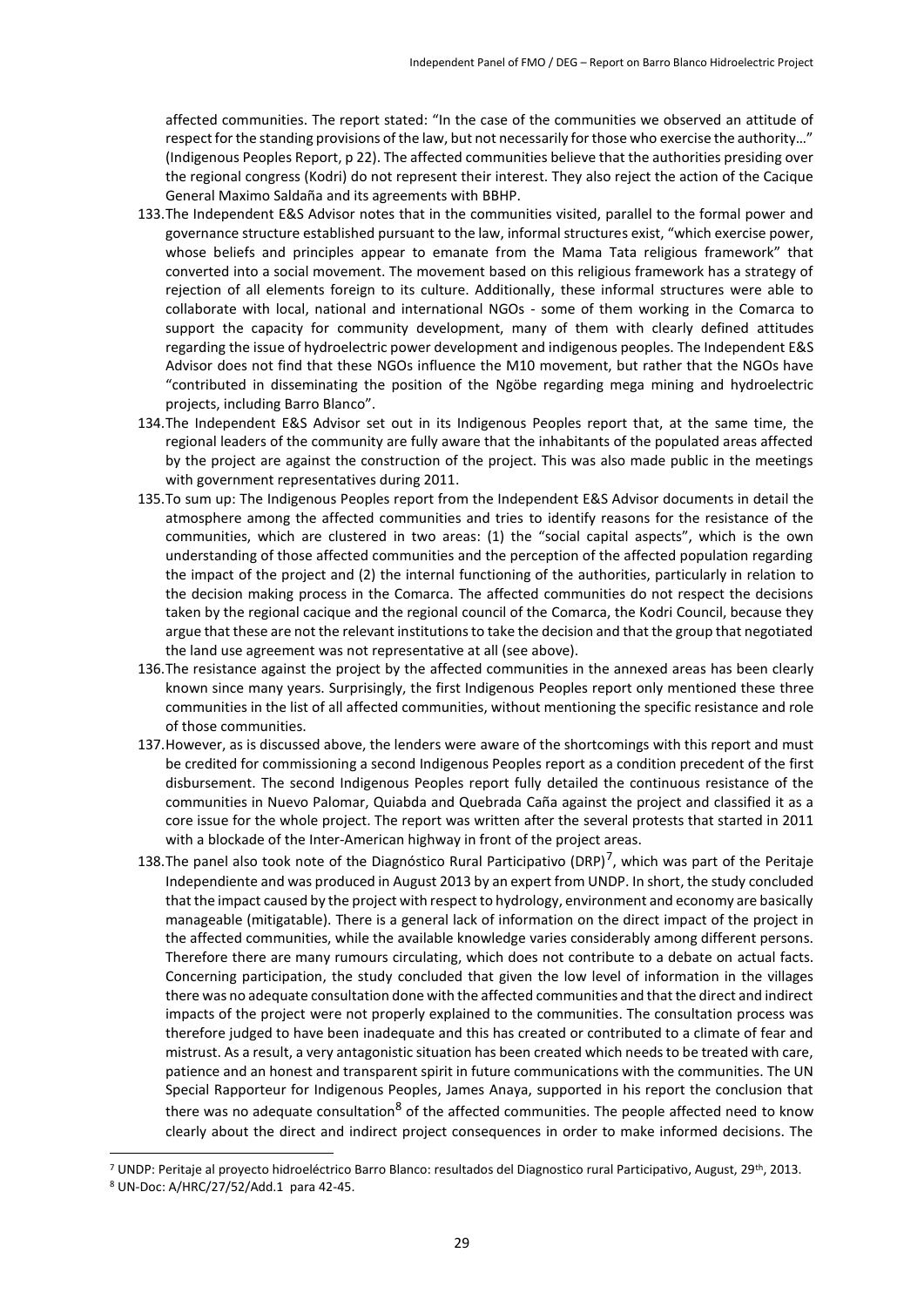Special Rapporteur concluded that there should be no inundation without a prior agreement with the affected communities.

139. The Independent E&S Advisor 6<sup>th</sup> Monitoring report concluded that BBHP should continue to engage prior to project completion, but highlights that the project was declared of national interest and that BBHP at that time had the legal right to implement the project and to inundate. But the report also indicates that the community issues with the Ngöbe-Buglé remain the highest risk of the project. This assessment has not changed up to the most recent Monitoring Report, which concludes: "….but that the acquisition or leasing of land to be flooded in the Annex Land Communities is now on the critical path and to complete the process direct engagement with community members and Traditional Authorities at all levels needs to take place."<sup>9</sup>

#### **The relevant standards**

- 140.IFC PS7 is the relevant benchmark for EDFI standards related to indigenous peoples.<sup>10</sup> The IFC PS7 requires a free, prior and informed consultation with the affected communities. The Law 72 from 2008 is at the same time already asking for free, prior and informed consent. The key to determining the issue of consultation for PS7 or consent for the Panamanian law – and the relevant International standards – is the question as to which entities or authorities inside the Comarca of Ngöbe-Buglé need to approve or agree to the use of collective land in these circumstances. The IFC PS7 contains the following provisions as objectives:
	- (1) "to ensure that the development process fosters full respect for the dignity, human rights, aspirations, cultures and natural resource-based livelihoods of Indigenous Peoples".
	- (2) Adverse impacts of projects on communities of indigenous peoples shall be avoided, or when avoidance is not feasible, should be minimized and compensated.
	- (3) Relationships with indigenous peoples affected by a project should be established and maintained throughout the life of the project.
	- (4) Foster good faith negotiations with and informed participation of indigenous peoples when projects are to be located on traditional or customary lands under use by the Indigenous Peoples
	- (5) To respect and preserve the culture, knowledge and practices of indigenous peoples.
- 141.In relation to the specific issues of consultation and information, PS7 paragraph 9 provides that: *"The client will establish an ongoing relationship with the affected communities of Indigenous peoples from as early as possible in the project planning and throughout the life of the project. In projects with adverse impacts on affected communities of Indigenous Peoples, the consultation process will ensure their free, prior, and informed consultation and facilitate their informed participation on matters that affect them directly, such as proposed mitigation measures, the sharing of development benefits and opportunities, and implementation issues. The process of community engagement will be culturally appropriate and commensurate with the risks and potential impacts to the Indigenous Peoples. In particular, the process will include the following steps:*
	- *Involve Indigenous Peoples' representative bodies (for example, councils of elders or village councils, among others)*
	- *Be inclusive of both women and men and of various age groups in a culturally appropriate manner*
	- *Provide sufficient time for Indigenous Peoples' collective decision-making processes*
	- *Enter into good faith negotiation with the affected communities of Indigenous Peoples and document their informed participation and the successful outcome of the negotiation*
	- **•** Facilitate the Indigenous Peoples' expression of their views, concerns, and proposals in the language *of their choice, without external manipulation, interference, or coercion, and without intimidation*
	- *Ensure that the grievance mechanism established for the project, as described in Performance Standard 1, paragraph 23, is culturally appropriate and accessible for Indigenous Peoples."*
- 142.The project framework was developed by the government. BBHP applied in a public bid procedure and the designed project outline was approved. BBHP has done a lot since 2007 to communicate with the traditional authorities of the Comarca and has developed an agreement for the use of the affected 6.7 ha with the relevant regional authority, i.e. the Kodri regional council. The project is confronted with

1

<sup>9</sup> External Environmental and Social Monitoring Report 8, October 2014

<sup>10</sup> EDFI Principles for Responsible Financing, May 7th 2009.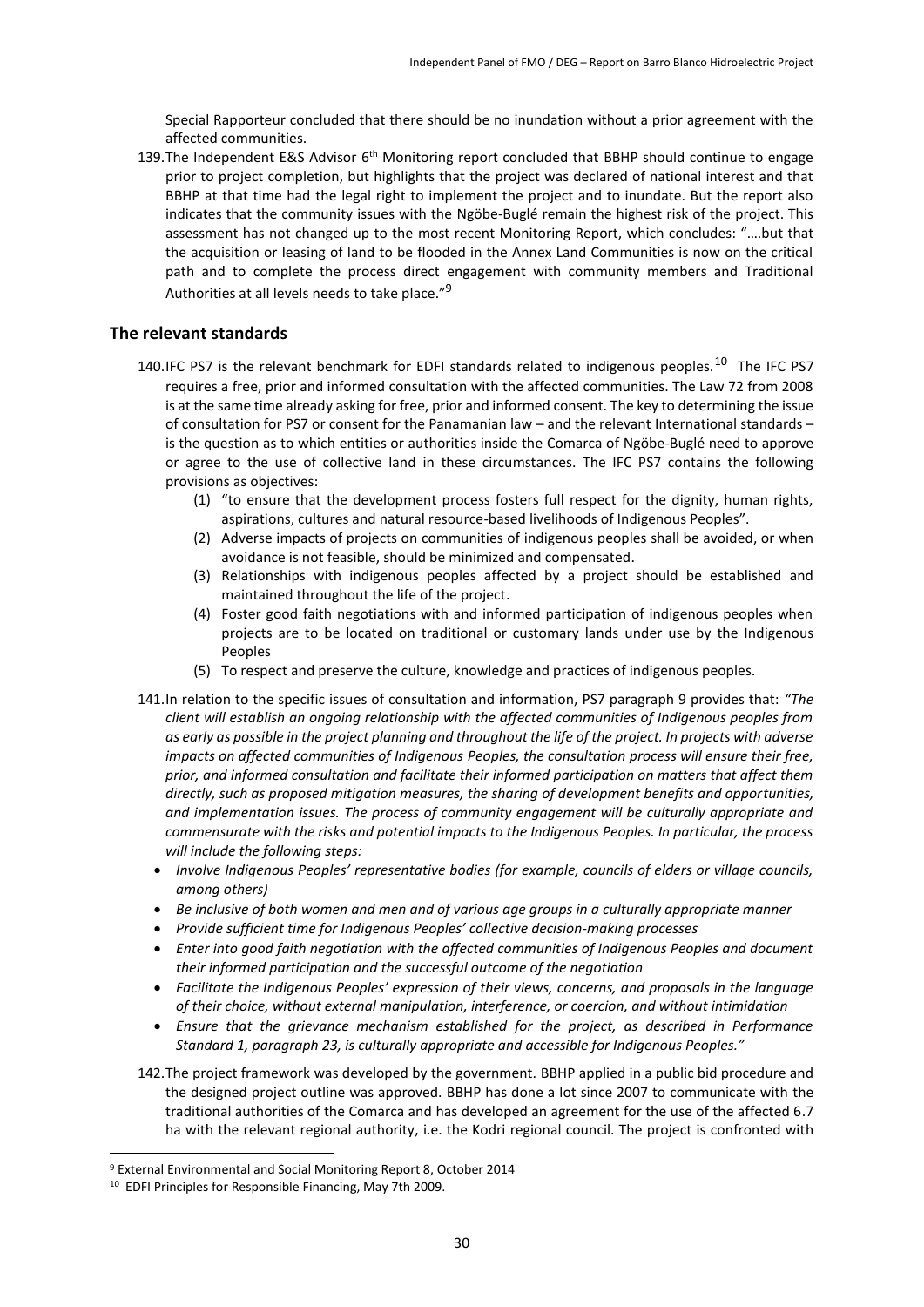the problem that the directly affected communities in three villages are strongly opposed to the project implementation. Additionally, they challenge the legitimacy of the agreements reached with the General Cacique and the regional council of Kodri. The Independent E&S Advisor summarises that BBHP has done what is legally required (Monitoring Report #6). At the same time, the Independent E&S Advisor identifies the resistance of the affected communities as a core risk of the project.

- 143.Paragraph 10 of PS7 requires that clients should "seek to identify, through the process of free, prior, and informed consultation with and the informed participation of the affected communities of Indigenous Peoples, opportunities for culturally appropriate development benefits. Such opportunities should be commensurate with the degree of project impacts, with the aim of improving their standard of living and livelihoods in a culturally appropriate manner, and to fostering the long-term sustainability of the natural resource on which they depend." Where relocation is required, paragraph 14 states that "If such relocation is unavoidable, the client will not proceed with the project unless it enters into a good faith negotiation with the affected communities of Indigenous Peoples and documents their informed participation and the successful outcome of the negotiation". The Panel was informed directly by the affected communities that they feel that they have not been adequately informed at all about the project – this is also something which the Peritaje Independiente of UNDP has summarised. While many negotiations with parts of the traditional authorities of the Comarca have taken place, consultation with the directly affected communities did not take place. The panel note that this is partly due to the resistance of the communities and the M10 to the project and their stated unwillingness to participate in dialogue.
- 144.The issue of consultation with indigenous communities and the provision of information to them if further dealt with in para 13 of PS7, which states that:
- 145."If the client proposes to locate the project on, or commercially develop natural resources located within, traditional or customary lands under use, and adverse impacts can be expected on the livelihoods, or cultural, ceremonial, or spiritual use that define the identity and community of the Indigenous Peoples, the client will respect their use by taking the following steps:
	- *The client will document its efforts to avoid or at least minimize the size of land proposed for the project*
	- *The Indigenous Peoples' land use will be documented by experts in collaboration with the affected communities of Indigenous Peoples without prejudicing any Indigenous Peoples' land claim*
	- *The affected communities of Indigenous People will be informed of their rights with respect to these lands under national laws, including any national law recognizing customary rights or use*
	- *The client will offer affected communities of Indigenous Peoples at least compensation and due process available to those with full legal title to land in the case of commercial development of their land under national laws, together with culturally appropriate development opportunities; land-based compensation or compensation-in-kind will be offered in lieu of cash compensation where feasible*
	- *The client will enter into good faith negotiation with the affected communities of Indigenous Peoples, and document their informed participation and the successful outcome of the negotiation"*

#### **Conclusions and observations of the Panel on compliance review**

- 146.As part of its compliance review, based on the information made available and analysis of that information, the Panel has come to the conclusion that:
	- The issue of the importance of appropriate consultation with communities was identified by the lenders early in the due diligence process and was a crucial factor in the lenders requiring the Indigenous Peoples report as a condition of the agreement. To this extent, they took significant steps to better understand and assess the situation.
	- The lenders and BBHP have taken substantial steps to try to determine who the appropriate individuals or representatives are and with whom they should consult, in terms of the formal decision making structure of the Comarca. As is pointed out above, this is not a straightforward exercise and it is something which is also subject to political change within the Comarca – which can lead to the selection of representatives who are less supportive of a project than their predecessors.
	- As is discussed above, the Panel is of the view that the lenders should have devoted more resources to obtaining a formal legal / political analysis from experts on who the appropriate representatives of the Comarca to agree the project are and to better understand the legal effect of the agreement with Cacique Saldaña and the agreement with the regional council to update the agreement.
	- Regardless of the question of the formal relationship and consultation with the representative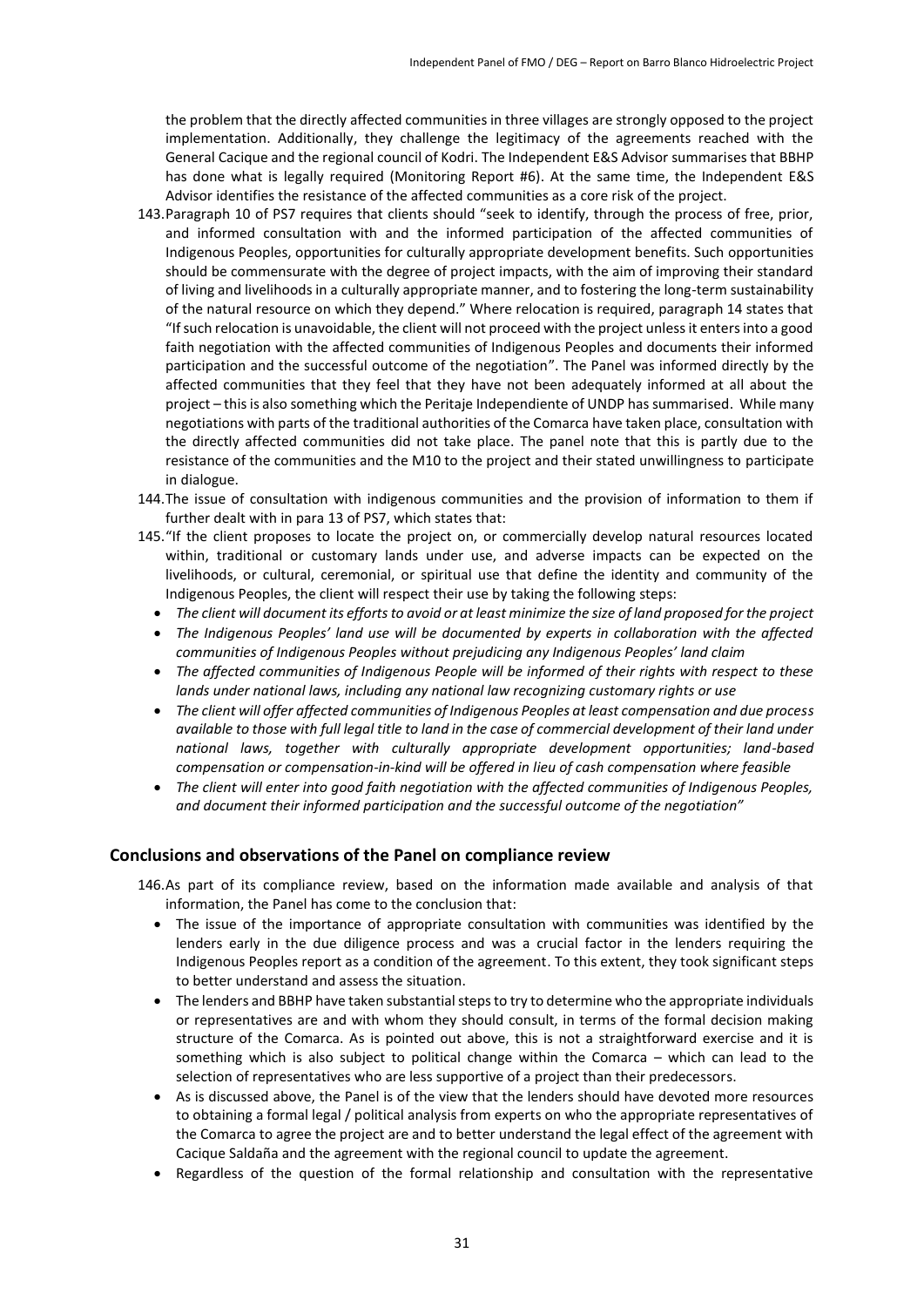structures of the Comarca, there are serious questions as to whether the lenders could be satisfied that the consultations with the affected communities have been conducted in a format and intensity (good faith negotiations) that is required by PS7, paragraph 13. The panel is of the opinion the lenders have not taken the resistance of the affected communities has not been taken seriously enough. This maybe, to an extent, because a legal agreement was reached between BBHP and the regional council of the Comarca and this was considered by the lenders to be sufficient to deal with the issue. Nevertheless, the Indigenous Peoples report clearly documented that the directly affected communities challenged the legitimacy of such agreements. This should have triggered the further steps identified in the IP Report.

- The lenders were aware of, and agreed to, the recommendations of the Indigenous Peoples report on four different strategic recommendations to overcome that impasse in the negotiations with the affected communities and the recommendations became part of the ESAP:
	- (1) To improve the interculturality of the companies spokesmen / representatives by looking for and hiring an individual with local knowledge, cultural and linguistic skills who is from the Ngöbe community and who could have access to the area.
	- (2) The introduction of instruments for creating a climate of confidence, e.g. to perform a common survey on foot to establish the whereabouts of the geo-referenced points for the communities.
	- (3) Change in the CSR actions of the company, for example by identifying less traditional ways of contributing to the collective development of the affected communities. For example, triangulation in the provision of benefits to the community without the company acting as direct participant, in order to avoid that the inhabitants do not feel they have "sold out" to the project, could be an option. One NGO has sent to the region but was not accepted and has not been seen as capable of carrying out third party engagement by the community
	- (4) The development of mechanisms for the social participation of the communities in the development of the project.
	- Taking into account that efforts have been made by the company to implement the recommendations, the Panel is of the view that these recommendations were both practical, clearly communicated and should have received much more systematic and continued attention by the lenders.
- 147.The Indigenous Peoples Report concluded that it was not aware of any plan how to relate to the Ngöbe people in the affected communities. This conclusion should have been taken more seriously by the lenders and they should have insisted in clarifying the issue faster and trying more options for consultation.
- 148.The Panel does take note that the question of community agreement to the project was not an easy issue on which to get progress, partly due to the fact that the Government itself was waiting for the results of the UN Process. Nevertheless, in the time since the end of the UN Process, the lenders could have encouraged more and new initiatives, taking up the recommendations from the Indigenous Peoples report to support how to better consult with the affected communities.
- 149.While the UN Process took close to two years, a time period during which the construction of the dam progressed as it was agreed with the UN, but in fact the time window for a dialogue to potentially overcome the situation with the affected communities was moved to the end of the construction period.<sup>11</sup>

### **Issue 3: New situation due to enlargement of dam?**

150.The project design was enlarged in 2010 from a smaller 19.86 MW to a larger project with 28.56 MW. This was done with technical design optimisation studies, as requested by ASEP. While the reservoir level was kept to 103 masl, the elevation of the power house was increased. BBHP informed ANAM of the design changes in May 2009. The environmental consultants engaged by the lenders stated that these design modification did not change the Project´s baseline or cause incremental adverse

**.** 

<sup>&</sup>lt;sup>11</sup> ASEP has just prolonged the starting day up to March  $1<sup>st</sup>$ , 2015.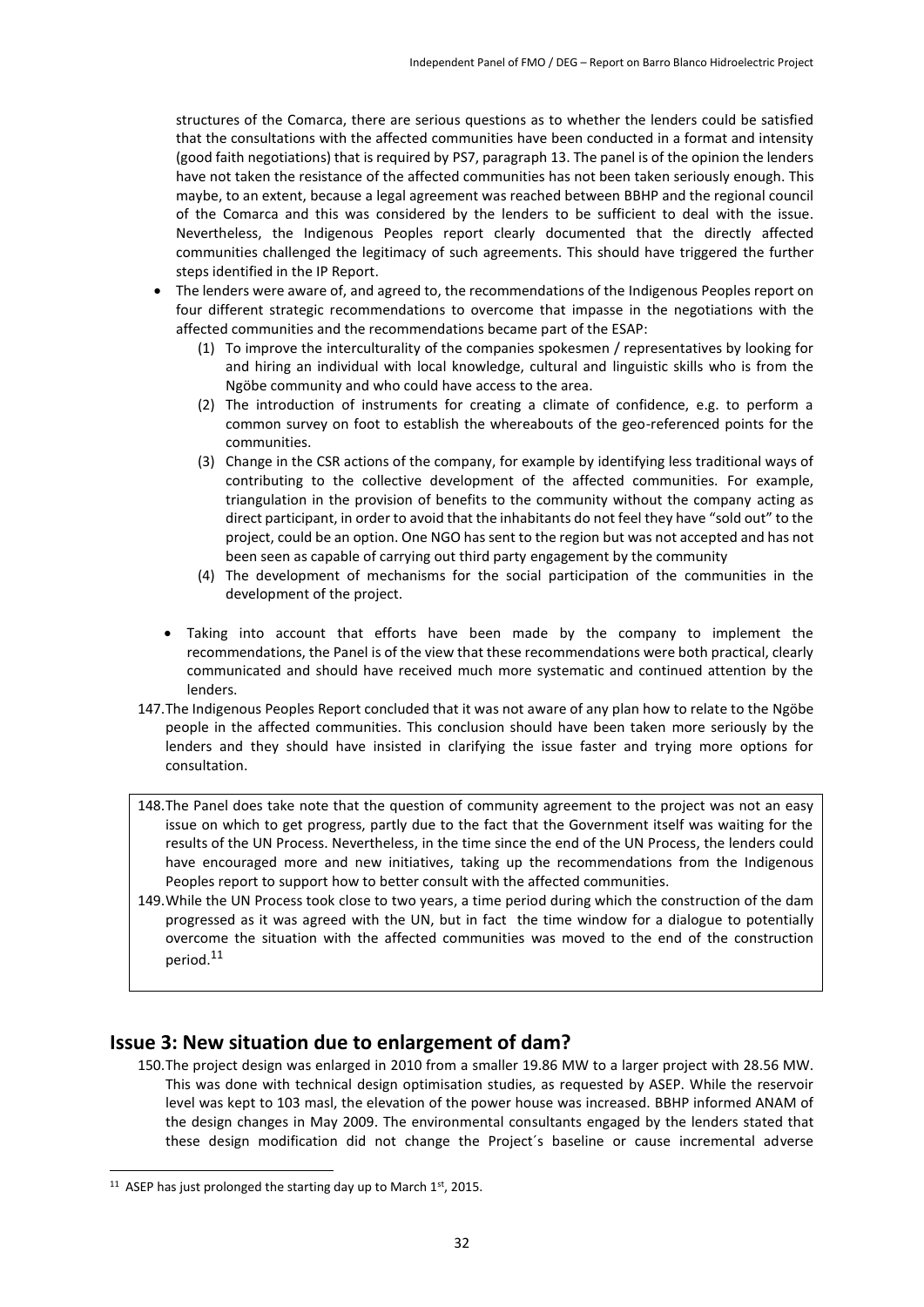environmental impacts. ANAM admitted on January 25, 2010 (resolution AG-0101-2010) the design changes into the previous EIA approval.

- 151.The Complainants argue that the consequences of this enlargement are underestimated and that therefore the environmental agency should have insisted on a new EIA, which did not happen at that time. The Environmental Law Centre of Panama (CIAM) filed in 2011 a lawsuit on behalf of the affected Ngöbe communities challenging the adequacy of the existing EIA. The Panamanian Supreme Court has recently dismissed the legal challenge and found the EIA to be adequate (see chapter 4.1).
- 152.As a result of the UN verification mission carried out in 2012, an independent investigation of three aspects of the project has been commissioned to follow the arguments made also in the complaint: (a) a Diagnostico Rural Participativo (see above paras on participation), (b) a study on environmental and social impacts (discussed in chapter 4.3 below) and (c) a hydrological study. The hydrological study was using different methods to calculate the maximum inundation that might happen in the area after termination of the project. It concludes that in times of maximum elevation the water level might go up to 106 (in downstream villages) or 107 (in Nuevo Palomar) masl. This would be 3-4 meter higher than the normal operating level planned at 103 masl. In consequence BBHP has decided to compensate land owners for the affected land area up to 106 masl, as reported in the Independent E&S Advisor's 6<sup>th</sup> monitoring report. Thisreport was written after the termination of the Peritaje Independiente and takes into consideration the impact of the three studies undertaken. The ESAP plan was amended accordingly, taking up the commitment that BBHP will pay compensation up to the 106 masl.
- 153.The Panel observed during its visit to the affected communities that there is no clarity in the villages about the potential water level of the dam and the maximum area potentially flooded. One of the largest problems in that respect is that the expected direct impact of the project is not fully clear to the affected communities and was never communicated systematically. With regard to the results of the hydrological study, the Panel is of the view that the consequences were reflected adequately in the revised ESAP in January 2014.

154.The Panel is of the view that, while there is uncertainty in the communities about the likely levels of flooding, this stems from a breakdown in communication, rather than a failure to comply with the requirements of the Performance Standards. The lenders have supported the project in re-evaluating the likely flood levels. However, there was no ongoing communication with the affected communities about project construction, planned adjustment measures and the results of a changed ESAP. While noting the difficulty to do so, given the fact that the affected communities were not open to any information exchange, the Panel is of the view that the lack of communication on this issue was out of line with that anticipated by PS1.

### **Issue 4: Forced easement process - Potential of forced evictions?**

- 155.In 2013 ASEP, Panama's National Public Service Authority, decided to start a process of forced easement to take the land of the original seven land owners which were owning the 6.7 ha of Annexed Land before the Comarca was created in 1997. The normal process requires that land valuation experts from ASEP enter the place and decide about the amount of compensation required to be paid by the company in order to obtain the land. On February  $7<sup>th</sup>$  2014 ASEP issued notifications that they will access the land ten days later. The notification was withdrawn later, but the affected communities were not informed of this change. The complainants perceived that announcement as a threat for eviction. ASEP has informed the Panel that the February notification was meant to inform the land owners that their expert would come to survey and valuate their properties and portions of their land.
- 156.Because ASEP, as of the end of 2014, had not entered the three communities, they tried a fast track process for speeding up the land transfer. The Environmental Advocacy Centre of Panama (CIAM) filed a lawsuit in the Panamanian courts in order to challenge that decision and the approach taken by ASEP. As a consequence, the fast track procedure is currently suspended by a court order.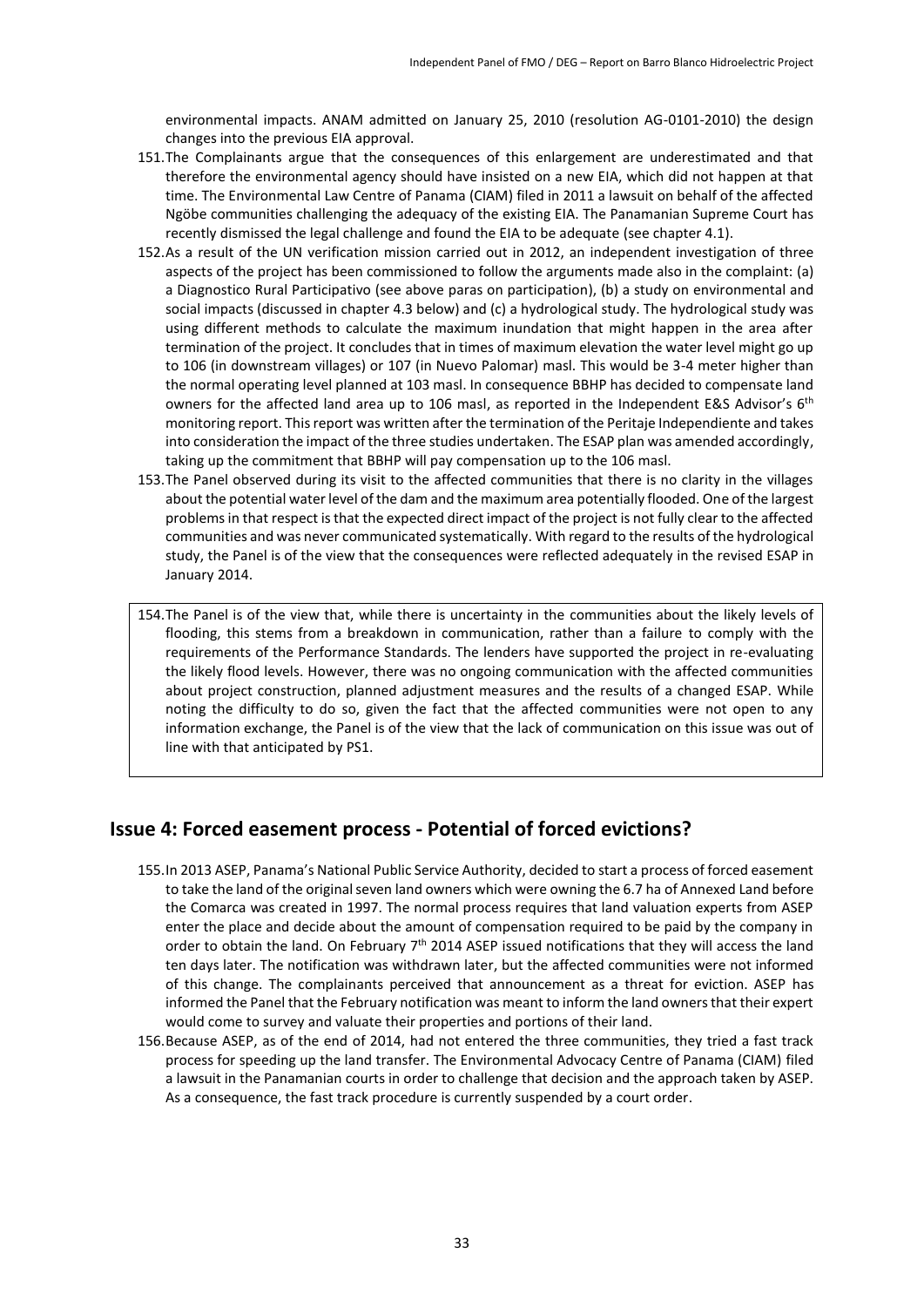157.At the end of 2014, the land transfer process for the 6.7 ha is not finalized. At the same time the slot for completion of the project is limited by  $ASEP<sup>12</sup>$  The core conflict between ASEP and the indigenous communities is that ASEP wants to compensate the seven land owners, who were owning the land before the Comarca was created in 1997. The land owners who belong to the Ngöbe-Buglé people do not want to negotiate individual compensation, as they see the land as collective property.

158.The Panel is of the view that the process of forced easement lies firmly within the responsibility of the Government and, as such, there is no issue to be addressed from a compliance review perspective.

### **Issue 5: Number of persons affected**

- 159.The Complainants argue that both in the EIA as well as in the Environmental and Social Impact Summary Report (ESISR) the number of affected persons in the Annexed Land is underestimated<sup>13</sup>. The 2013 Peritaje Independiente of UNDP visited the affected communities, and concluded that "the three communities (…) appear to be more numerous than indicated by the 2010 census."<sup>14</sup> While the ESISR, the topographic study as well as the first indigenous report concluded that nobody needs to be resettled with respect to housing because no structures were to be found below 103 masl, the UN 2012 Verification Mission Report concludes that the project will potentially affect six houses, each of which includes large, extended families and may total 40-50 people<sup>15</sup>.
- 160.The Panel was unable to confirm such figures during its visit to the communities. The Panel was able to identify the low level of information in the affected villages about the direct impact of the lake and the geographic locations of the potential water level of the lake. There has never been a clear indication and demonstrations of what a 103 and a 106 masl mean to the communities (see above issue 2 on consultation and participation), who will be affected and who will not.
- 161.Displacement, be it physical or economical, is an important standard for a project such as Barro Blanco and for the lenders. This issue (see above) is covered by IFC PS5. Despite the debate about the exact number of persons potentially affected by physical or economic displacement, the Panel notes that the lenders and BBHP have shown flexibility to adjust their own assessments after the UN Process was completed. This included a specific professional analysis of the outcomes of the UN Process through the monitoring of the project and recommended changes, which were adopted. BBHP has publicly announced after the Peritage Independiente that they will compensate all those which have to be economically and potentially physically displaced up the level of 106 masl, the new maximum elevation of water level assumed by the UNDP hydrological research. The Environmental and Social Action Plan in January 2014 accordingly integrated the findings of the UN Peritaje Indepentiente. With the amendments of the ESAP, it was supported by and visible to the lenders that the results of the UN Process were reflected. The later change of the ESAP concerning resettlement does not indicate that the amount of affected land was underestimated. It was done in order to reflect the new water level for extreme situations as calculated by the UNDP Peritage Independiente. With this in mind, the Panel finds that the lenders acted in accordance with their policy commitments on this issue.

<sup>14</sup> UNDP, Peritaje al proyecto Barro Blanco: Resultados del Diagnóstico Rural Participativo (Aug. 29, 2013), para. 4.

**.** 

<sup>&</sup>lt;sup>12</sup> The prolongation of the termination of the project has been granted on the November, 11, 2014 (Resolución AN No.8028-Elec.

<sup>13</sup> The total number calculated in BBHPs Environmental and Social Impacts Summary Report is 400 (Quebrada Caña: 184; Quiaba 35; Nuevo Palomar: 200 (based on 2010 census figures for the Ngöbe-Buglé comarca), (2011), p. 37.

<sup>15</sup> UN (2012): Informe de la Misión de Verificación (Dec. 2012), p. 33.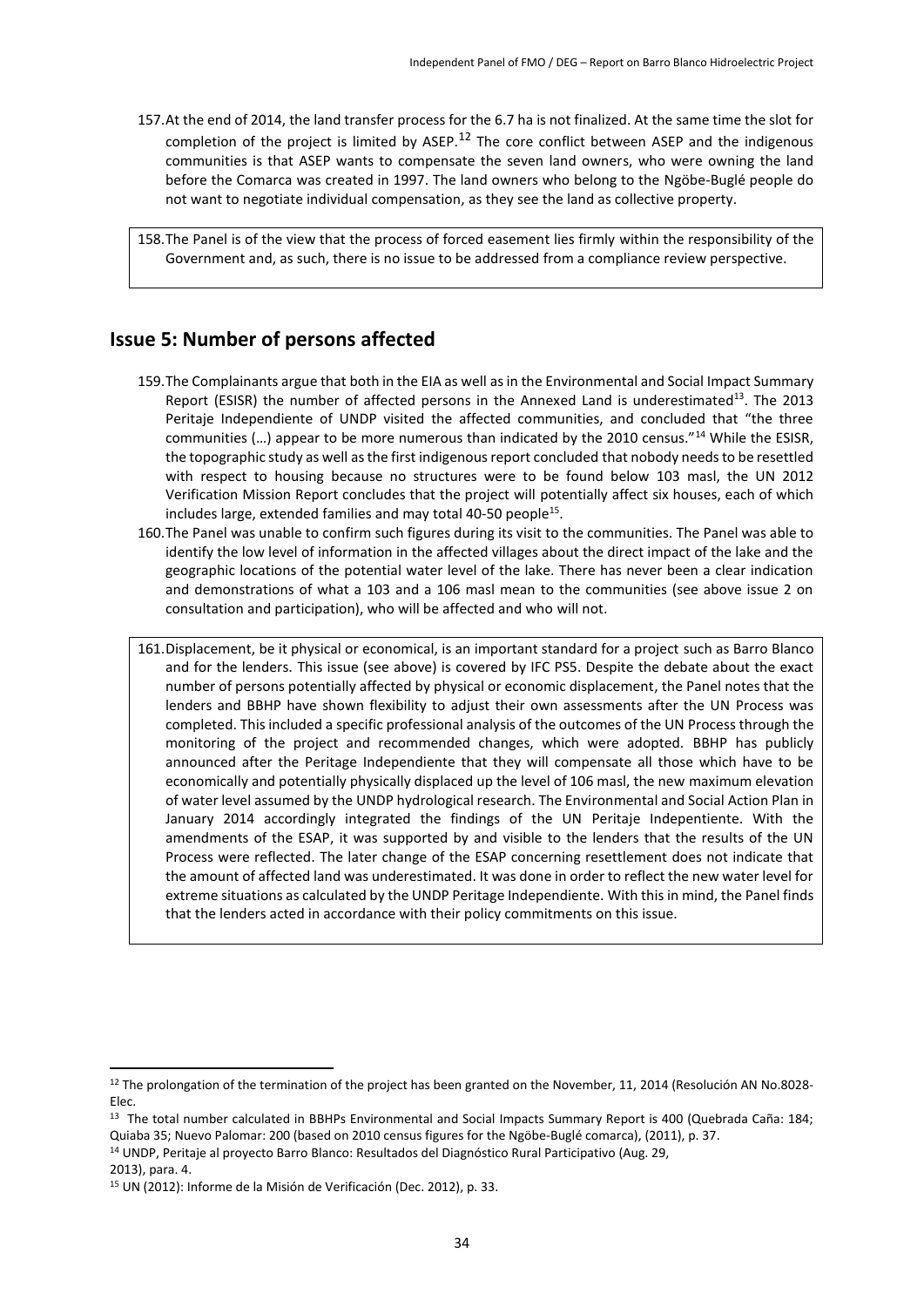### **Issue 6: Cultural value of the land:**

- 162.The complainants argue that the impact on culturally valuable assets in particular petroglyphs in the river – were not properly assessed or subject to consultation with the communities.
- 163.The UN investigation (2013 Peritage Independiente) suggested that the cultural heritage issues are a second key problem for the project, albeit one which is closely linked to the unsolved land issue. The existence of petroglyphs seems to be very important to the community.<sup>16</sup> Additionally to the petroglyphs is the general relationship of the indigenous communities with their area and the environment. The Indigenous Peoples report summarised this in the following way: "From the standpoint of culture related to environmental matters, it is known that this population scarcely transforms its natural environment, resulting in an adaptation of its inhabitants to the essence of its environment. The real or potential alterations of this environment tend to represent factors of uncertainty or threat to its socio-cultural functioning."<sup>17</sup>
- 164.The cultural issues linked to indigenous peoples are clearly referenced in PS7 "to respect and preserve the culture, knowledge and practices of indigenous peoples". PS7 refers to cultural groups possessing of the following nature: "collective attachment to geographically distinct habitats or ancestral territories in the project area and to the natural resources in these habitats and territories." (Paragraph 5). In PS8 on "cultural heritage", the key objective is "to protect cultural heritage from the adverse impacts of project activities and support to its preservation". Cultural heritage in the PS8 "refers to tangible forms of cultural heritage, such as tangible property and sites have in archaeological, paleontological, historical, cultural, artistic, and religious values (…)."
- 165.The ESAP has clearly recognized the importance of dealing with cultural issues (chapter 6.3.6.) and referenced the fact that a study was commissioned from INAC and the Heritage Office. The UNverification mission in 2012 mentioned the existence of petroglyphs in the river and near the shoreline being affected by the reservoir inundation. BBHP has formally asked the National Institute of Culture (INAC) for advice. INAC went to the site and made an assessment of the petroglyphs and has recommended different options on how to deal with the problem.<sup>18</sup> The lenders specifically asked the Independent E&S consultant to review the status of these recommendations.
- 166.The INAC report has been sent to the Regional Kodri Congress, who has acknowledged receipt and responded that they are in agreement with the recommendation made, including the option to fabricate reproductions of the petroglyphs to be located in the communities. The Panel is of the view that a core problem here is that the affected communities are not aware of such research and that the recommendations are not discussed with the affected communities. The lenders' Independent E&S consultant strongly recommended that BBHP encourage INAC to contact directly the three affected communities. These communities have not yet been presented the findings and also their last letter to INAC was without response. The issue remains therefore unsolved and is contributing to the continuous resistance of the affected communities.
- 167.The primary responsibility of the Government to deal with this issue through INAC makes this a difficult issue for lenders to influence. The lenders required their independent consultants to review the progress of the issue on Cultural Heritage and make recommendations on how BBHP may assist the progress of this matter. The Panel is of the view that there is little else that the lenders could have done in the circumstances and also given that the ability of the Government authorities to enter the area is tied up with the same culture of mistrust that affects the project.

**.** 

<sup>16</sup> Para 93 of the Diagnostico Rural Participativo del PNUD, 2013.

<sup>17</sup> Indigenous Peoples Report (2012), p 14

<sup>&</sup>lt;sup>18</sup> Documented in the lenders' External E&S consultant's 5<sup>th</sup> monitoring report 2013.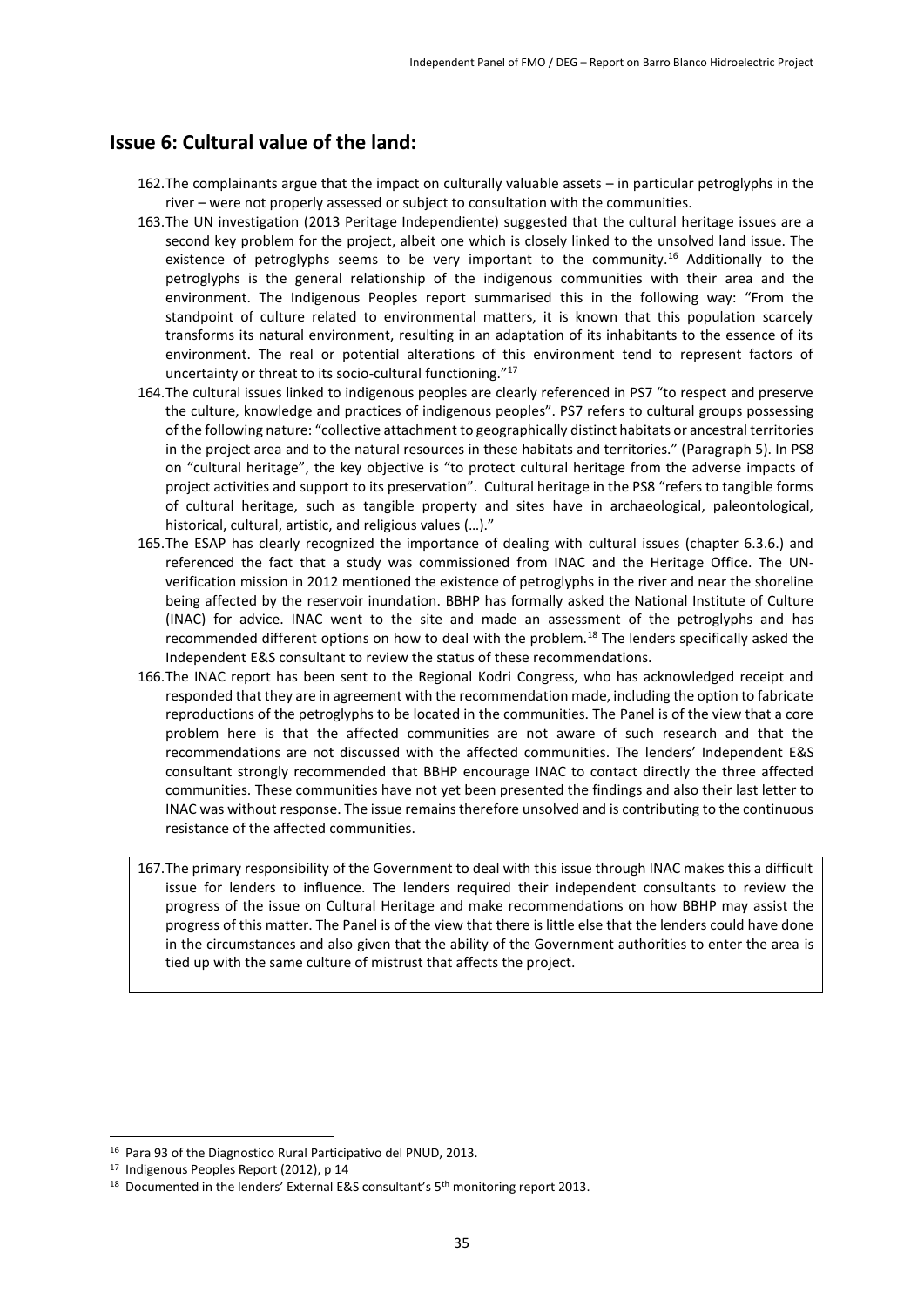### <span id="page-35-0"></span>**4.3 Environmental Impacts and Compliance**

- 168.The main focus of this chapter is to consider the complaints related to environmental impacts. In order to do so, the Panel first set out what issues are raised by the complainants, what information was sought and action taken by the two lenders and their consultants in relation to the issues in question and, finally, make an assessment of the degree to which the lenders' actions were in line with their stated policy commitments.
- 169.The complainants' arguments in relation to environmental impacts deal with the following three topics:
	- (i) Biodiversity and ecosystem services
	- (ii) The last remaining primary forest
	- (iii) Water levels and water quality

### **Issue 1: Biodiversity and ecosystem services**

### **The Complaint:**

- 170.In relation to biodiversity, the Complainants allege that the lenders have failed to ensure the project "take into account the differing values attached to biodiversity by specific stakeholders, as well as identify impacts on ecosystem services" in line with the requirement in para 4 of PS6.
- 171. The Complainants claim that the rights and interests of the Ngöbe people living in the affected area and their environment will be significantly impacted. They note that "the area to be flooded contains resources upon which the whole community, not only those who will be resettled, relies and which are not found elsewhere on their territory".
- 172.The core of the complaint relates to the assessment set out in the Environmental and Social Summary Report (ESISR) that "the project will not impact any undisturbed primary forest or undisturbed wetlands." The Complainants also point out that the Report states that: "in order to protect local biodiversity and natural habitat availability, at the earliest stages of the construction phase, flora and fauna will be rescued from the vegetation clearing area. This will allow transfer of most relevant copies to secure sites previously selected."
- 173.The Complainants point to the statements in the UNDP Expert Report in 2013 which state that the local ecological impacts are important in relation to the Bosque de Galeria (Gallery Forest), which will be totally inundated. The Complainants claim that this area of forest constitutes the last remains of the natural habitat in the area, and are "beyond its intrinsic value", in that it "serves as a habitat for important species, including epiphyte species and medicinal plants". The Complainants state that these ecological impacts will translate into important impacts on the livelihoods and way of life of the Ngöbe communities of Quebrada Caña, Quiabda and Nuevo Palomar.
- 174.The complainants go further by alleging that there had been "fundamental defect" in assessment, i.e. in relation to the impact of the project on the watershed, upstream and downstream of the dam site and the neighbouring district. The Complaint<sup>19</sup> alleges that "the watershed is not clearly incorporated in all completed studies and actions".

### **The relevant standards**

**.** 

175.The Panel is of the view that, in relation to impact on biodiversity there is more at stake than the question whether some rare endangered species exist and could disappear as a consequence of the project. PS6 requires that an assessment should go beyond protected or endangered species and also assess the importance of the use of the eco-system services by the specific stakeholders, in this case the Ngӧbe people. PS 6 Paragraph 3 includes the maintenance of the benefits of eco-system services and Paragraph 4 states: "In order to avoid or minimize adverse impacts to biodiversity in the project's area of influence, the client will assess the significance of project impacts on all levels of biodiversity as an integral part of the Social and Environmental Assessment process. The Assessment will take into account the differing values attached to biodiversity by specific stakeholders, as well as identify impacts on ecosystem services. The Assessment will focus on the major threats to biodiversity, which include habitat destruction and invasive alien species".

<sup>&</sup>lt;sup>19</sup> In the Complaint of the Cacica General, Mrs Silvia Carrera Concepcion, to DEG on April 3 2014.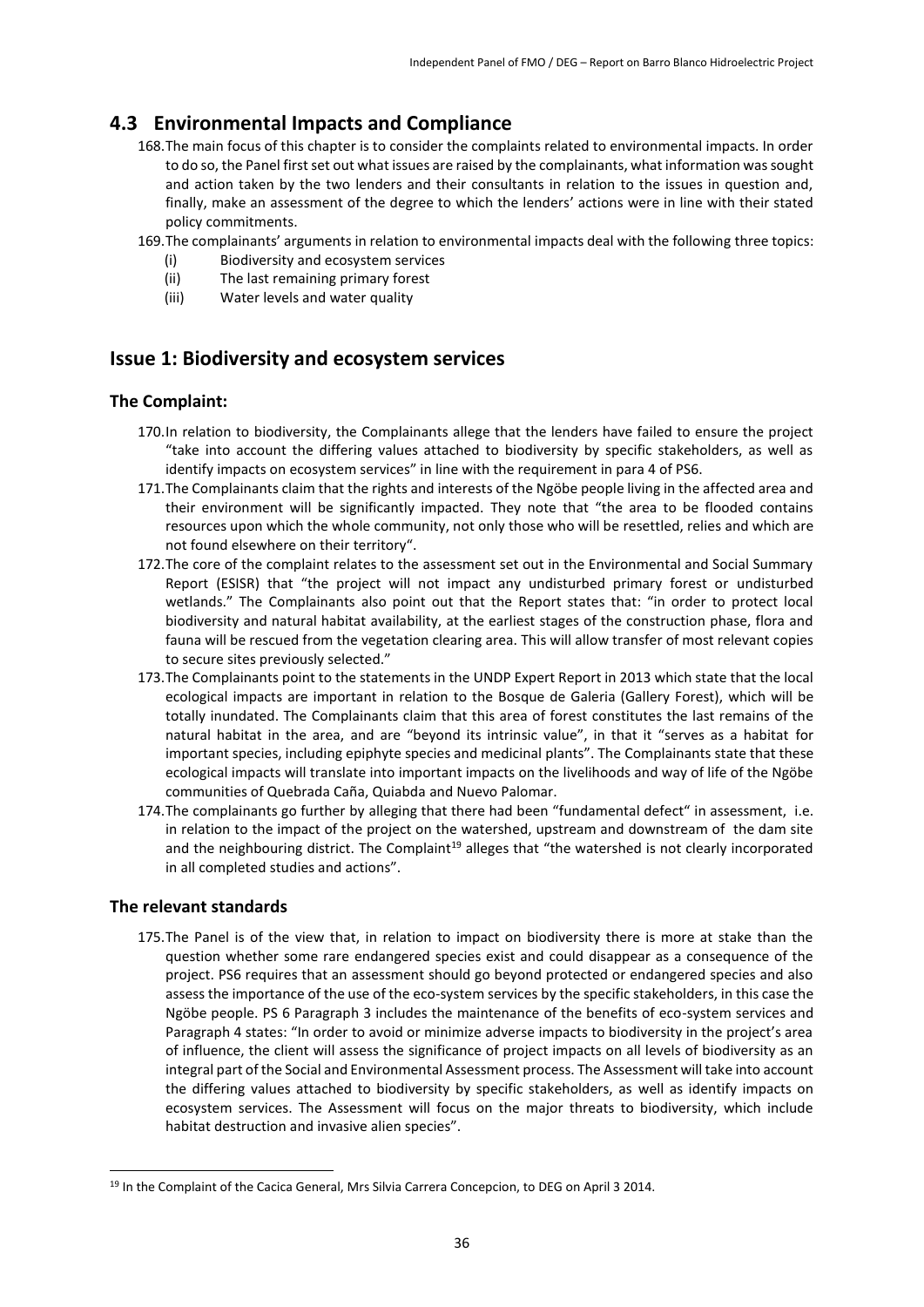176.In order to assess the degree to which the lenders acted in accordance with the requirements of the Performance Standard, the Panel reviewed external and internal documents and reports that relate to the issue of environment and biodiversity and also carried out interviews with relevant officials and other stakeholders.

#### **Compliance review assessment**

- 177. Concerns have been expressed by the affected communities and international NGO's<sup>20</sup> since November 2010. The written notes provided to the Panel showing that the concern was 'registered' by Management before the contract was signed, involved two emails of management in December 2010<sup>21</sup>.
- 178.The first consultant involved as an advisor on environmental and social issues prior to the signing of the contract dealt with several environmental issues in its report. However, this consultant did not raise significant issues related to biodiversity or address the issue of or eco system services. On flora, fauna and biodiversity it is noted that *"[…] the way that wild flora, fauna and biodiversity will be affected by the flooding of the area won't be a problem for this work… and… Additionally, the vegetation in the project area is highly degraded due to human action (livestock and farming) and the project location is far from protected areas. The project does not interfere with protected areas and does not compromise local biodiversity."* <sup>22</sup>
- 179.That consultant, while advising the potential lenders about the degree of adjustment required in order to bring about compliance with the Environmental and Social Standards, concludes by advising that there would not be any significant problems concerning the loss of biodiversity in the project area.
- 180.Nevertheless, the same consultant did identify a range of studies and measures that are necessary, including a program to clean up the vegetation in the reservoir, a program to manage water while the reservoir is being filled, a program to implement water quality, a detailed study of the local flora "in order to identify, characterize, and locate on a cartographic map the main bodies of vegetation in the project's area of influence."<sup>23</sup> In relation to the plan for the rescue and relocation of flora, the consultant set out criticisms of the ANAM approved Plan for the rescue of the flora. It is noted, amongst other things, that there was no procedure that should be followed to rescue valuable flora the appropriate way, nor does it mention the scope of the rescue effort that should be made. The report also recommends that the rescue of flora and the rescue of fauna should be carried out simultaneously and also points out that there was not yet an experienced specialized team, including a zoologist specialized in the rescue of wildlife, selected for this task.
- 181.The Environmental and Social Action Plan (ESAP) which was annexed to the finance agreement did not have any corrective actions or measures related to biodiversity and natural resources management, but rather suggested that recommendations which would be made by the Independent Expert would be included in the future. This is consistent with the downplaying of these issues in the consultant's reports. Therefore the Panel concludes that the lenders were not in a position to properly assess compliance with PS6 at the time of approval of the project.
- 182.For various reasons, related to the capacity of the contracted consultants to carry out work of a sufficient quality to meet the lenders expectations and to deal with social, environmental and technical issues (including the question of indigenous peoples) in an integrated manner, a new consultant was contracted for on-going monitoring of the project.
- 183.Subsequent monitoring reports from the second E&S consultant provided much more specific information about the requirements of the Fauna Rescue and Relocation Plan, including requirements for consideration of the outcomes from the UNDP round table. Their second monitoring report from June 2012 goes into some detail about the kinds of issues that need to be covered in a revised plan and makes it clear what is required of BBHP in this regard. There was also on-going monitoring of aquatic fauna from 2012 onwards. This led to an amendment of the ESAP to include a requirement to integrate recommendations on fauna and flora.

1

<sup>&</sup>lt;sup>20</sup> See Annex 2 of complaint: On 9 November 2010 a first contact was made between M10 and FMO, followed by many contacts made since then.

<sup>21</sup> Email: IMR Advice on FF FP, 7 December 2010

<sup>22</sup> MWH Panama S.A. External Engineer Report Page 19

<sup>23</sup> Idem Page 20-21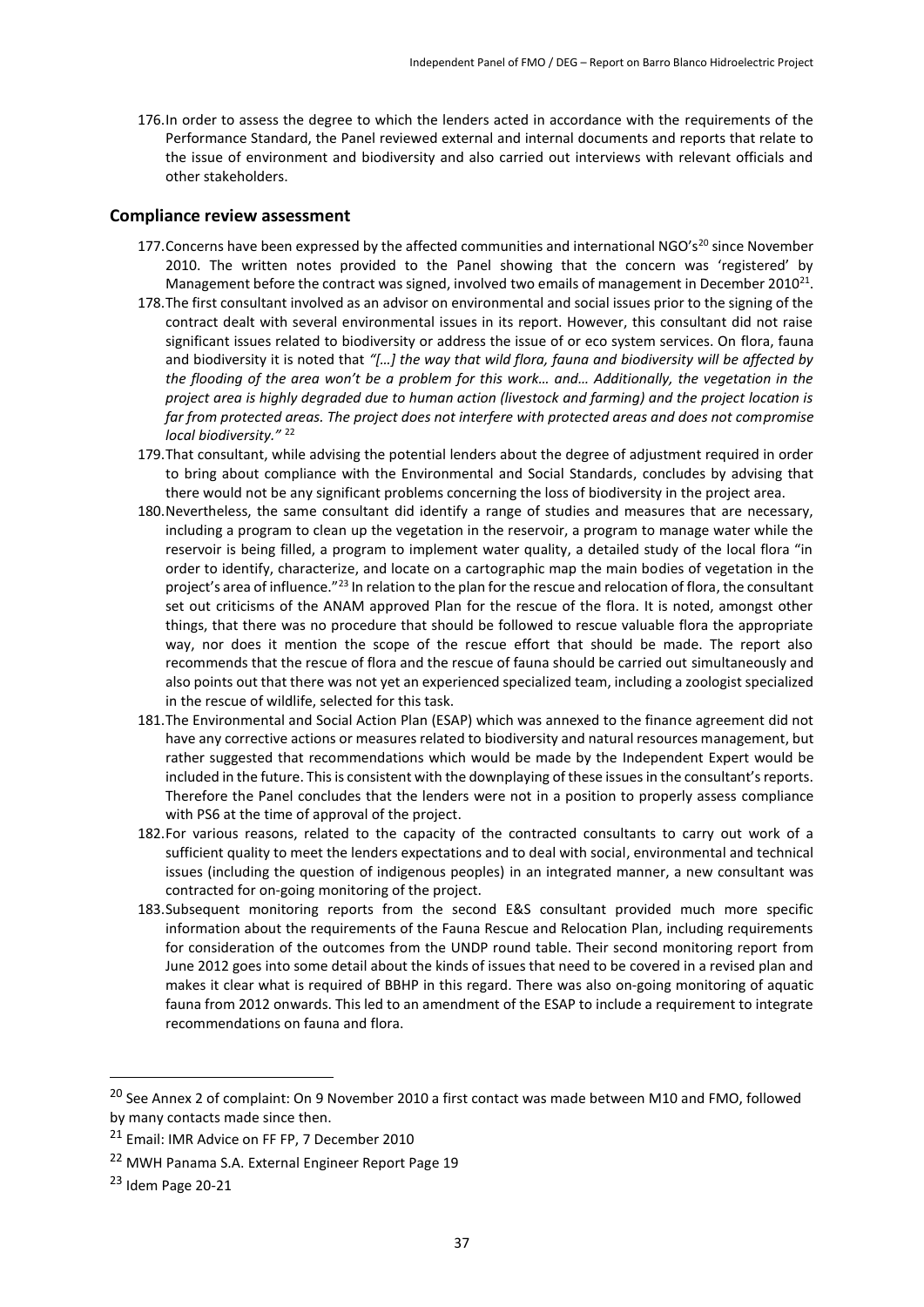- 184.The process of environmental and social assessment and implementation of the ESAP was significantly affected by the UNDP process. The issues raised by the complainants were included in the issues to be covered by the round table. The company was specifically asked to stay away from the affected communities and the lenders and the company requested that the consultants respect the process. It is noted that the lenders also specifically requested consultants and the company to analyse the outcomes of the UNDP process and amend the ESAP in the light of the reports.
- 185.In their review of the outcomes of the UNDP process, the consultants specifically referenced the issue of aquatic species and the Gallery Forest. The forest issue is considered below, but in respect of aquatic species, the consultants note that on-going aquatic monitoring demonstrated that the "abundance of fish is limited and that most captured fish in theses reaches are small and juveniles". The report also references another report, carried out by international consultants in 2012, which found that the construction of an additional structure allowing the passage of fish will not be necessary for the species that are present in the area.
- 186.The consultant went on with some monitoring of the actions taken both during and after the UNDP process, such as constant monitoring of the water quality, on-going fieldwork and aquatic monitoring, capture and relocation of flora and fauna. However, the consultants in their regular reporting are consistent and in autumn of 2014 there are recommendations that still need to be addressed.
- 187.For example, in its Report of July 2014 the consultant states that, in relation to environmental and community cumulative impacts, "This item remains pending as on-going fieldwork (aquatic monitoring, capture and relocation of flora and fauna)." The consultant concludes that while many environmental issues have been taken care of, the remaining issue of the **environmental cumulative impacts** is outstanding**.** An issue that only can be solved with proper communication with the impacted communities in the Annexed land of the Comarca.
- 188.The members of the Independent FMO-DEG Complains Mechanism were informed directly by people in the affected communities that they were dependent on the natural resources at the lower river-side.
- 189.The Panel is of the view that the assessment of the potential biodiversity and ecosystem impacts at the time of the agreement of the project was severely limited. While there were a range of environmental actions and reports that were identified, there was an underestimate of several important aspects of biodiversity impact. This is demonstrated by the fact that these were subsequently identified in the reports from the second E&S consultant and also the reports produced under the UNDP process. The lenders were therefore not in compliance with the relevant parts of their own policies.
- 190.As the Panel has stated previously, this is a difficult issue. The lenders and their client took significant steps to improve their knowledge of the issues and develop remedial plans after the project financing had been agreed and the subsequent reports do provide – on most issues – an adequate assessment of impact and identification of remedial action. However, there is a significant issue in relation to the degree to which the assessment of cumulative assessment of ecosystem impacts has been carried out. However, this process has been affected by the challenges related to consultation with communities, which are detailed elsewhere. Any shortcoming in this regard stems from an inability to fully consult with communities, rather than any technical issue.
- 191.The Panel noticed attention for the risk of erosion and the entry of sediment into the river and actions taken to address these issues. The Panel however could not locate any attention such as studies about the impact on the watershed in the entire county of the project area and adjacent districts that are depending on the water of the river running though the districts.

### **Issue 2: The last remaining gallery forest**

- 192.In relation to the specific issue of the Gallery Forest, the complainants note that this forest "constitutes the last remains of the natural habitat in the area and beyond its intrinsic value, serves as a habitat for important species, including epiphyte species and medical plants."
- 193.The forest inventory was carried out for the EIA of 2008 and approved by ANAM. In the same year it was specified that 20,000 trees have to be removed prior to flooding of the 234 hectares covered by the dam reservoir. The approved EIA included a plan for the Rescue and Relocation of Flora, a Plan for the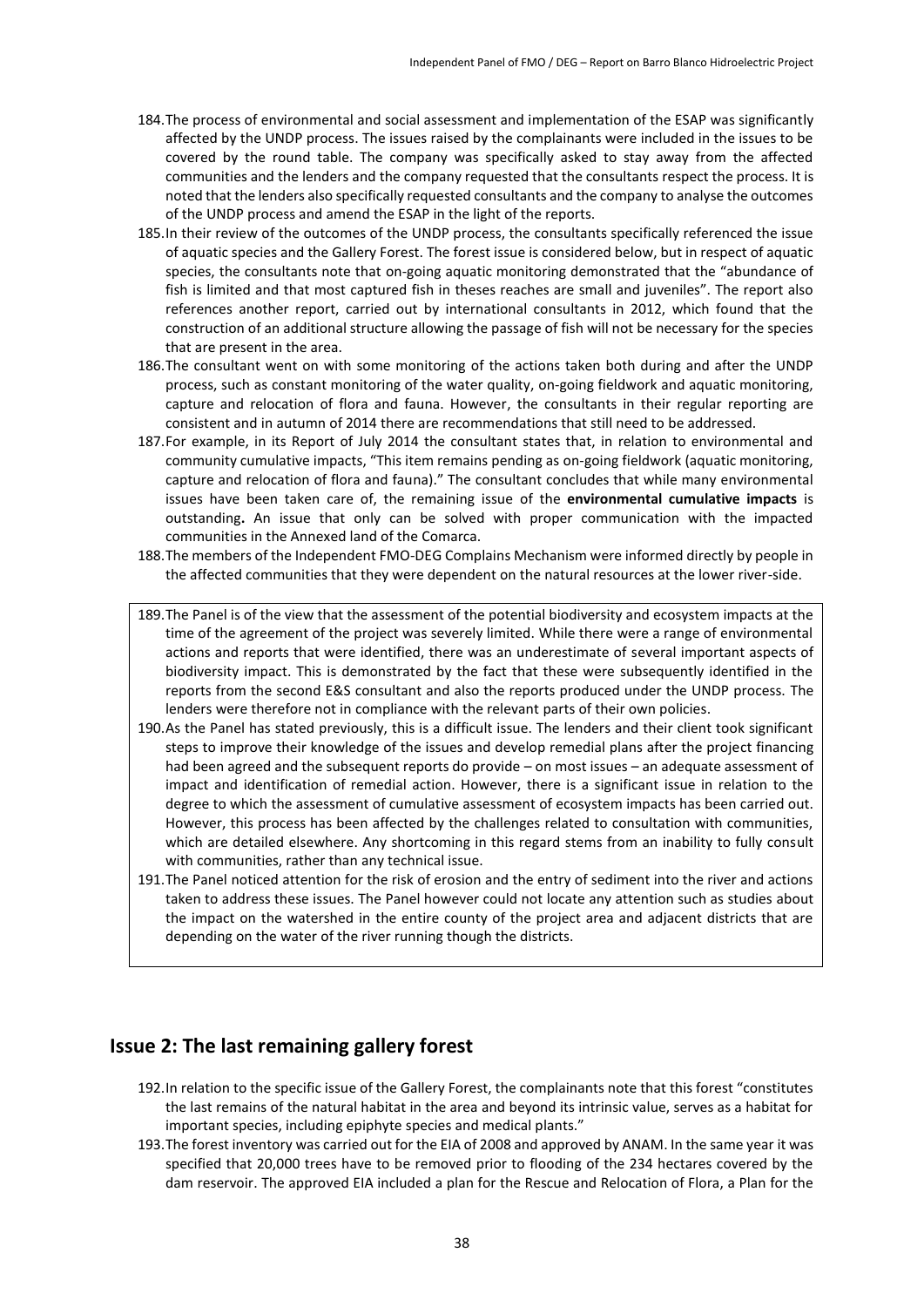Reforestation and Re-vegetation of Degraded Areas. ANAM approved a forest management plan for a 181 ha site in what reforestation with 200,000 trees is foreseen to compensate for the removed trees. A Plan for rescue and relocation was made in 2009. The planting was to be carried out on the banks of the river. Here it is important to note that some of the land for reforestation will fall within the Comarca and therefore implies dialogue and agreement with the Comarca authorities.

- 194.The first external consultant/engineer involved was rather critical about the Plan for the Rescue and Relocation of Flora. It notes for example that; 1) there were no procedures to be followed to rescue valuable flora the correct way; 2) there was no mentioning if epiphytes will be rescued in order to be relocated or only to reproduce them in nurseries; 3) the plan did not specify identified safe sites or how this task is going to be accomplished. With regard to the specific issue of the Gallery Forest, the first consultant stated that most of the vegetation in the project area is already highly degraded due to human action (livestock, etc.), this significantly underestimated the importance of the forest.
- 195.The second independent consultant regular reviewed/monitored the on-going actions and implementation of required measures and checked on compliance with the IFC Performance Standards and Equator Principles. As part of this process, and in the light of the review of the UNDP reports, the consultant noted that the UNDP report made significant findings about the importance of the forest and the need to re-establish the shoreline, but did not make any recommendations. The consultant made a number of recommendations, including the notion that "environmental and community cumulative impacts remains pending" and that the clearance of the forest and its re-establishment on the new shoreline should be integrated into BBHP's community relations plan and engagement strategy.
- 196.In 2012 a greenhouse for rehabilitation of flora was built and a year later the greenhouse contained a variety of plants and trees including fruit trees.
- 197.On forest the following remarkable statement can still be found in the external consultant report produced for the UNDP on September 5<sup>th</sup>, 2013: "The Gallery Forests are important plant formations occurring all along the rivers, and are the only remaining natural habitats maintained within the study area. In the reservoir area, they have an intrinsic importance both for its value as habitat for local flora and fauna, as for economic and social functions that meet for Ngöbe population according to the determination of the Participatory Rural Appraisal. During visits to the communities of Quebrada Caña, Quiabda, and Nuevo Palomar, we observed that the Gallery Forest exhibits continuity along the river, and in many sections very large tree species remains and probably of several decades old. This forest is an important habitat for many plant species, especially epiphytes including numerous species of orchids bromeliads. In addition, it was determined that the forest serves as habitat for numerous medicinal plants that Ngöbe communities often know and use. Finally, the Gallery Forest is the last remaining forest in the area so it contains timber species that communities use wood as a source of timber."
- 198.From the material made available to it, the Panel is of the view that the subject of the (gallery) forests, its value and social economic use of the communities remains un-resolved. However, the lenders were not in compliance with PS 6 at the time of project approval. This is not to say that there has not been a complete identification of the issue in a number of reports. The Panel notes again that the initial assessment was relatively weak, but subsequently – and in the light of the UNDP reports – a better understanding of the importance of the Gallery Forest has been achieved. The inability to finalise the assessment and put in place appropriate actions in the disputed area stems from the failure to enter into healthy dialogue and consequently an inability to carry out detailed analysis and visits to the forest. This has consequences also for any process of forest clearance. The Panel were informed also that the gallery forest needs to be cut prior to flooding in order to secure carbon credit under the CDM mechanism.

### **Issue 3: Water levels and water quality**

199.Regarding the subject of water there are two issues to be mentioned, in addition to the earlier mentioned issue of the watershed. First, the complainants have a (specific technical) complaint on the recorded **water level** attributed to the dam and the final flooded situation. They claim that the operational water level, after flooding is completed, will be several meters higher than that first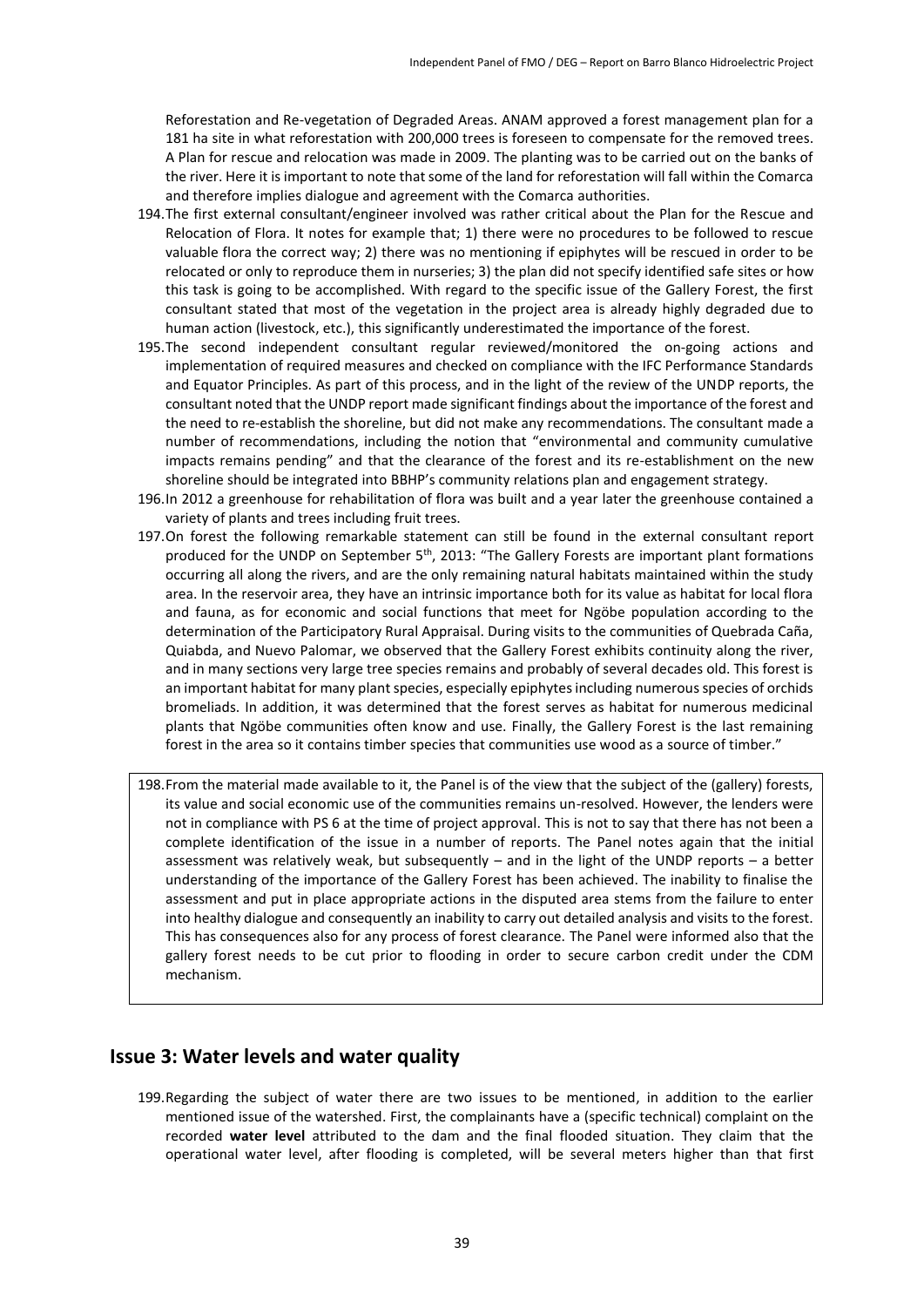identified in BBHP's Environmental and Social Summary Report (ESISR) of 2011 and to the UNDP 2013 expert mission. This issue has been dealt with in detail in section 4.2 – issue 3 - above

- 200.The consultants' reports carried out analysing the UNDP reports went in to specific details to assess the appropriateness of the methodology used in the UDNP study to assess the level of flooding and recommended that that compensation should be payable for lands up to 106 -107 masl. BBHP have subsequently committed to this and this was confirmed by the Panel.
- 201.The Panel is of the view that, taking into account the fact that the assessment of water flow and flooding levels is a complex science, the lenders and their client have ultimately come to a professionally determined and acceptable assessment of the flooding level and readjusted their plans and commitments appropriately. Nevertheless, it remains as an important subject that needs proper clarification and/or explanation for the communities involved.
- 202.A second subject related to water is the water quality. It is clear that the communities that live at the riverside in the area that will be flooded, depend partially on the water of the river. The first external consultant notes that "According to the information available in the EIA, the Tabasará river hydrological characteristics, the Project's characteristics and the site visit results, it is perceived that water quality will not pose a problem for this project. The expected changes in water quality will be minimal (…) The relationship between water volumes indicate that the totality of the dam could renovate entirely once a week and that throughout the year the Dam can renovate its water almost 50 times."
- 203.In subsequent reports, the need to implement a Program to manage water while the reservoir is being filled is identified. This program was expected to be implemented during the construction phase; specifically from the moment that impoundment of the river begins until the normal operational level is reached. The stated objective of the program should be "achieving appropriate clean-up of the reservoir of both rooted vegetation and vegetable refuse produced by the clean-up operation (branches, trunks)." It also is noted that "A program to Monitor Water Quality needs to be implemented [...] during the construction phase, before the impounding operation begins."

<span id="page-39-0"></span>204.The Panel is of the view that the various reports commissioned have clearly identified the potential issues related to water quality and the need to take appropriate steps to ensure that a programme is in place to maintain water quality.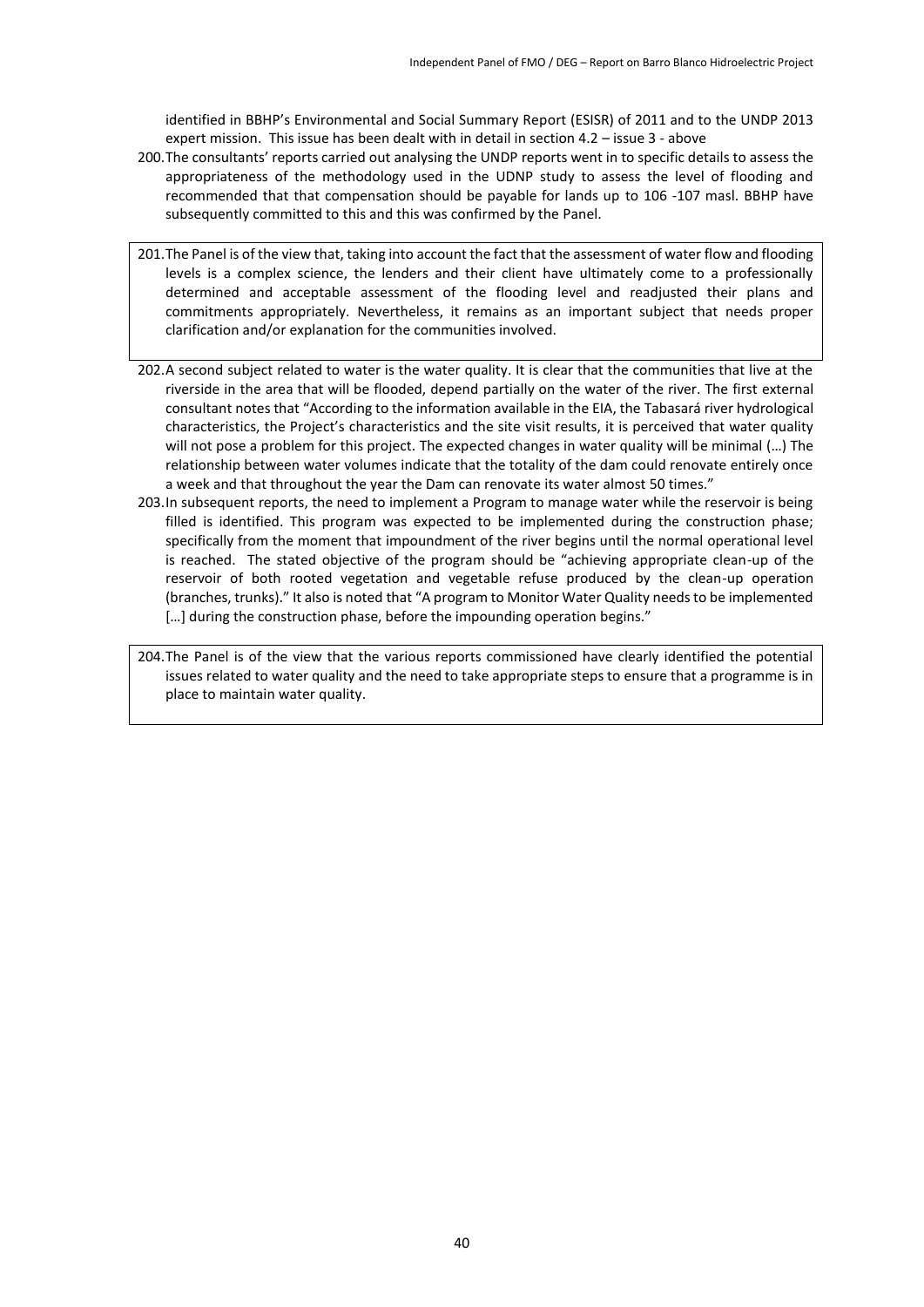### **5. Conclusions**

#### **Assessment of Environmental and Social Impacts**

- 205.The Panel is of the opinion that the lenders took all appropriate steps to put themselves in a position of understanding regarding the legal arguments being pursued through the Panamanian courts and could not have been expected to do anything further specifically in relation to the validity of the EIA in itself. The commissioning of an independent legal advice, in addition to that provided by BBHP, demonstrated appropriate levels of due diligence in relation to understanding the issues around the validity under national law of the EIA. However, this is not the end of the matter, as the lenders did not solely rely upon the EIA.
- 206.The Panel is of the view that while the lenders were, by the time of the first disbursement, fully appraised of many of the issues related to indigenous peoples, they were not so appraised at the time of project approval. While the lenders did take appropriate steps to so appraise themselves prior to approval, and were almost certainly correct to determine the first indigenous peoples report as insufficient, this still had the effect that at the time of project approval their assessment was limited and conditional to a future report. In short, the lenders were not in the position that should have been – and had identified that they should have been – at the point of project approval.
- 207.This did not mean that the lenders were never appropriately appraised. Requiring an indigenous peoples report and action plan derived from that report were appropriate practical steps to take in the light of the recognised limitations on and gaps in the knowledge they had at the time of project approval. Making this a contractual condition of first disbursement – which was fulfilled – limited the impact of deficiencies in assessment prior to approval. In future projects which engage indigenous peoples' rights, however, the Panel would anticipate that the lenders do not approve the project until they are satisfied that they are fully appraised of all the relevant issues, as is required by PS1.
- 208.The Panel is of the view that, given the acknowledged complexities, the lenders would have been better appraised of issues related to indigenous peoples' rights and land if they had gone ahead to commission a formal opinion from lawyers or other experts with defined expertise in indigenous peoples' rights and the Panamanian legal context.
- 209.The Panel is of the view that, while the subsequent actions of the lenders and their client based on subsequent assessment and analysis - may have put in place appropriate steps, actions and mitigation measures, it cannot be said that at the time of the appraisal of the project and agreement of financing, the lenders demonstrated that they were fully appraised of all of the risks and that appropriate actions were identified as were required by PS1.
- 210.The Panel is of the view that there may be circumstances where less material issues, or issues that simply cannot be fully assessed at the time of an agreement, can properly be left for future assessment of impact, development of actions and, of course, implementation – so long as there are clear indications from lenders on the expected standards and actions, based on a risk assessment of likely impact. In such cases, a strong monitoring process needs to be put in place to ensure subsequently agreed actions are implemented.
- 211.In relation to this project, while the agreement was reached prior to significant construction, significant issues related to social and environmental impact and, in particular, issues related to the rights of indigenous peoples were not completely assessed prior to the agreement, even if they were subsequently identified and included in the ESAP. Furthermore, the nature of the company's assessment of these issues and the subsequent changes in the ESAP were not properly disclosed to the communities.

#### **Land issues and consultation with the communities**

212.With regard to physical displacement, the lenders accepted the analysis and view– based on the ESISR and the topographic study from of 2011 - that no persons need to be resettled. The affected communities are of the view that some houses need to be relocated. Nevertheless, the Panel is of the view that the lenders were entitled to take the view that the compensation issues did not seem to be a significant issue, because this would affect a limited amount of persons and alternative land would be potentially available. Based on this, the Panel is of the view that the lenders could be satisfied that this aspect of PS5 was complied with in this project.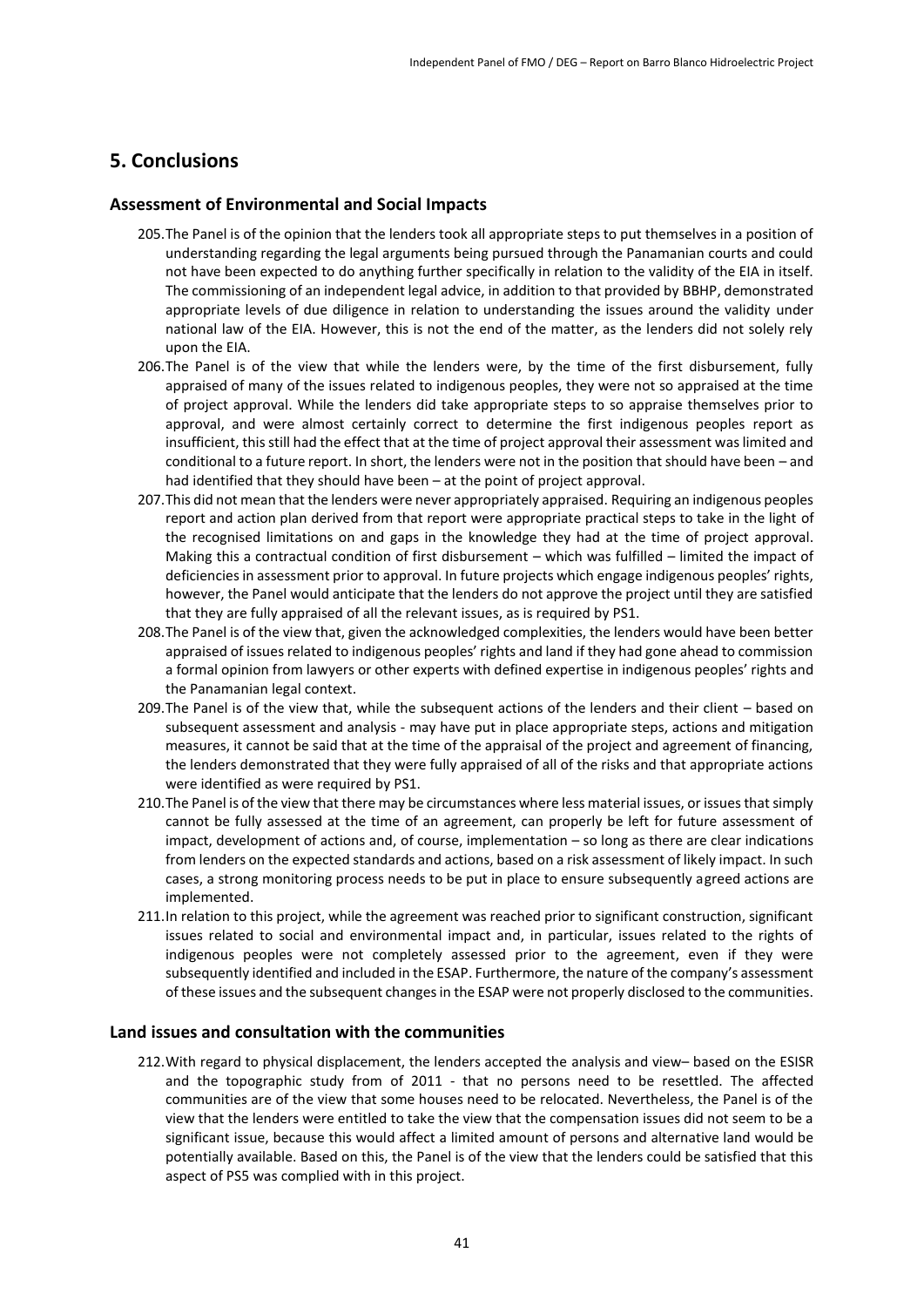- 213.The Panel is well aware that it is not a straightforward issue, but is of the view that the lenders could have done more to seek a greater degree of clarification of the legal situation in relation to land acquisition and use through the commissioning of a formal legal opinion and seeking greater clarity from BBHP on its legal understanding. A possible approach could also have included dialogue with the Government through its client to seek clear guidance from the Government on its view on the appropriate legislation. This is not to say that the lenders did nothing, rather that given the key nature of this issue, they could have done more.
- 214.The Panel does take note that the question of community agreement to the project was not an easy issue on which to get progress, partly due to the fact that the Government itself was waiting for the results of the UN Process. Nevertheless, in the time since the end of the UN Process, the lenders could have encouraged more and new initiatives to take up the recommendations from the Indigenous Peoples report and to reconsider how to better consult with the affected communities.
- 215.The Panel is of the view that, while there is uncertainty in the communities about the likely levels of flooding, this stems from a breakdown in communication, rather than a failure to comply with the requirements of the Performance Standards.
- 216.The Panel is of the view that the process of forced easement lies firmly within the responsibility of the Government and, as such, there is no issue to be addressed from a compliance review perspective.
- 217.Displacement, be it physical or economical, is an important standard for a project such as Barro Blanco and for the lenders. The Panel notes that the lenders and BBHP have shown flexibility to adjust their own assessments after the UN Process was completed. This included a specific professional analysis of the outcomes of the UN Process. The Environmental and Social Action Plan in January 2014 accordingly integrated the findings of the UN Peritaje Independiente and was accepted by the BBHP. With this in mind, the Panel finds that the lenders acted in accordance with their policy commitments on this issue, with the exception of the failure to properly disclose the ESAP.
- 218.Regardless of the question of the formal relationship and consultation with the representative structures of the Comarca, there are serious questions as to whether the lenders could be satisfied that the consultations with the affected communities have been conducted in a format and intensity (good faith negotiations) that is required by PS7, paragraph 13. The panel is of the opinion the lenders have not taken the resistance of the affected communities has not been taken seriously enough. This maybe, to an extent, because a legal agreement was reached between BBHP and the regional council of the Comarca and this was considered by the lenders to be sufficient to deal with the issue. Nevertheless, the Indigenous Peoples report clearly documented that the directly affected communities challenged the legitimacy of such agreements. This should have triggered the further steps identified in the IP Report.
- 219.The Indigenous Peoples Report concluded that it was not aware of any plan how to relate to the Ngöbe people in the affected communities. This conclusion should have been taken more seriously by the lenders and they should have insisted in clarifying the issue faster and trying more options for consultation. The recommendations became part of the ESAP for the project.
- 220.The primary responsibility of the Government to deal with the issue of cultural heritage through INAC makes this a difficult issue for lenders to influence. The lenders required their external consultants to review the progress of the issue on cultural heritage and make recommendations on how BBHP may assist the progress of this matter. The Panel is of the view that there is little else that the lenders could have done in the circumstances and also given that the ability of the Government authorities to enter the area is tied up with the same culture of mistrust that affects the whole project.

#### **Environment and biodiversity**

- 221.The Panel is of the view that the assessment of the potential biodiversity and ecosystem impacts at the time of the agreement of the project was severely limited, but still following the EIA requirements. While there were a range of environmental actions and reports that were identified, there was an underestimate of several important aspects of biodiversity impact. This is demonstrated by the fact that these were subsequently identified in the reports from the Independent E&S consultant.
- 222.As the Panel has stated above. The lenders and their client took significant steps to improve their knowledge of the issues and develop remedial plans after the project financing had been agreed and the subsequent reports do provide – on most issues – an adequate assessment of impact and identification of remedial action. However, there is a significant issue in relation to the degree to which the assessment of cumulative assessment of ecosystem impacts has been carried out. However, this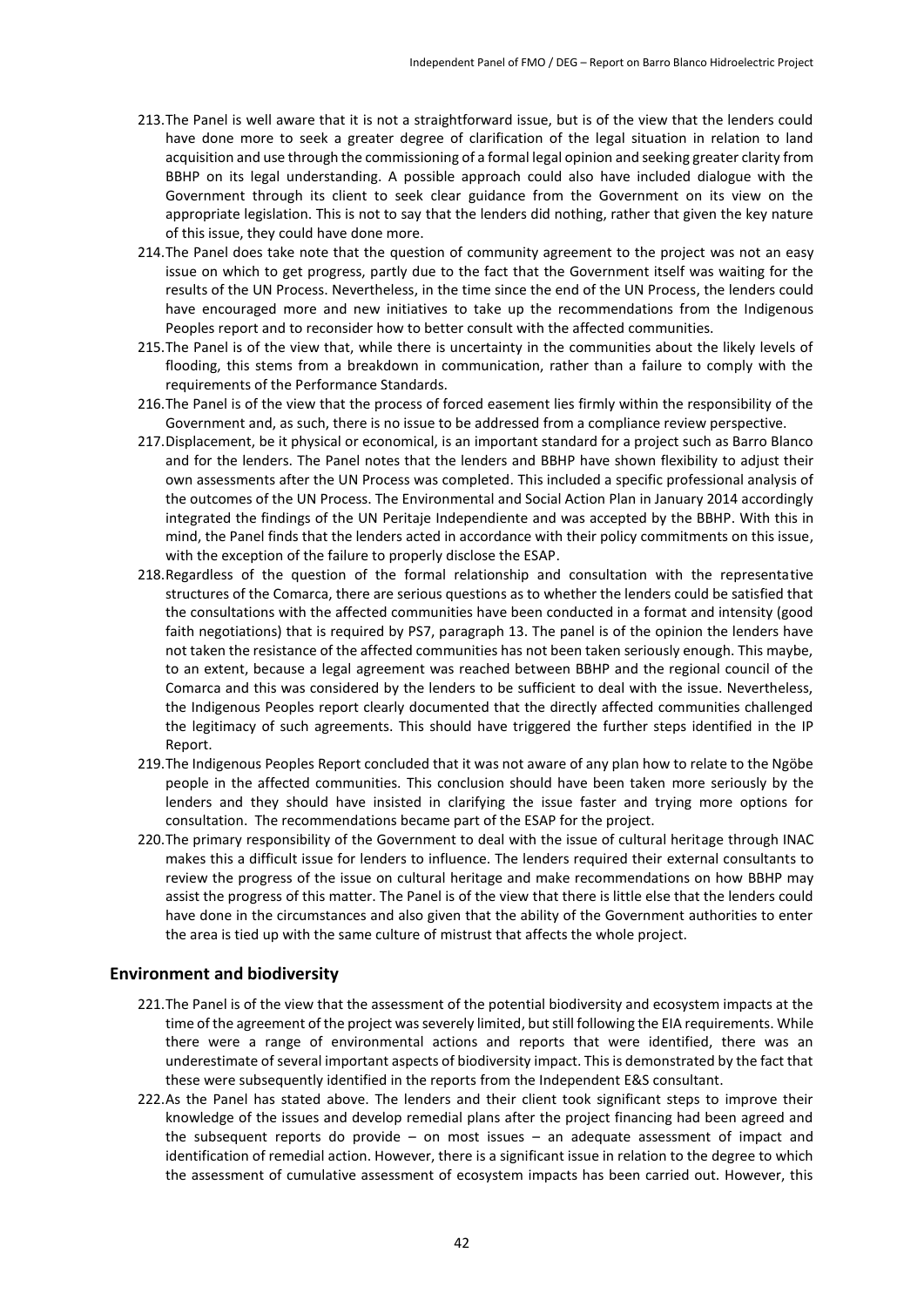process has been affected by the challenges related to consultation with communities. Any shortcoming in this regard stems from an inability to fully consult with communities, rather than any technical issue.

- 223.From the material made available to the Panel such as the studies of external consultants, the Panel is of the view that the subject of the gallery forests, its value and social economic use by the communities remains un-resolved. This is not to say that there has not been a complete identification of the issue in a number of reports. The Panel notes again that the initial assessment was relatively weak, but subsequently – and in the light of the UNDP reports – a better understanding of the importance of the Gallery Forest has been achieved. The inability to finalise the assessment and put in place appropriate actions in the disputed area stems from the inability to enter into healthy dialogue and consequently an inability to carry out detailed analysis and visits to the forest. This has consequences also for any process of forest clearance.
- 224.The Panel is of the view that, taking into account the fact that the assessment of water flow and flooding levels is a complex science, the lenders and their client have ultimately come to a professionally determined and acceptable assessment of the flooding level and readjusted their plans and commitments appropriately. Nevertheless, it remains as an important subject that needs proper clarification and/or explanation to the communities involved.
- 225.The Panel is of the view that the various reports commissioned by BBHP and the lenders have clearly identified the potential issues related to water quality and the need to take appropriate steps to ensure that a programme is in place to maintain water quality.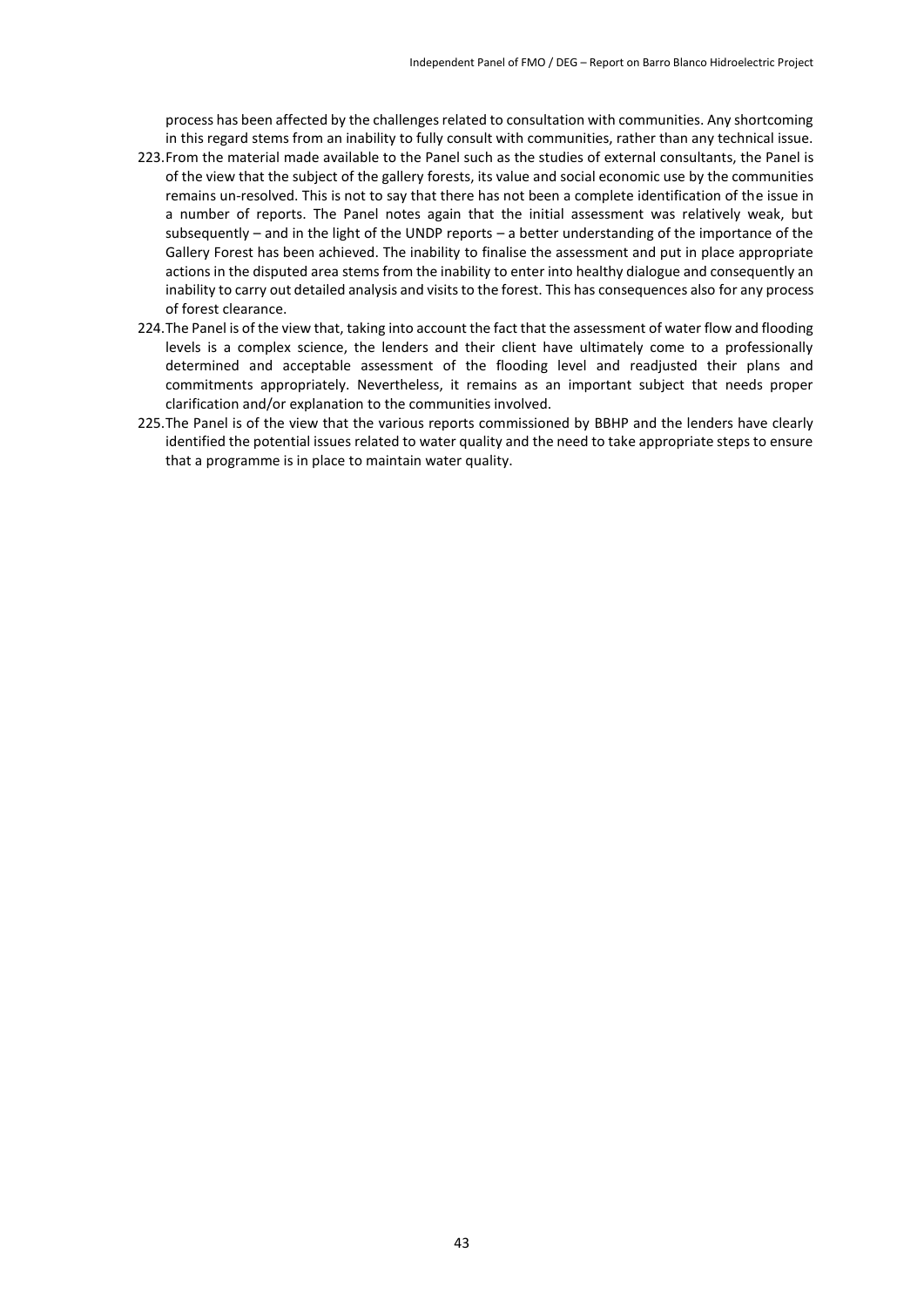### <span id="page-43-0"></span>**6. Annexes**

**.** 

### Annex A: Overview of situation related to land

The Panel notes that the use of resources in Comarca land is covered by the articles 48 and 50 of the Ley 10 de 1997. Article 48 determines that "the exploration and exploitation of natural resources, salt, lands, mines, waters, pits and mineral deposits of all kind that are within the Comarca Ngöbe-Buglé, may be conducted in execution of the plans and development projects in the industrial, agricultural, tourism, mining and energy, road and communication and other sectors that benefit the country to the extent provided for by national legislation". In that sense, the use of resources is possible according to respective national laws. Article 50 requires ANAM, with effective participation of the Comarca authorities, to ensure the conservation and rational use of renewable resources, including underground and surface waters within the Comarca.

The application of Law 10 from 1997 was amended by Law 15 from February  $7<sup>th</sup>$  of 2001.<sup>24</sup> Law 15 of 2001 adds in Art. 11 one paragraph to article 48 and provides that the provisions will be applicable to projects that "are located entirely within the Comarca's territory". It also adds an amendment to article 50 stating that it is applicable only to energy or hydroelectric development projects "located entirely within the Comarca's territory" ("*se encuentran en su totalidad dentro de la Comarca*").

Based on these latter provisions and information provided to BBHP and other advisors, and known by the lenders, the view was that there is no special form of consultation or agreement required by law under Law 10. Due to the fact that the project is not located entirely in the Comarca, there is essentially no need to participation beyond the normal scope required for land acquisition for an investment of a public purpose, even when it involves Comarca land. Nevertheless, since 2007 BBHP has been seeking formal agreements with the Comarca authorities to rent the 6.7 ha of Annexed land to be flooded by the reservoir.

The Comarca legislation was amended in 2008 by a law which provides for the recognition of indigenous peoples' land outside the Comarca as collective property of the indigenous peoples, i.e. Ley 72 de 2008<sup>25</sup>. This law declares that indigenous land outside the Comarca also has the status of collective land and requires from government authorities and private actors to coordinate with the traditional authorities of the indigenous peoples in order to obtain a free, prior and informed consent to use the land.

This provision does appear to potentially conflict with the amendments to Law 10 introduced by Law 15 from 2001. The Panel heard during its visit to Panama various opinions from different governmental authorities – ASEP and the Vice Minister of Indigenous Affairs – regarding the nature of consultation that is required with indigenous peoples in this case and the manner in which consent has to be given regarding the use of the land, even in cases of land used for a public purpose.

What's more, there are different opinions regarding how the land could potentially be transferred by way of a forced easement process. ASEP has identified the land owners before the establishment of the Comarca in 1997 with all its annexes and prepared a forced easement process related to those individual families. At the same time, the affected communities consider their land as collective land that can only be transferred with the consent of the traditional authorities of the Comarca, in conformity with Law 72 of 2008.

The Law 11 from 2012<sup>26</sup> was not in force in 2011, when the agreement was signed between DEG / FMO and BBHP. However, the Law 72 from 2008 on annexed land existed at least, which means that annexed land is

<sup>&</sup>lt;sup>24</sup> Ley No 15 de 7 de febrero de 2001: "Que establece las normas para subsidiar el consumo básico o de subsistencia de los clientes del servicio público de electricidad y dicta otra disposiciones".

<sup>&</sup>lt;sup>25</sup> Ley 72 de 23 de diciembre de 2008: "Que establece el procedimiento especial para la adjudicación de la propiedad colectiva de tierras de los pueblos indígenas que no están dentro de las comarcas".

 $26$  While it can be said that non-renewable and renewable resources are not strongly protected in the Comarca laws of Panama, the Comarca Ngöbe-Buglé has somewhat been of an exception, at least in recent years. After protests in 2011 (see below in Annex B), the Government established a special regime in March 2012 in order to protect the mineral, water and environmental resources in that Comarca. It limits the granting of concessions to exploit mineral resources to very few specific circumstances and also allows for the withdrawal of existing concessions. With regard to hydroelectric projects, it regulates that future projects need to be approved by the plenum of the General Council, the regional or the local council of the Comarca, depending on the necessary size of the installation. This is valid for projects located totally in the Comarca, but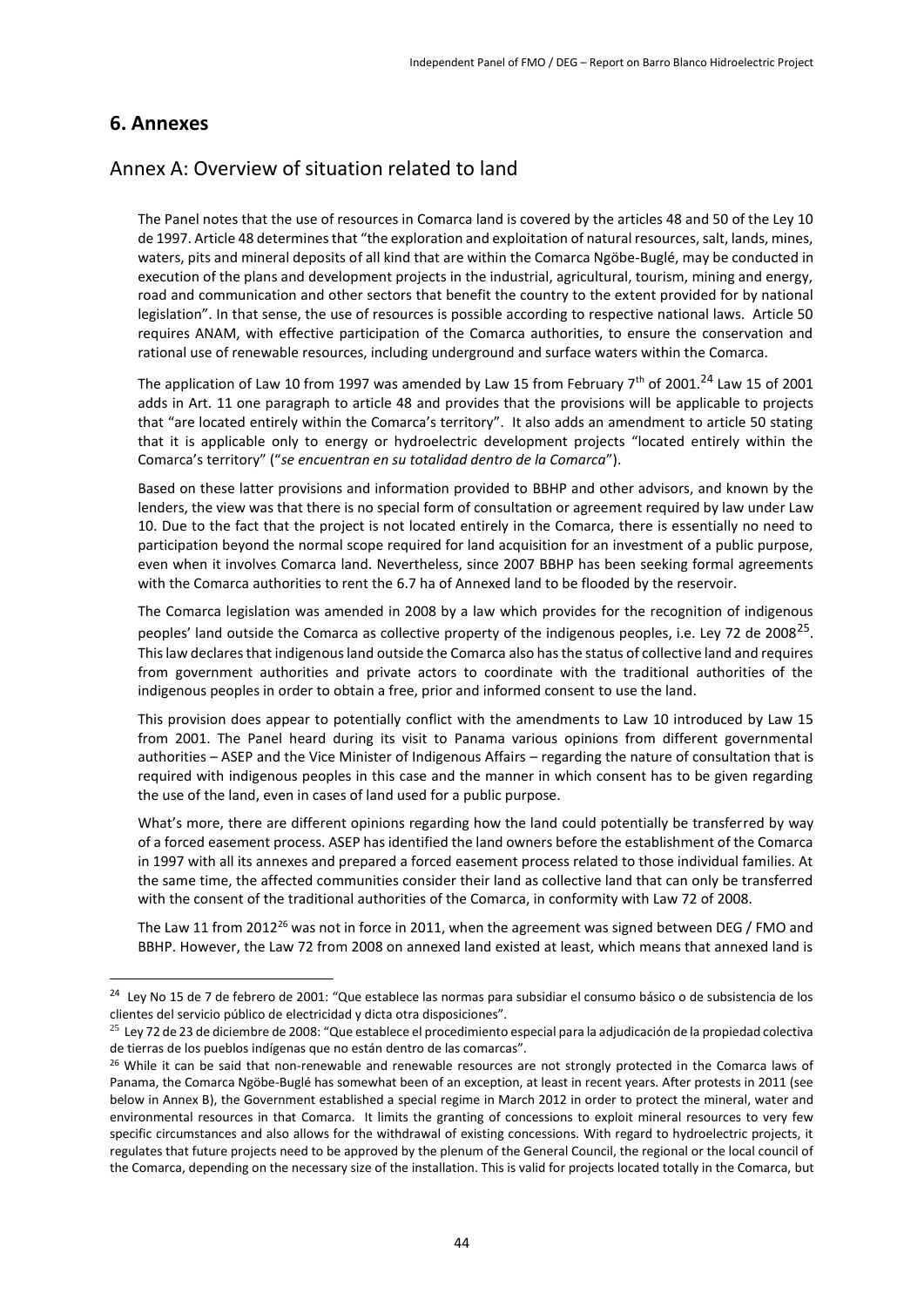also to be seen as collective land that is "*imprescriptible, intransferible, imembargable e inalienable*" (Art. 9), indicating that the agreement of the relevant traditional authorities is core for any project using Comarca land.

The panel noted that there were a number of agreements reached with various authorities, including the Acuerdo de Cooperacion signed with the Cacique General Comarca Ngöbe-Buglé on the 13<sup>th</sup> of December 2008 in representation of the traditional authorities. In addition on August 25, 2011 BBHP signed an "Acuerdo de Cooperacion y Compensacion" with the Congreso Regional Kodri de la Comarca Ngöbe-Buglé. This was signed by Reicilia Mendoza, the President of the Regional Kodri Congress of the Comarca Ngöbe-Buglé.

1

also for projects that are only partially situated in the Comarca or in annexed areas. This new law can be seen as a substantive provision to allow the indigenous community a clear say about any resource related project, both for those situated entirely inside the Comarca, but also for projects where Comarca or annexed land is only partially affected, as for the Barro Blanco project. This reflects an observable trend towards the gradual strengthening of the indigenous say about the use of resources from Comarca land in Panama during recent years.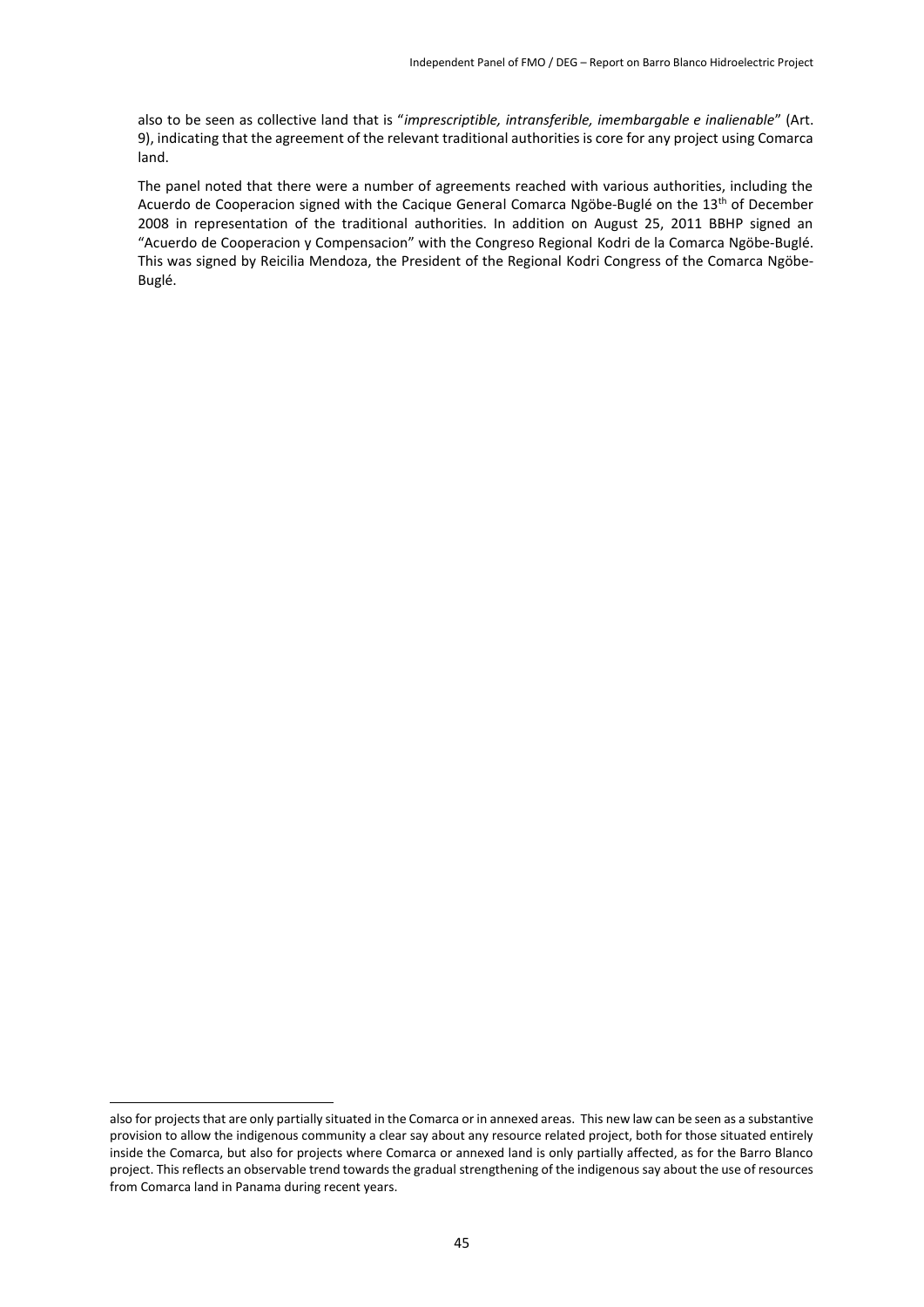# Annex B: Summary of consultation with communities

The process of achieving an easement to use the land from the Comarca and to negotiate access with the affected population of the three villages of Nuevo Palomar, Quiabda and Quebrada Caña has not come to a resolution yet. Negotiations have been ongoing since 2007, when BBHP first approached the General Cacique of the Comarca, Maximo Saldaña. This decision was taken by BBHP due to the fact that the General Cacique has responsibility for the administration of collective lands.  $27$ 

With regard to the legal framework in Panama, Art 34 of Law 10 from 1997 prescribes that the responsibility for managing projects that affect the use and the exploitation of resources shall be approved by the national, regional and local congresses of the Comarca.<sup>28</sup> According to Art. 34 it is mandatory "for project sponsors to establish relationships with the Comarca´s regional and local authorities". The Comarca Ngöbe-Buglé, which was established in 1997 by that Law 10 has his own political, electoral and administrative system.<sup>29</sup> The community is led by the elected Cacique General. Each of the three regions inside the Comarca has a regional Cacique, and each district has a local Cacique. Below the local Cacique is an additional structure of 'corregimientos'. The overall community of the Comarca has a general council with a president and three regional councils with presidents. The Annexed areas belong to the Kodri region.

On December 13th 2008 the Cacique General and BBHP signed a first Memorandum of Understanding, which was followed on August 28<sup>th</sup> 2009 by a signed rental contract (50 years) with the General Cacique of the Comarca, Maximo Saldaña, without any prejudice of the possessory rights, individual or collective of the owner of the land. Beside the payment, BBHP made a commitment to provide equivalent land (by size or value) to the users of the land and that compensation will be paid for the permanent concession.

From the beginning of 2011, the project faced increased resistance when M10 blocked the entrance of the dam site. In the following negotiations with the government (ANAM) no agreement with M10 could be reached. In the following period (before the signature of the loan agreements with the Banks), BBHP concentrated its efforts on negotiation with the regional authorities of the indigenous peoples from the Kodri Region in order to get a backing from the regional structure of the Comarca to the memorandums of understanding achieved with the former Cacique General, Maximo Saldaña, and finally to achieve a land use agreement. In May 2011 the first Regional Extraordinary Congress of the Kodri Region was held in Cerro Venado. Here the president of the regional council distributed the agreement between General Cacique Saldana and BBHP. The Delegates finally approved that agreement. It was agreed to hold a round of three negotiations in order to obtain a land use agreement. The three rounds of negotiation took place on July 30, August  $6<sup>th</sup>$  and August 13<sup>th</sup> 2011 between a team from BBHP and a negotiation committee of 8 delegates nominated by the president of the Kodri Regional Congress. This process ended with the signature of the Land Use Agreement between the Regional Congress and BBHP, agreed on August 25<sup>th</sup> in 2011. <sup>30</sup>

The 2011 protests led to the agreement of San Felix of 27 of February 2011 between the Government and the "Coordinadora por la Defensa de los Recoursos Naturales y del Derecho de los Pueblos Ngöbe, Buglé y Campesino": (1) the Government promised to develop a law prohibiting the exploration and exploitation of mining activities in the Comarca Ngöbe-Buglé. During the parliamentary debate of that law, the paragraph asking for the cancelation of all existing mining projects in the Comarca was dropped, which led to a new wave of protests in February 2012, during which two people lost their lives. Following these protests, the agreement of San Lorenzo was reached in February 2012 with the support and mediation of the Catholic Church and the participation of the United Nations Mission in Panama, with the installation of two roundtables, one on the mining law and the other on the Barro Blanco case.

**.** 

 $27$  According to Law 10 from 1997, articles 9,12,14, 15 25 and 27.

<sup>&</sup>lt;sup>28</sup> Art. 34: Due to the concept of collective property and its special regime, the assignment of lots for the execution of public or private works of a social nature, or any other nature, shall be approved by the national congress, and the regional and local congresses, depending on the classification of the space necessary for installing the works…" Translation in Indigenous Peoples report 2012, p. 20.

<sup>&</sup>lt;sup>29</sup> The governance issues are regulated in Chapter III of Law 10, 1997.

<sup>&</sup>lt;sup>30</sup> The process of consultations is described in detail in the Project Management Report of BBHP from September 2011 (INF-GEN-141-11) a report from BBHP to document the "successful negotiation that ensued between BBHP and the Traditional Authorities of the Comarca" (p 6).